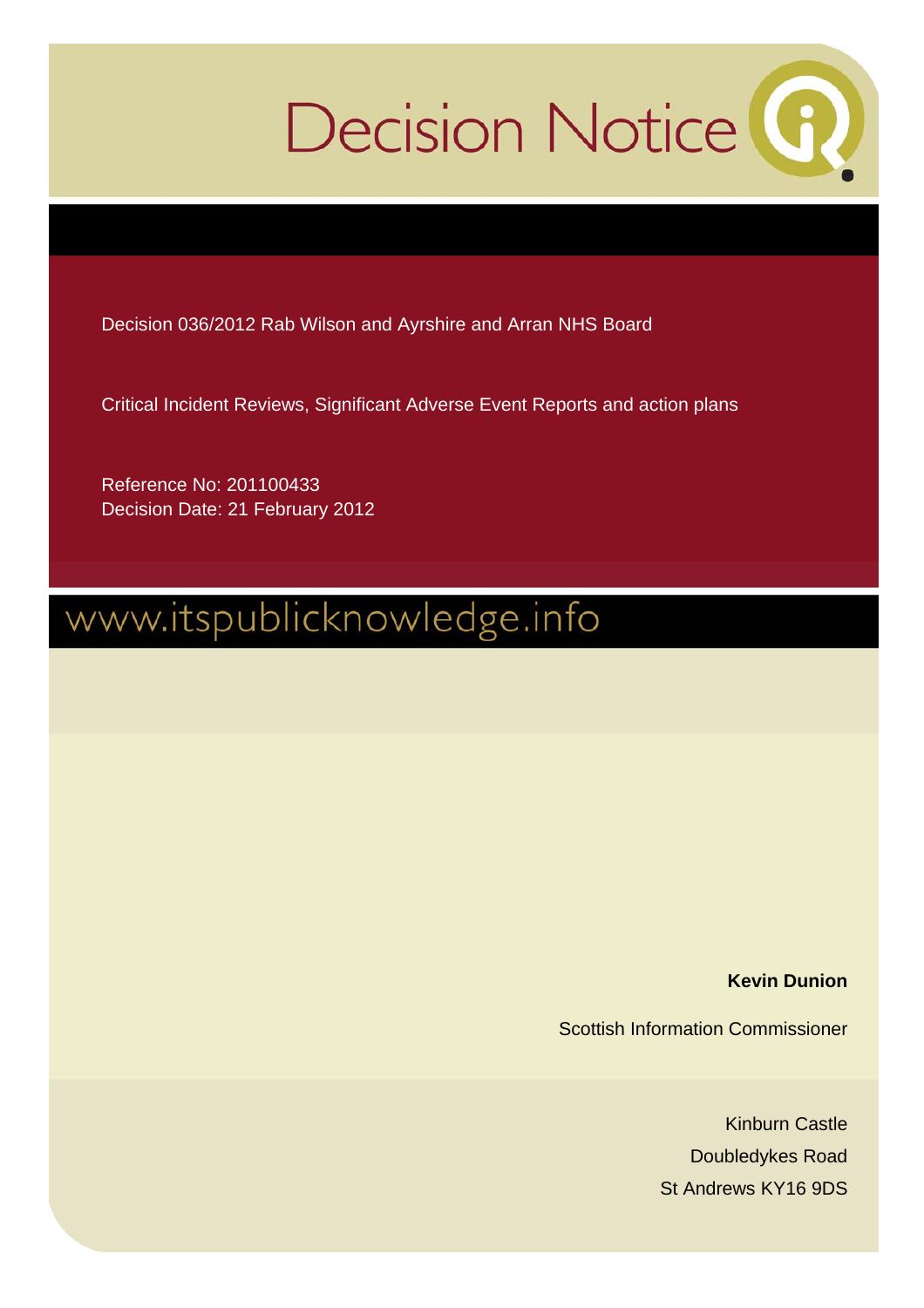

# **Summary**

Rab Wilson asked Ayrshire and Arran NHS Board (NHS Ayrshire and Arran) for copies of all Critical Incident Reviews (CIRs) and Significant Adverse Event Reports (SAERs) carried out by NHS Ayrshire and Arran since January 2005, and for the action plans derived from the CIRs and SAERs. NHS Ayrshire and Arran refused to disclose the CIRs and SAERs to Mr Wilson, on the basis that they were, in their entirety, exempt from disclosure. NHS Ayrshire and Arran advised Mr Wilson that it did not hold any CIR action plans (with the exception of one plan which he had already been given). NHS Ayrshire and Arran also refused to provide copies of the SAER action plans, as they were to be published within 12 weeks, and NHS Ayrshire and Arran considered that they were exempt from disclosure.

Following a review, as a result of which NHS Ayrshire and Arran deemed the majority of Mr Wilson's request to be vexatious and repeat in terms of section 14 of FOISA, Mr Wilson applied to the Commissioner for a decision.

Following an investigation, the Commissioner concluded that Mr Wilson's request was neither vexatious nor repeat. He ordered NHS Ayrshire and Arran to provide anonymised versions of the CIRs and SAERs to Mr Wilson. Although some of the contents of the reports were exempt from disclosure (for example because they contained sensitive personal data), the Commissioner concluded that it was possible to redact the reports in such a way that patients, etc. could not be identified. Failure to provide redacted copies of the reports was a breach of section 1(1) of FOISA.

During the investigation, NHS Ayrshire and Arran located a large number of CIR action plans falling within the scope of Mr Wilson's request; as a consequence, the Commissioner found that NHS Ayrshire and Arran had been wrong to advise Mr Wilson that it did not hold any such plans.

He also found that the exemption in section 27(1) did not apply to the SAER (or CIR) action plans; while "learning summaries" of the plans were published by NHS Ayrshire and Arran during the investigation, the Commissioner was not satisfied that it had intended to publish the plans when Mr Wilson made his information request. In any event, the learning summaries which had been published did not contain the same information as the action plans

The Commissioner therefore ordered NHS Ayrshire and Arran to provide Mr Wilson with anonymised versions of the CIR and SAER action plans.

In the decision, the Commissioner also expresses significant concerns about the handling of Mr Wilson's request and about NHS Ayrshire and Arran's records management practices in relation to CIRs and SAERs and their action plans.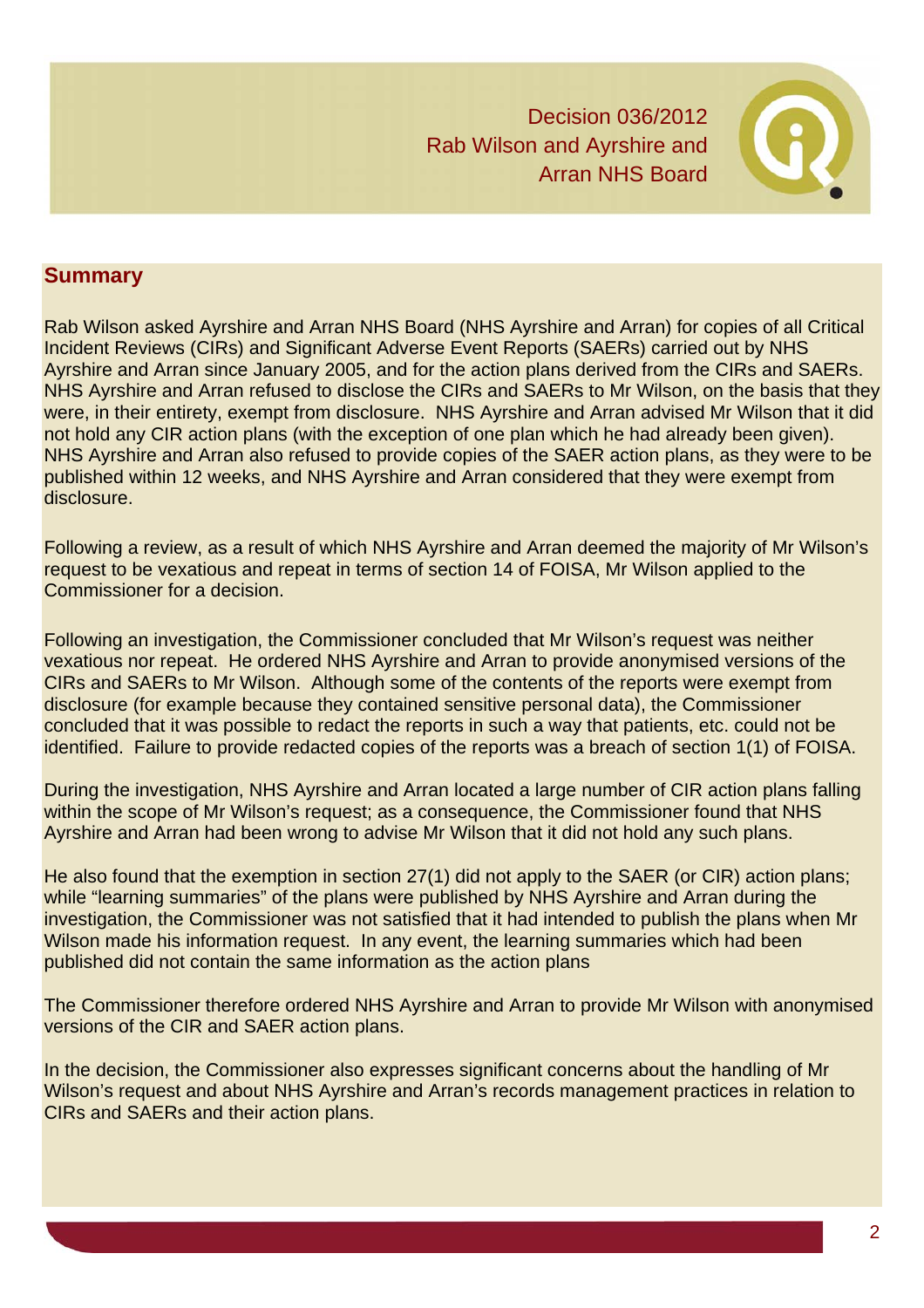

# **Relevant statutory provisions**

Freedom of Information (Scotland) Act 2002 (FOISA) sections 1(1), (4) and (6) (General entitlement); 2(1) and (2)(e)(ii) (Effect of exemptions); 14 (Vexatious or repeated requests); 17(1) (Notice that information is not held); 25(1) (Information otherwise accessible); 26(a) (Prohibition on disclosure); 27(1) (Information intended for future publication); 30(c) (Prejudice to effective conduct of public affairs); 38(1)(b) and (d), (2)(a)(i) and (b), (5) (definitions of "the data protection principles", "data subject", personal data" and "health record"), 36(2) (Confidentiality); 44 (Recommendations as to good practice); 65 (Offence of altering etc. records with intent to prevent disclosure)

Data Protection Act 1998 (the DPA) sections 1(1) (definition of "personal data") (Basic interpretative provisions); 2(e),(g) and (h) (Sensitive personal data); Schedule 2: Conditions relevant for purposes of the first principle: processing of any personal data (conditions 1 and 6); Schedule 3: Conditions relevant for purposes of the first principle: processing of sensitive personal data (condition 1)

Access to Health Records Act 1990 section 1(1)(a) and (b) ("Health record" and related expressions)

Human Rights Act 1998 section 6(1) (Acts of public authorities)

European Convention on Human Rights article 8 (Right to respect for private and family life)

The full text of each of the statutory provisions cited above is reproduced in the Appendix to this decision. The Appendix forms part of this decision.

# **Background**

l

- 1. This decision relates to a request involving Critical Incident Reports (CIRs) and Significant Adverse Event Reports (SAERs), and the action plans following on from such reports, held by NHS Ayrshire and Arran. The Commissioner understands from the NHS Scotland website<sup>1</sup> that such reports are used in the primary care field as a structured way of investigating incidents, improving patient care and safety and minimising risk. Significant event analysis involves working as a team to review events and act on what happened, why it happened, what has been learned and what has changed.
- 2. This decision focuses on a request which Mr Wilson, an employee of NHS Ayrshire and Arran, made on 10 February 2011 for copies of CIRs and SAERs completed since January 2005, together with the action plans arising out of the reports. However, to put the request into context, it is useful to look back at the background to Mr Wilson's request.

<sup>1</sup> http://www.clinicalgovernance.scot.nhs.uk/section5/tools.asp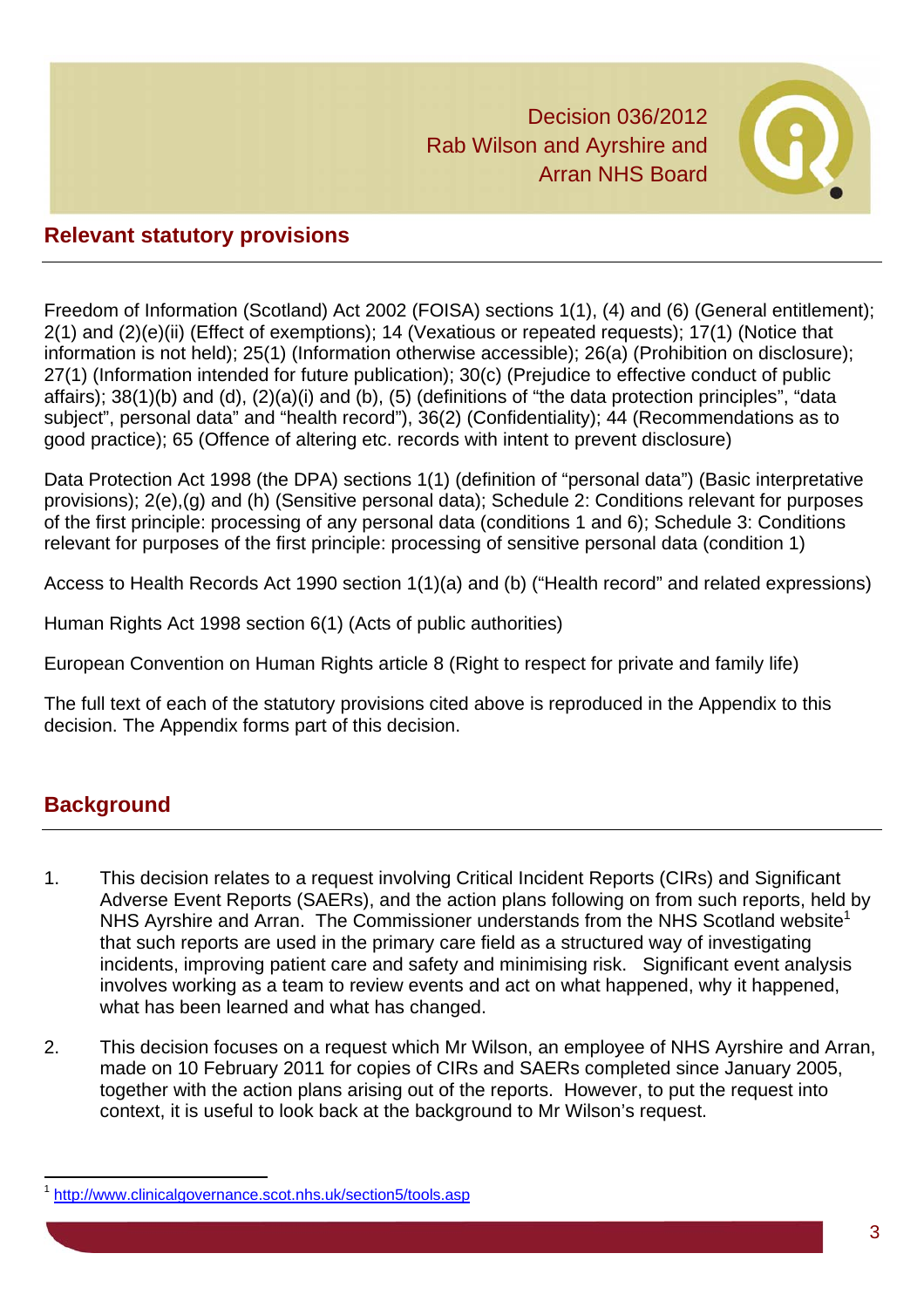

- 3. In September 2006, a patient absconded from a hospital run by NHS Ayrshire and Arran. NHS Ayrshire and Arran subsequently carried out an investigation, on the conclusion of which a CIR was completed and an action plan was developed to address any issues which had been highlighted in the CIR.
- 4. Mr Wilson requested a copy of the CIR, as he was concerned that erroneous information had been provided to the investigation team. However, he was not provided with a copy. Mr Wilson's request does not appear to have been treated at this stage as a request under FOISA, and it is unclear whether Mr Wilson intended his request to be treated as such. (According to Mr Wilson, it was common practice at this time for NHS Ayrshire and Arran to allow staff involved in an incident to view the CIR. NHS Ayrshire and Arran's "Adverse Incident Policy and Supporting Procedures", which came into effect at the end of 2006, certainly said that anonymised copies of reports would be provided to all members of staff involved in the incident. Matters were not so clear in the previous policy, "Adverse Incident Management Policy", which stated that it was up to the "Relevant Director" to decide which individuals will receive the incident investigation report.)
- 5. Mr Wilson made a further request for a copy of the CIR at the start of 2007. A number of meetings took place between NHS Ayrshire and Arran and Mr Wilson and, seven months later, NHS Ayrshire and Arran wrote to Mr Wilson to advise him that his request was being processed under FOISA.
- 6. A redacted version of the report was subsequently provided to Mr Wilson, although Mr Wilson later obtained a full copy of the CIR. Mr Wilson then contacted NHS Ayrshire and Arran about inaccuracies in the CIR, leading to the events surrounding the CIR being revisited and an addendum being added. Mr Wilson was told he would be given a copy of the changes to the report in his capacity as an employee of NHS Ayrshire and Arran, but this did not happen and he made a further request to NHS Ayrshire and Arran for a copy of the amended CIR in 2009.
- 7. NHS Ayrshire and Arran considered that it would be inappropriate to provide Mr Wilson with a copy of the amended report in his capacity as an employee and treated his request as a request under FOISA. The report was initially withheld in its entirety in 2009 although, following an application to the Commissioner, NHS Ayrshire and Arran offered to provide Mr Wilson with a copy of the addendum, but with personal data redacted.
- 8. Further correspondence took place between Mr Wilson and NHS Ayrshire and Arran, leading to a request by Mr Wilson in early February 2010 for details about the CIRs, including how many CIRs had been held since September 2006. Mr Wilson was advised that 32 CIRs had been compiled since that date.
- 9. In October 2010, Mr Wilson asked NHS Ayrshire and Arran how many of these reports had been supplied to members of staff who were directly involved in the incidents. He also asked how many action plans had been completed and implemented in the places where the events took place.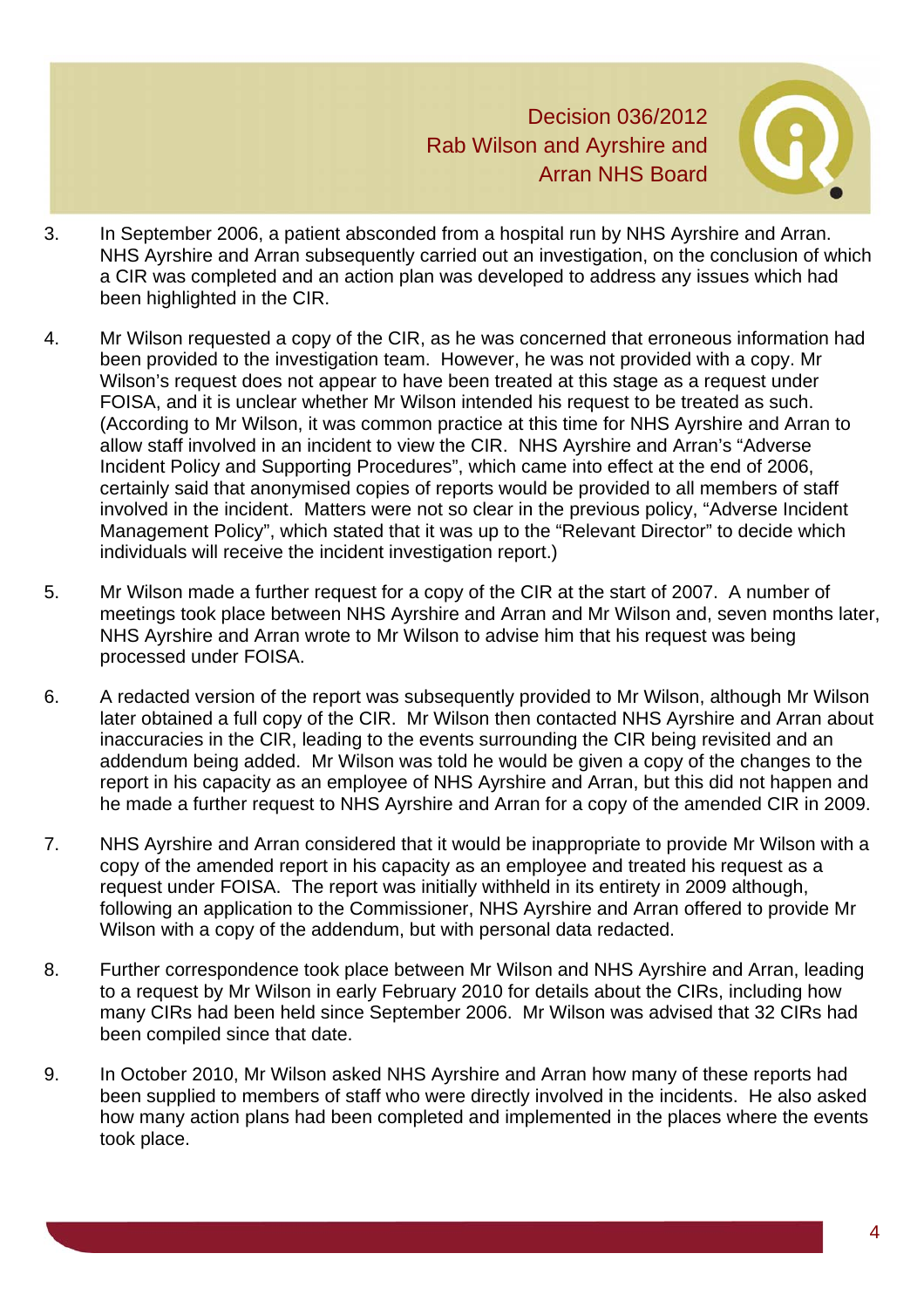

- 10. NHS Ayrshire and Arran advised Mr Wilson, in line with section 17(1) of FOISA, that it did not hold this information. However, it also advised him that, since reviewing its processes in April 2010, 10 full SAERs had been called. NHS Ayrshire and Arran also provided Mr Wilson with the numbers of completed SAERs, etc.
- 11. Mr Wilson subsequently made an application to the Commissioner, as he did not believe that NHS Ayrshire and Arran did not know how many action plans had been completed and implemented. Mr Wilson later withdrew the application, on being advised that NHS Ayrshire and Arran, having given details of the searches it had carried out to determine whether it held information relating to the CIRs, had told the investigating officer that it did not hold the action plans he had asked for.
- 12. On 3 February 2011, Mr Wilson wrote to NHS Ayrshire and Arran asking for all of the CIRs (and the action plans derived from those CIRs), carried out by NHS Ayrshire and Arran since January 2005. In subsequent correspondence with NHS Ayrshire and Arran (10 February 2011), Mr Wilson clarified that he also wanted copies of all SAERs carried out since January 2005 and the action plans derived from these.
- 13. NHS Ayrshire and Arran responded on 2 March 2011, advising Mr Wilson that the CIRs and SAERs were, in their entirety, exempt from disclosure under section 38(1)(b) of FOISA (this exempts personal data from disclosure where disclosure would breach one or more of the data protection principles contained in the Data Protection Act 1998 (the DPA)).
- 14. NHS Ayrshire and Arran also advised Mr Wilson, in line with section 17(1) of FOISA, that it did not hold any CIR action plans with the exception of the one CIR which Mr Wilson had previously been given in September 2007.
- 15. As regards the SAER action plans, NHS Ayrshire and Arran advised Mr Wilson that, as part of its commitment to ensuring an open and transparent management of the SAER process, it planned to make SAER action plans available to the public by publishing them on its website (subject to the removal of any identifiable information). As NHS Ayrshire and Arran expected that the information would be published on its website within the next 12 weeks, it advised Mr Wilson that the SAER action plans were exempt from disclosure under section 27(1) of FOISA.
- 16. Mr Wilson was not satisfied with this response and, later the same day, wrote to NHS Ayrshire and Arran requiring it to review its decision. He commented that he believed that NHS Ayrshire and Arran had failed to adhere to its own policy on CIR reports over a number of years and that it had failed to provide action plans or feedback from CIRs to staff, which may have led to staff and patients being put at risk.
- 17. NHS Ayrshire and Arran subsequently carried out a review, notifying Mr Wilson of the outcome on 8 March 2011. It advised Mr Wilson that it now considered his request to be both vexatious (in terms of section 14(1) of FOISA) and repeat (in terms of section 14(2) of FOISA). It commented that it believed that it had responded openly and fairly to Mr Wilson's current, and previous, information requests and that it had supplied information when appropriate and available.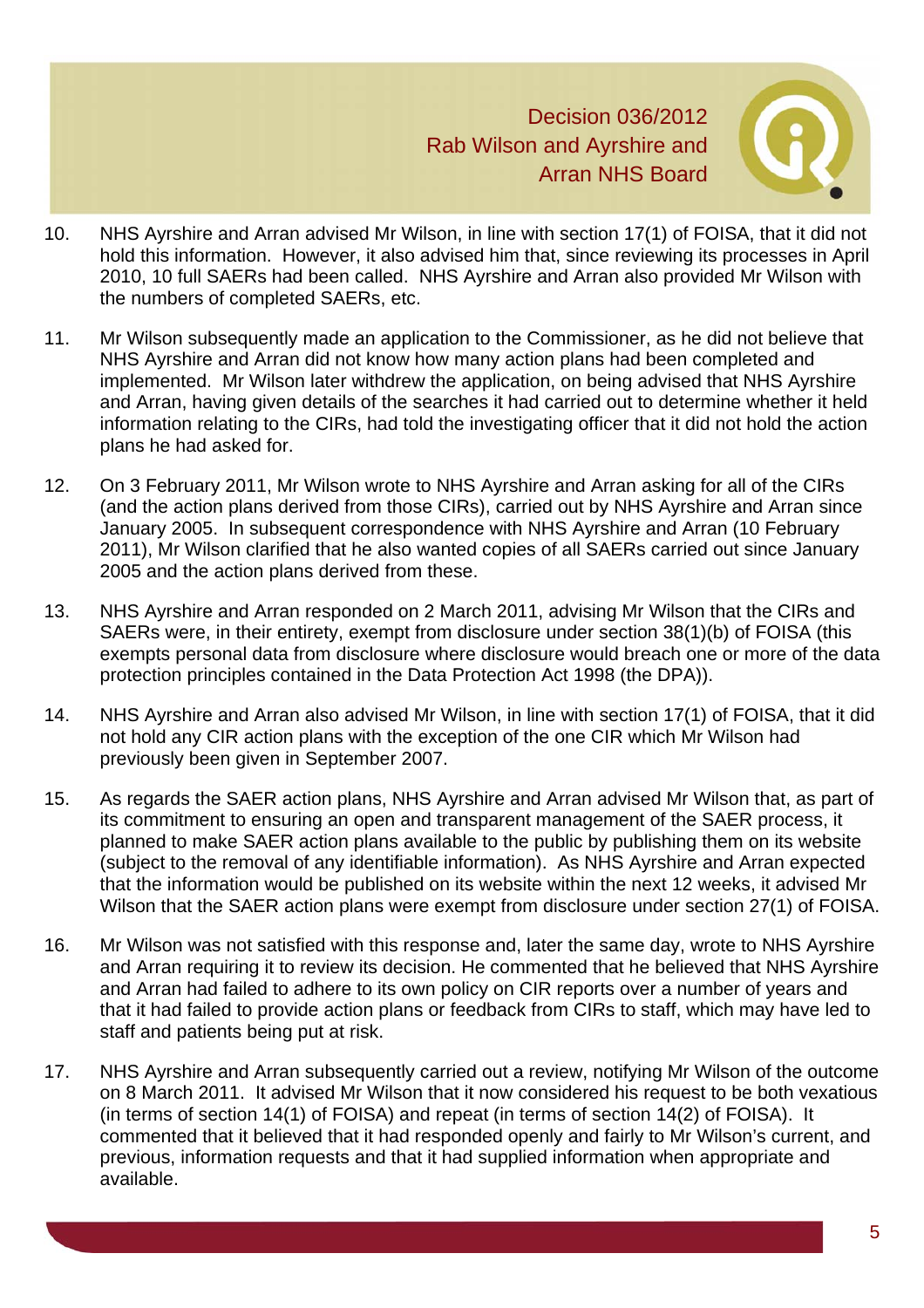

- 18. NHS Ayrshire and Arran also advised Mr Wilson that it had already been made clear to him that the CIR and SAER reports were entirely exempt from disclosure and that it did not hold any CIR action plans, with the exception of the one plan already provided to him.
- 19. However, the notice also advised Mr Wilson that NHS Ayrshire and Arran did not regard his request for a copy of the SAER action plans as vexatious, in that the request was for different information about a new process. However, it remained of the view that the SAER action plans were exempt from disclosure under section 27(1) of FOISA.
- 20. Mr Wilson remained dissatisfied with the response and, on 11 March 2011, wrote to the Commissioner, applying for a decision in terms of section 47(1) of FOISA. He denied that his request was repeat or vexatious and stated that NHS Ayrshire and Arran should hold full copies and redacted copies of the CIRs he had asked for (this point is addressed below; part of NHS Ayrshire and Arran's reasons for finding Mr Wilson's request to be vexatious was the significant burden involved in responding to his request). Mr Wilson also commented that NHS Ayrshire and Arran should hold copies of the CIR action plans.
- 21. Mr Wilson stated that he understood that the CIR reports are confidential and said he would expect to be provided with copies of the reports, with personally identifiable material redacted. (Mr Wilson did not ask NHS Ayrshire and Arran for anonymised copies of the reports and it is not clear to the Commissioner what Mr Wilson understands "with personal identifiable material redacted" to mean. If interpreted too broadly it could cause the redaction of information which Mr Wilson clearly expects to remain in the reports. As such, the Commissioner will consider the reports in their entirety.)
- 22. Mr Wilson also expressed his extreme concern that NHS Ayrshire and Arran had not adhered to its policy for CIRs over a period of years, saying that people were never given copies of CIR reports and action plans were not implemented. Consequently, in his view, patients and staff may have been put at risk due to management's failure to comply with NHS Ayrshire and Arran's policy.
- 23. The application was validated by establishing that Mr Wilson had made a request for information to a Scottish public authority and had applied to the Commissioner for a decision only after asking the authority to review its response to that request. The case was then allocated to an investigating officer.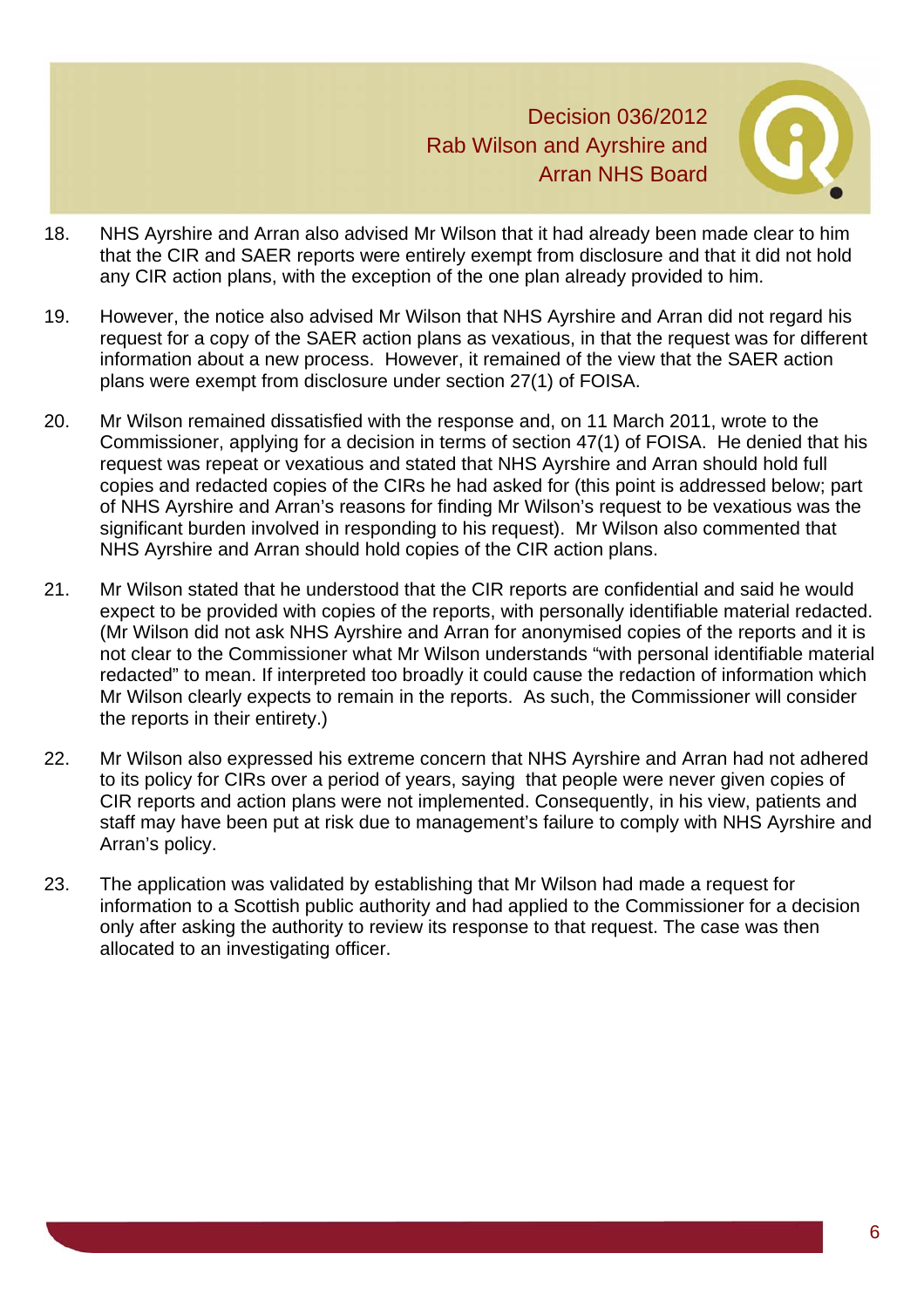

# **Investigation**

- 24. On 6 April 2011, NHS Ayrshire and Arran was notified in writing that an application had been received from Mr Wilson, was given an opportunity to provide comments on the application (as required by section 49(3)(a) of FOISA) and was asked to respond to specific questions. In particular, NHS Ayrshire and Arran was asked to justify its reliance on any provisions of FOISA it considered applicable to the information requested and was asked to provide details of searches undertaken to determine if NHS Ayrshire and Arran held any CIR action plans other than the one previously provided to Mr Wilson.
- 25. In later correspondence with the investigating officer, NHS Ayrshire and Arran decided that it no longer wished to rely on section 14 of FOISA (vexatious or repeat requests). However, NHS Ayrshire and Arran advised the Commissioner that it wished to apply a number of other exemptions to the information and these are all addressed below.
- 26. The relevant submissions received from both NHS Ayrshire and Arran and Mr Wilson will be considered fully in the Commissioner's analysis and findings below.

# **Commissioner's analysis and findings**

27. In coming to a decision on this matter, the Commissioner has considered all of the withheld information and the submissions made to him by both Mr Wilson and NHS Ayrshire and Arran and is satisfied that no matter of relevance has been overlooked.

# **The information held by NHS Ayrshire and Arran**

28. A great deal of time has been spent in this investigation trying to ensure that NHS Ayrshire and Arran had located all of the information which fell within Mr Wilson's request. (In terms of section 1(4) of FOISA, the information which Mr Wilson is entitled to receive, subject to exemptions and other exceptions which are not relevant here, is the information held by NHS Ayrshire and Arran at the time it received Mr Wilson's request.)

# *Redacted versions of the CIRS*

29. As noted above, NHS Ayrshire and Arran initially advised Mr Wilson that it did not hold any redacted versions of the CIRs. Mr Wilson had understood that NHS Ayrshire and Arran would hold redacted versions, given that its policy, in place from November 2006 until January 2011, (Adverse Incident Policy and Supporting Procedures) said, at page 20:

*"An anonymised copy of the report will be provided to all members of staff involved in the incident."*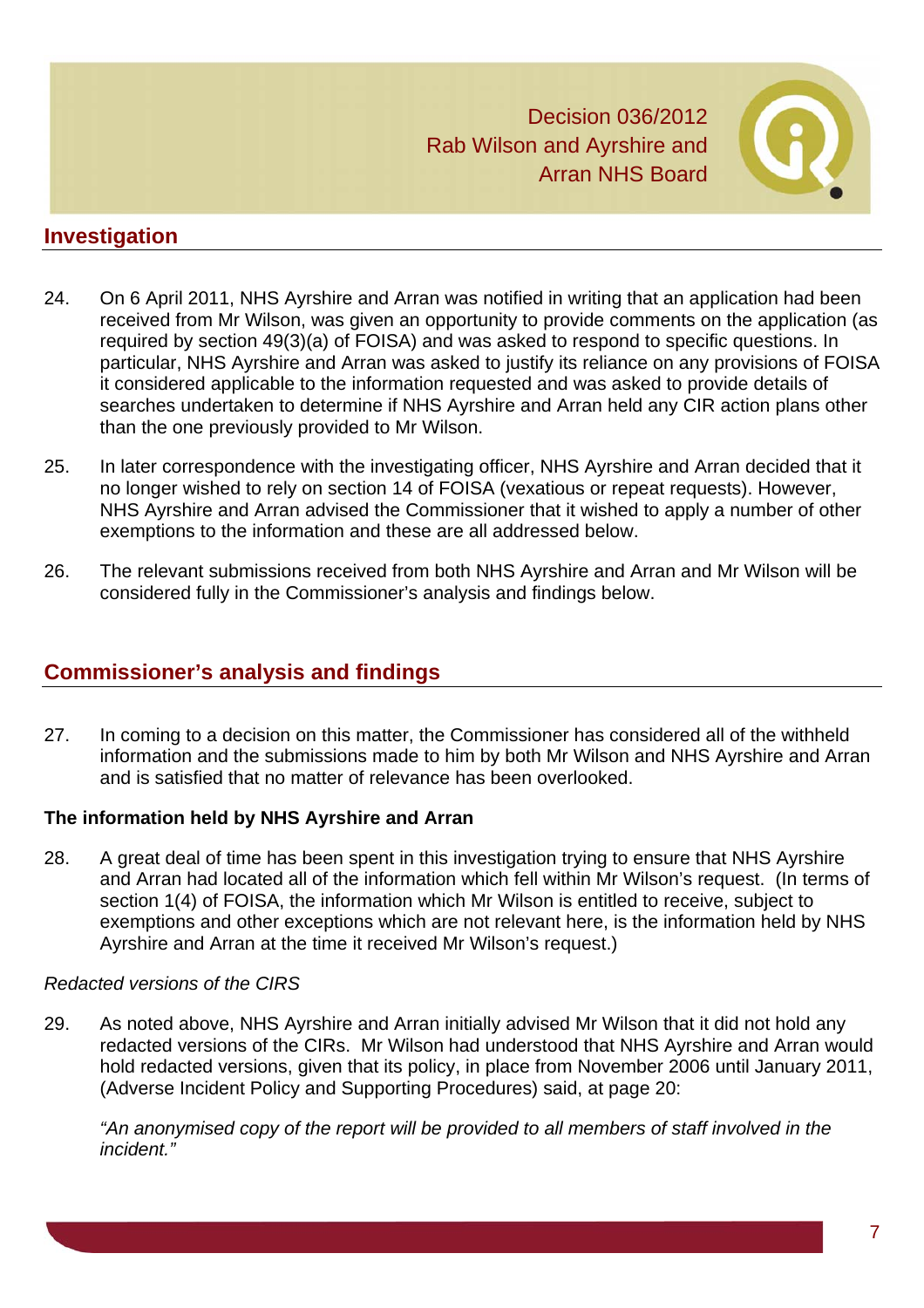

- 30. However, NHS Ayrshire and Arran advised the Commissioner that the only redacted CIR it held was the one provided to Mr Wilson outwith the terms of FOISA (and prepared for that purpose). NHS Ayrshire and Arran noted that it had changed its policy from January 2011, and that the current version of its Adverse Event Policy and Supporting Procedures states, at page 27:
	- *"Once a* [sic] *an adverse event review has been completed, the report has to be distributed to ensure organisational learning takes place, while assuring the organisation that governance requirements are being met.*
	- *Access to all significant adverse event reports and associated summaries and action plans should be requested through the Head of Governance Support, Healthcare Quality, Governance and Standards Unit.*
	- *A full copy of the report will not be issued to any individual, either patients, relatives or staff members, without the explicit authorisation of either the Executive Medical or Executive Nurse Director."*
- 31. Following correspondence with NHS Ayrshire and Arran, the Commissioner is satisfied that it does not in fact hold anonymised copies of the CIRs, despite the terms of its policy. The principal versions of the CIRs do not generally name patients or the staff who were involved in the incident leading to the CIR, etc. so, to a certain extent, the principal CIRs have themselves been anonymised. However, the Commissioner has concluded that these are not the "anonymised cop[ies] of the report" referred to in the procedures, which, if they had existed, would have been capable of being provided to the members of staff involved in the incidents.

# *CIR action plans*

- 32. As noted above, NHS Ayrshire and Arran advised Mr Wilson that it held only one CIR action plan. In response to the letter from the investigating officer dated 6 April 2011, asking what searches it had carried out to determine whether it held any such action plans, NHS Ayrshire and Arran repeated that it held no such action plans, other than the one already provided to Mr Wilson. NHS Ayrshire and Arran referred the investigating officer to a letter which it had sent to the Commissioner on 1 February 2011 in relation to an earlier application made by Mr Wilson where it explained the searches it had carried out to try to locate the action plans.
- 33. At that time, NHS Ayrshire and Arran had advised the investigating officer that:
	- all paper files were accessed and physically inspected for information; this is what had led to the 32 CIRs being identified
	- all documentation available for the 32 CIRs had been reviewed to try to identify if any action plans were available
	- an electronic search had been undertaken using the code numbers or patient names for the 32 CIRs to try to identify any available information
	- staff who had previously worked within the Clinical Governance Unit had been asked if they knew of the availability of such action plans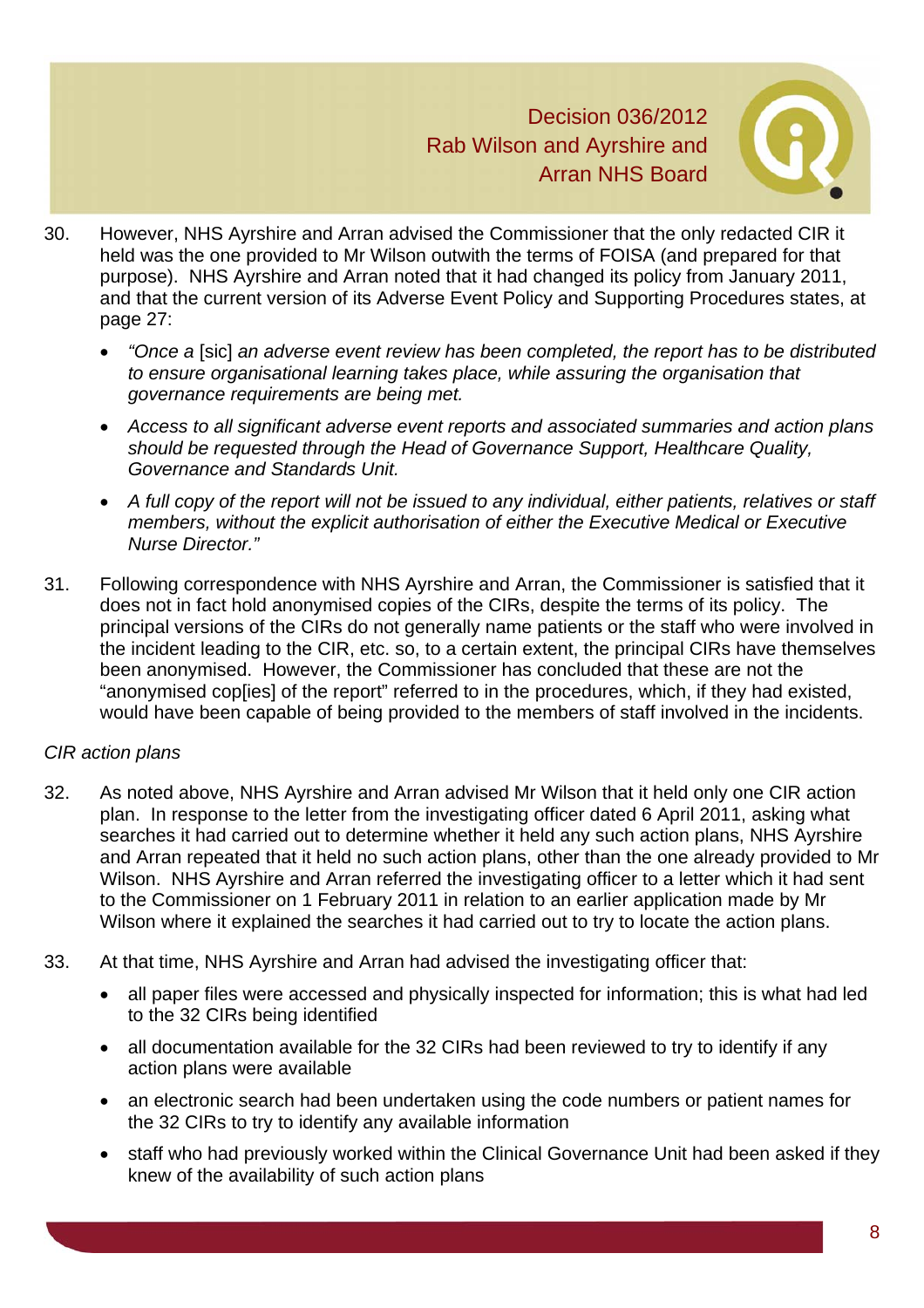

- 34. However, according to NHS Ayrshire and Arran, these searches did not identify any additional CIR action plans.
- 35. NHS Ayrshire and Arran had also told the Commissioner that, prior to SAERs being introduced, CIR action plans were not always required to be undertaken and information as to whether a CIR action plan was created or implemented was not routinely recorded.
- 36. However, given the potentially serious nature of the incidents which give rise to CIRs, the Commissioner's investigating officer in this case challenged NHS Ayrshire and Arran's position. She referred NHS Ayrshire and Arran, in particular, to the January 2005 version of its Adverse Incident Management Policy which said, at page 11:

*"With regards to Critical Incident Review events, the Director who has commissioned the independent review will* (the Commissioner's emphasis) *forward the report and associated action plan to the appropriate committee as outlined in the Risk Management Clinical Governance structure."* 

37. She also referred NHS Ayrshire and Arran to the fact that the November 2006 version of NHS Ayrshire and Arran's Adverse Incident Management Policy said, at page 20:

*"A copy of the action plan will* (the Commissioner's emphasis) *be passed to the General Manager of the relevant area for co-ordination and implementation.* 

*The Head of Clinical Governance will ensure the master copy of the report and supporting documentation* (the Commissioner's emphasis) *is retained within the Clinical Governance Office …*"

- 38. She therefore asked NHS Ayrshire and Arran to carry out further specific searches, including of the records of the Clinical Governance Office, and asked the authority to provide her with a copy of its retention policy as it existed between January 2005 and 3 February 2011 as it applies to CIR action plans. (This was not supplied.)
- 39. In response, NHS Ayrshire and Arran queried why it was being asked to revisit this issue, given that it considered that it had been dealt with by the Commissioner in an earlier case involving Mr Wilson. NHS Ayrshire and Arran questioned why it was being required to "resubmit this information" when it considered it had already carried out a full search.
- 40. The investigating officer replied on 14 June 2011, explaining that Mr Wilson had withdrawn his earlier application to the Commissioner and that the Commissioner had therefore not been required to reach a decision as to whether the CIR action plans were in fact held by NHS Ayrshire and Arran. She therefore confirmed that she required the searches to be carried out.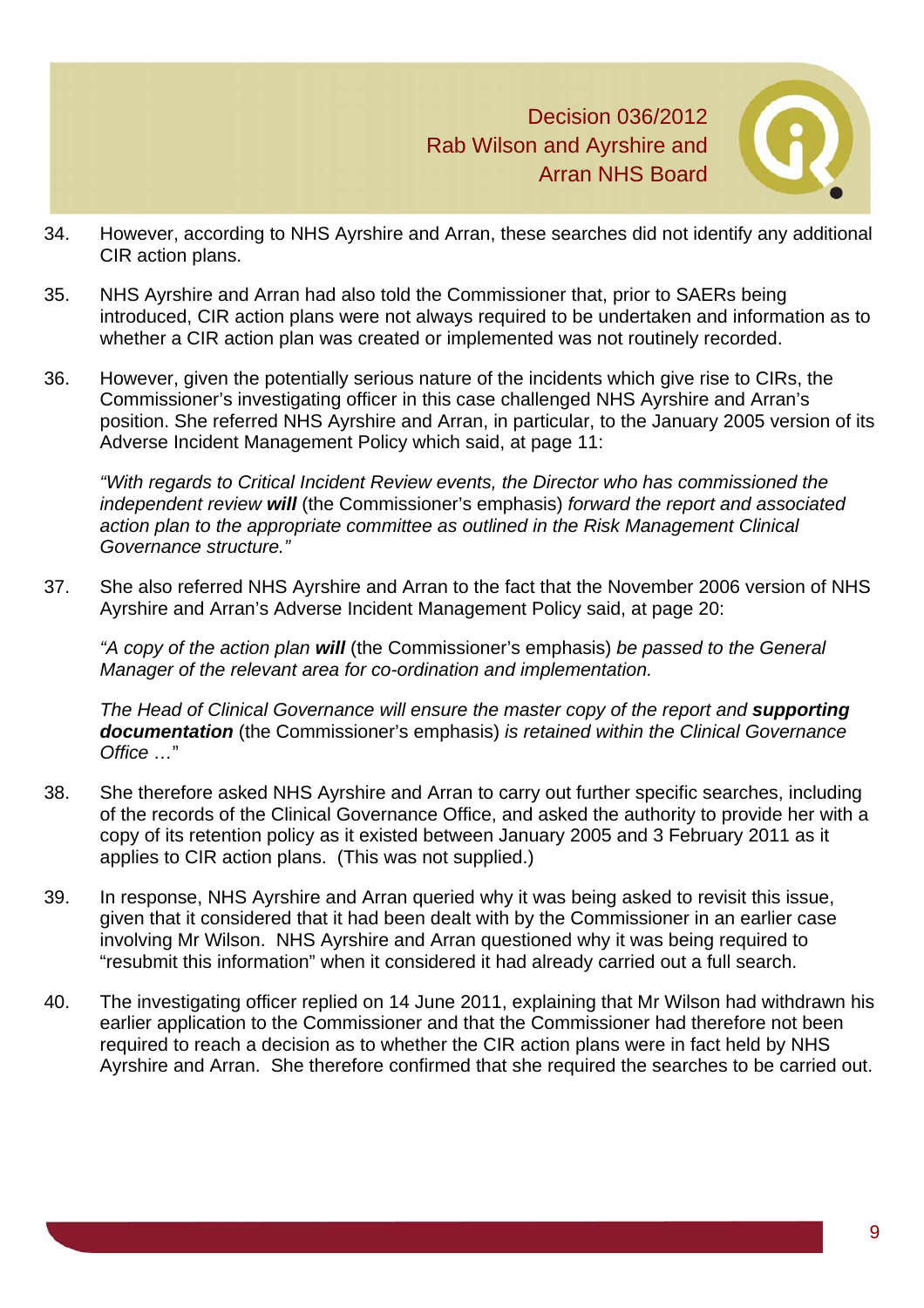

- 41. On 4 July 2011, NHS Ayrshire and Arran wrote to the Commissioner to advise that, following a period of unplanned leave, a staff member had recently returned to work, and that 56 CIR action plans had been located within the staff member's 'H' drive. NHS Ayrshire and Arran's explanation to the Commissioner was that the failure to find this information was because its IT Department had not been asked to search this part of its servers, as it considered that 'H' drives hold information personal to the staff member, such as expense claims, and that the drives may have held information which it would not have been appropriate for others to see. NHS Ayrshire and Arran said that it had not anticipated that the plans would have been held in this drive and that steps had subsequently been taken to change the system to shared drives with restricted access on a "need to know" basis.
- 42. NHS Ayrshire and Arran commented that, prior to April 2010, the system for managing, coordinating and recording information relating to CIRs was not as robust as its present system. It admitted that the identification of the action plans, after a failure to do so from a previous significant search, was further evidence of a system failure that has now been addressed.
- 43. NHS Ayrshire and Arran advised the investigating officer that the CIR action plans which had been located had now been summarised and published, and that it therefore wished to apply the exemption in section 27(1) to the action plans (this is addressed in more detail below). It later became clear that what had been published were "learning summaries" rather than the action plans, or anonymised action plans.
- 44. While the discovery of the CIR action plans went some way in clarifying what information NHS Ayrshire and Arran did hold, a review of the action plans which had been published and of the unredacted versions of the CIRs/SAERs provided to the Commissioner by NHS Ayrshire and Arran (of which there were around 50) raised additional issues. For example, a number of the CIR/SAERs reports did not appear to have any action plans. In a number of cases, there were discrepancies between the number of recommendations in the report and the number of recommendations which had been published. This led to the investigating officer putting additional questions to NHS Ayrshire and Arran as to the information it held.

#### *Location of additional information*

45. NHS Ayrshire and Arran replied on 12 October 2011. It noted that it had provided the Commissioner with copies of the CIRs and SAERs on 1 July 2011, but that, on 12 July 2011, a member of staff had been assigned to re-file and review all of the SAER reports which had been located to a single location. A number of the SAER reports NHS Ayrshire and Arran held had not originally been provided to the Commissioner, but would be. (The Commissioner received a further 40 documents on 19 October 2011, including copies of the newly created online summaries of the CIR action plans, updated action plans and copies of CIRs which had not already been provided to the Commissioner, some of which were outwith the scope of the request.)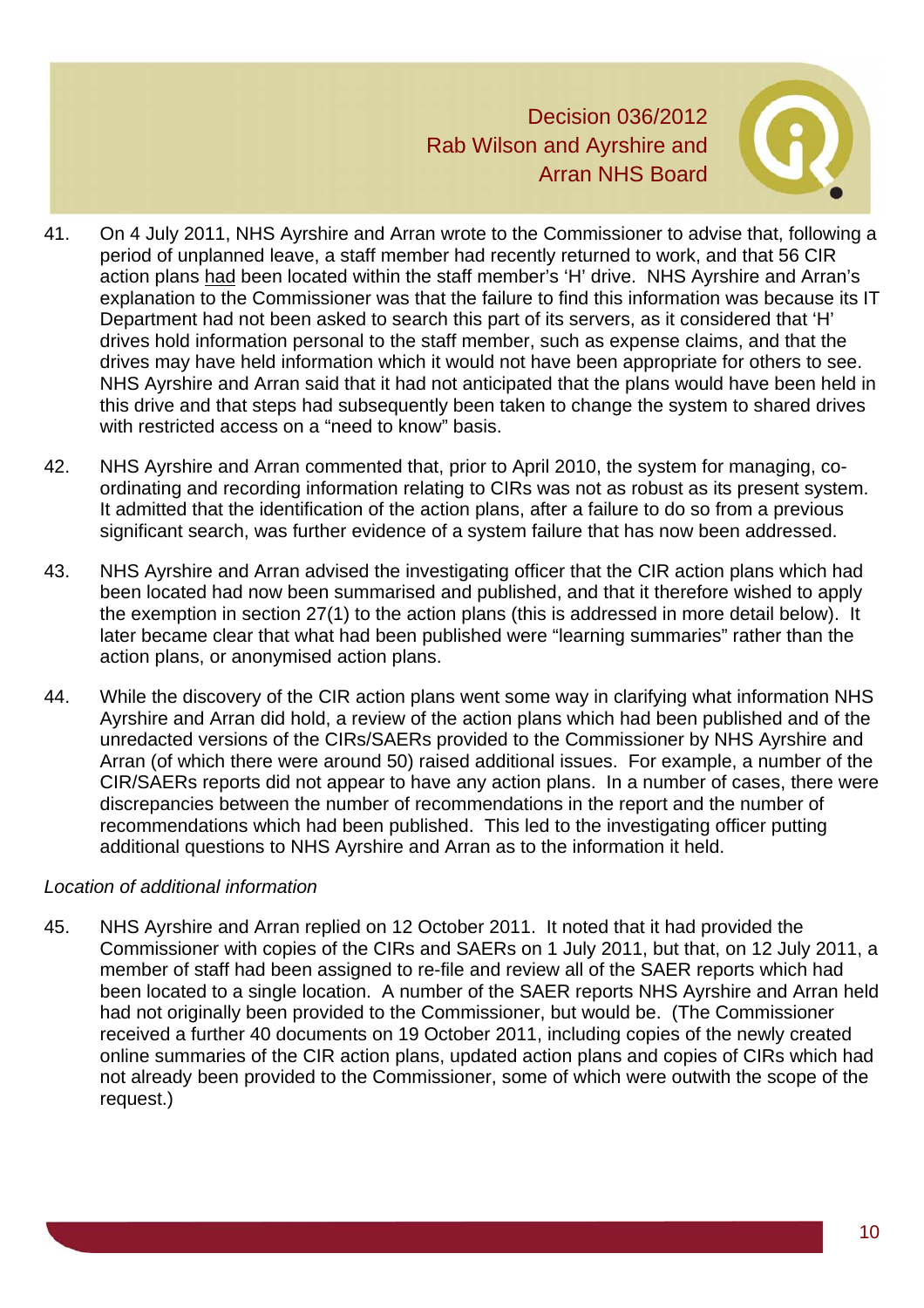

#### *Provision of redacted action plans to Mr Wilson*

- 46. NHS Ayrshire and Arran also provided the investigating officer with other documents which had not previously been provided to the Commissioner and advised the Commissioner that, given that it had now located the CIR action plans, it would now provide Mr Wilson with all historical CIR action plans and SAER action plans, subject to the redaction of any information which would identify patients, staff and other third parties. (This appears to have been in response to the fact that the Commissioner's investigating officer had by now explained that the exemption in section 27(1) could not be applied retrospectively and that the Board had recognised that what had been published were learning summaries and not the actual action plans.)
- 47. The investigating officer contacted NHS Ayrshire and Arran on 26 October 2011, asking whether it had now disclosed the action plans to Mr Wilson. NHS Ayrshire and Arran replied shortly thereafter, advising that the plans had indeed been disclosed to Mr Wilson, but that, instead of having been redacted, the plans had been amended or re-written instead, to include information which was not held by NHS Ayrshire and Arran as at the date of Mr Wilson's request. NHS Ayrshire and Arran recognised that this should not have happened, but confirmed that it would provide the investigating officer with an electronic copy of the documents it had provided to Mr Wilson.
- 48. NHS Ayrshire and Arran subsequently did this and the investigating officer was able to examine the metadata for each document to find out the document's "created on" date in order to determine whether the document was within the scope of Mr Wilson's request. The investigating officer was concerned to note that, in some cases, the creation dates of the plans included dates in late February 2011. These dates are significant, given that they suggested that NHS Ayrshire and Arran had been creating CIR action plans between the date of Mr Wilson's information request (10 February 2011) and NHS Ayrshire and Arran responding to the request (2 March 2011), to advise Mr Wilson that it did not hold any CIR action plans.

#### *The meeting on 15 December 2011*

49. The Commissioner subsequently decided that, given the fundamental failings which his investigation had so far uncovered, it would be appropriate for his Head of Enforcement and the investigating officer to meet with NHS Ayrshire and Arran. A letter was sent to the then Chief Executive of NHS Ayrshire and Arran, indicating that the Commissioner had expressed significant concerns about NHS Ayrshire and Arran's handling of Mr Wilson's information request and, in particular, with the explanations provided about its inability to locate CIR action plans prior to June 2011.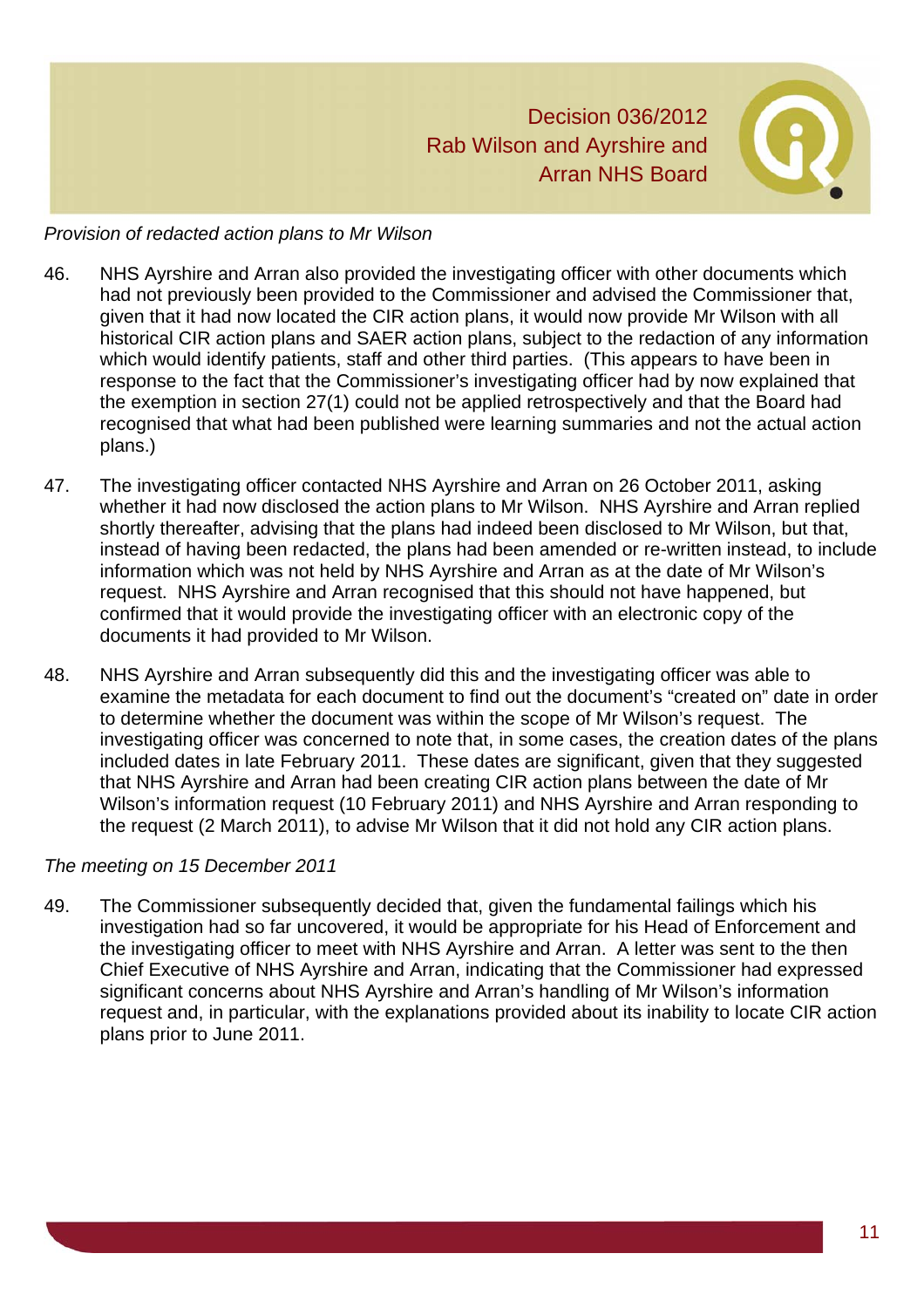

- 50. The Chief Executive was advised that the Commissioner's staff wished to meet with one or more of NHS Ayrshire and Arran's senior staff involved in the CIR/SAER process, who could explain its practice in conducting the reviews and in undertaking follow up actions in line with the associated action plans, in order to allow the Commissioner's staff to better understand NHS Ayrshire and Arran's practice with respect to the creation, distribution, retention and management of the reports and action plans. A request was also made to meet with staff involved with the handling of Mr Wilson's request, who could explain the searches undertaken to attempt to locate the CIR action plans. Supervised access was also sought to NHS Ayrshire and Arran's IT systems.
- 51. While waiting for a response about the proposed meeting, further correspondence took place between the investigating officer and NHS Ayrshire and Arran in an attempt to ensure that the Commissioner had been provided with all of the information held by NHS Ayrshire and Arran. This led to yet further documents being provided to the investigating officer.
- 52. The meeting between the Commissioner's staff and NHS Ayrshire and Arran subsequently took place on 15 December 2011. The meeting discussed NHS Ayrshire and Arran's processes, but, given that they had radically changed with the introduction of SAERs, the meeting focussed on the searches which had been carried out in relation to the CIRs action plans.
- 53. Although the Commissioner had previously been advised that the CIR action plans had been located on a person's "H" drive, it now appeared that they may have been found on a shared drive. According to NHS Ayrshire and Arran, several years ago, when restructuring took place, there were two drives relating to a Directorate that was to be disbanded and it was agreed that the action plans on these drives were to be stored on a new drive. The staff working with the two drives were instructed to transfer the information over to the new drive. One version of events is that the documents had not been transferred over to the new drive and so when the person carrying out the searches came to look for the action plans in that drive, the documents were not there. The other version of events is that the documents had been transferred over, but the person carrying out the searches had not carried out a sufficiently detailed search to locate the action plans. NHS Ayrshire and Arran advised that it has been trying to investigate the matter in order to come to a view as to which "version" is correct, but, given the passage of time and the change of personnel, it felt it may never be able to bottom out this question.
- 54. Supervised access to NHS Ayrshire and Arran's IT system was given to the Commissioner's staff in order to allow them to check the creation dates of certain action plans. The investigating officer had noted that eight of the CIR action plans disclosed to Mr Wilson appeared to have been created in the second half of February 2011, suggesting that they fell outwith the scope of his request, although the information in the action plans was historical and, in line with NHS Ayrshire and Arran's policies, should have been created long before February 2011. This raised concerns that NHS Ayrshire and Arran had, while advising Mr Wilson that it did not hold any information falling within the scope of the request, been creating action plans in the days following the receipt of his request.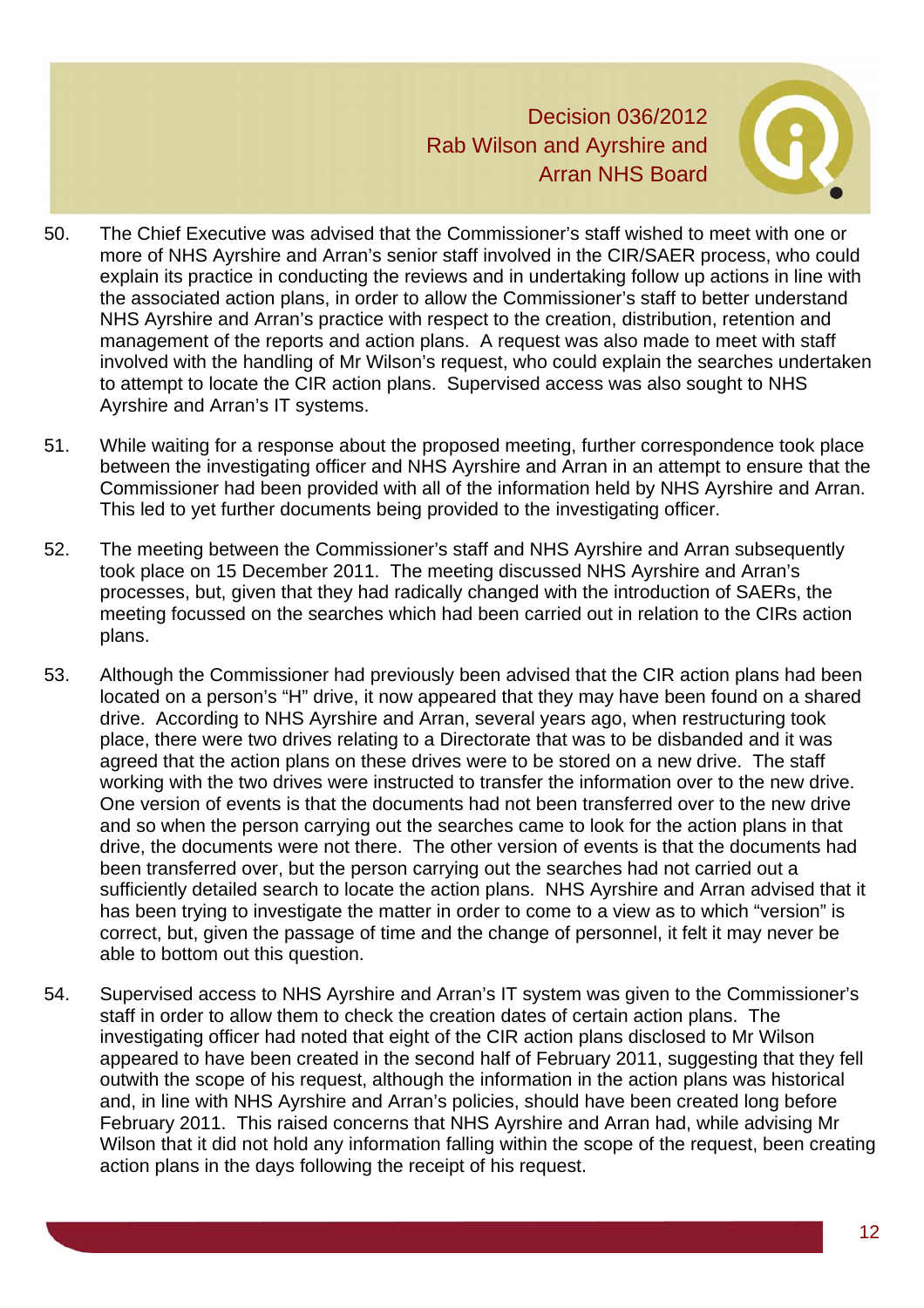

- 55. The documents were opened on the system and the metadata appeared to corroborate that the documents had been created *after* the date of receipt of Mr Wilson's request. The employees of NHS Ayrshire and Arran present at that part of the meeting said that they did not know anything about this and that they had not been aware of any work having been carried out on the CIR action plans in February 2011. They were therefore asked to carry out some further investigation in order to determine whether any work had in fact been carried out to the action plans around this date.
- 56. No further explanation was forthcoming, although, subsequent to the meeting, NHS Ayrshire and Arran advised that it had spoken to its IT Department which had told it that creation dates do not necessarily reflect when a file was actually created, but instead indicate when a file came to exist on a particular storage medium. While creation dates can indicate when a user or computer process created a file, they can also reflect the date and time that a file was copied onto a storage medium; as such, according to the IT Department, it is not uncommon for files that have been copied or moved to have modification dates older than their creation dates. The IT Department had therefore advised that it was not possible to determine when the files were actually created. The Commissioner is not satisfied that this is sufficient explanation and remains concerned that the February 2011 dates may suggest that, at the least, activity relating to the plans had taken place at a time when NHS Ayrshire and Arran had advised Mr Wilson that no such plans were held.
- 57. At the meeting, checks were also made of a number of action plans which were recorded as having been created in October 2011, again to determine whether they fell within the scope of Mr Wilson's request; the sample which were checked indicated that the plans had been amended prior to the date of receipt of Mr Wilson's request and that they therefore fell within the scope of his request.

#### *Conclusions on the handling of the request*

- 58. As noted above, much of this investigation has been spent trying to pin down what information NHS Ayrshire and Arran held at the date of Mr Wilson's request. As will be clear from the narrative, this has not been an easy process.
- 59. The most concerning aspect for the Commissioner is the fact that NHS Ayrshire and Arran advised Mr Wilson (and, indeed, the Commissioner) on more than one occasion that it did not hold any CIR action plans, other than the one plan it had already provided to Mr Wilson. It was only in June, some months after Mr Wilson's request, that NHS Ayrshire and Arran located, apparently by accident, the 56 CIR action plans which it held on its systems.
- 60. As noted elsewhere, NHS Ayrshire and Arran had advised Mr Wilson, in terms of section 17(1) of FOISA, that it did not hold any CIR action plans (other than the one which he had previously been provided with). That clearly proved to be untrue and, as such, the Commissioner must find that NHS Ayrshire and Arran breached Part 1 of FOISA in advising Mr Wilson that it did not hold the CIR action plans.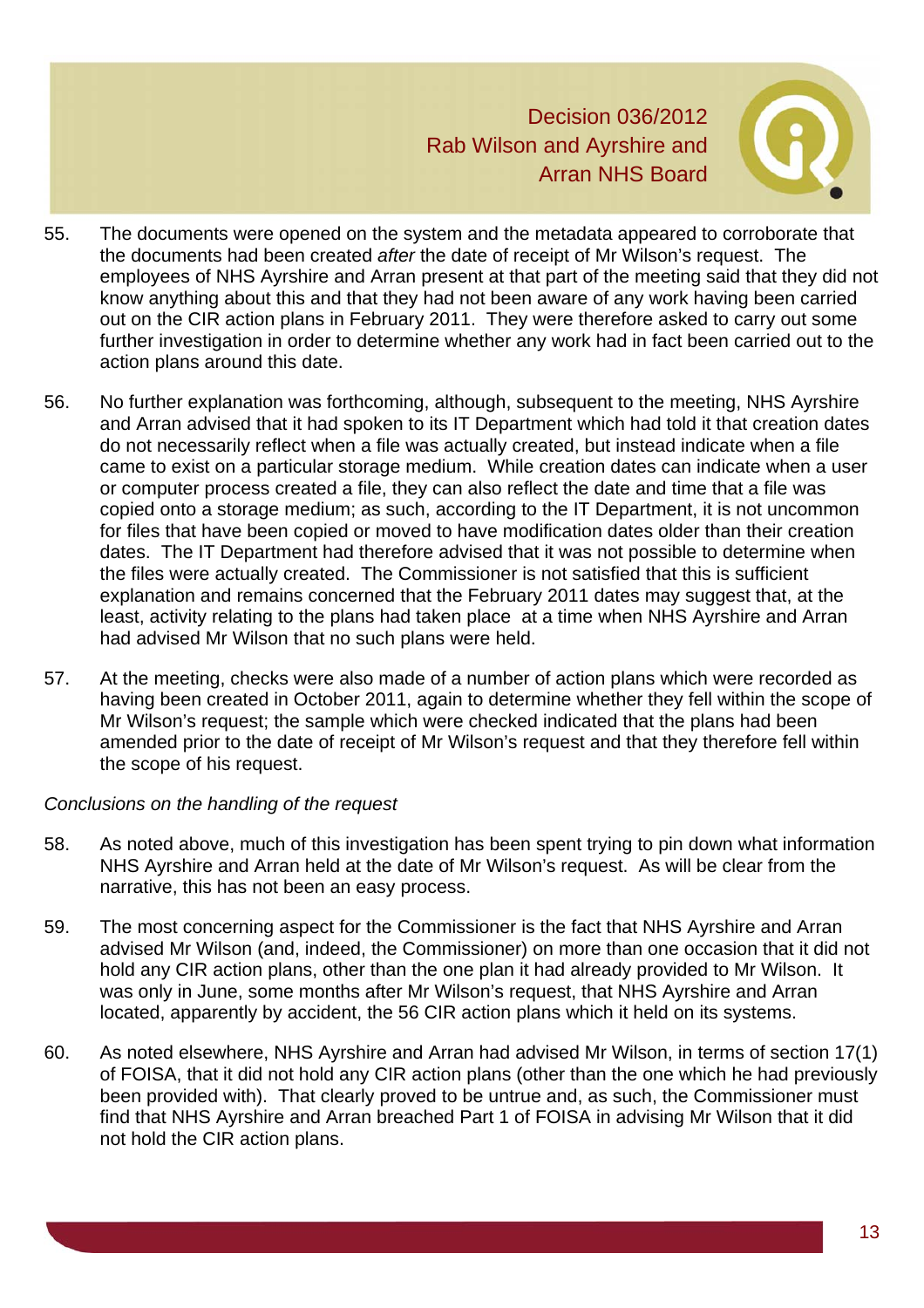

- 61. However, the problems in this case have gone wider than the CIR action plans. Some of the documents provided to the Commissioner were prepared after the date of Mr Wilson's request (and therefore fall outwith the scope of his request – although NHS Ayrshire and Arran has provided some of these documents, albeit in an amended format, to Mr Wilson). There is also some confusion over the creation dates of certain documents, and whether they were created after the request (as the metadata appears to suggest).
- 62. However, what the Commissioner is required to do, is to come a view, on the balance of probabilities, as to what information NHS Ayrshire and Arran actually held at the time of Mr Wilson's request. It is clear that not all of the Commissioner's questions have received satisfactory answers. However, given that Mr Wilson made his information request in February 2011, he does not consider it appropriate to extend this investigation further.
- 63. The Commissioner has been able to come to a view as to which of the CIRs/SAERs fall within the scope of Mr Wilson's request; the Schedule of Documents at the end of this decision lists the relevant reports.
- 64. What has been more difficult has been to determine which of the multiple CIR action plans (in most cases more than one action plan exists for each CIR) were held by NHS Ayrshire and Arran at the date of Mr Wilson's request. NHS Ayrshire and Arran has been unable to satisfy the Commissioner that the eight CIRs action plans which have creation dates of (late) February 2011 were not created after the date of Mr Wilson's request and he has therefore concluded, on balance of probabilities, that they fall outwith the scope of Mr Wilson's request. However, he notes that previous versions of the those action plans will fall within the scope of Mr Wilson's request.
- 65. The Commissioner wishes to strongly express his concern that, given the importance of these documents in ensuring that lessons are learned from serious incidents, and action taken to prevent future such events, and given NHS Ayrshire and Arran's stated policy on the action plans, that these action plans were only located by chance, and could not, according to NHS Ayrshire and Arran, be located following detailed searches of its records management system. (The Commissioner has not been able to come to any conclusion as to whether the action plans were found on a personal "H" drive or in another shared file. However, all information held by Scottish public authorities is subject to FOISA and, regardless of which type of drive the plans were located on, the search should have been sufficient to locate the plans.) The action plans are designed to ensure that steps are taken to ensure that lessons are learned and changes to procedures are made, yet they were, according to NHS Ayrshire and Arran, allowed to lie "dormant" and were not actioned. That the plans could not be found for this reason should be matter of concern not just to the Commissioner, but also to those concerned with the governance of the health authority.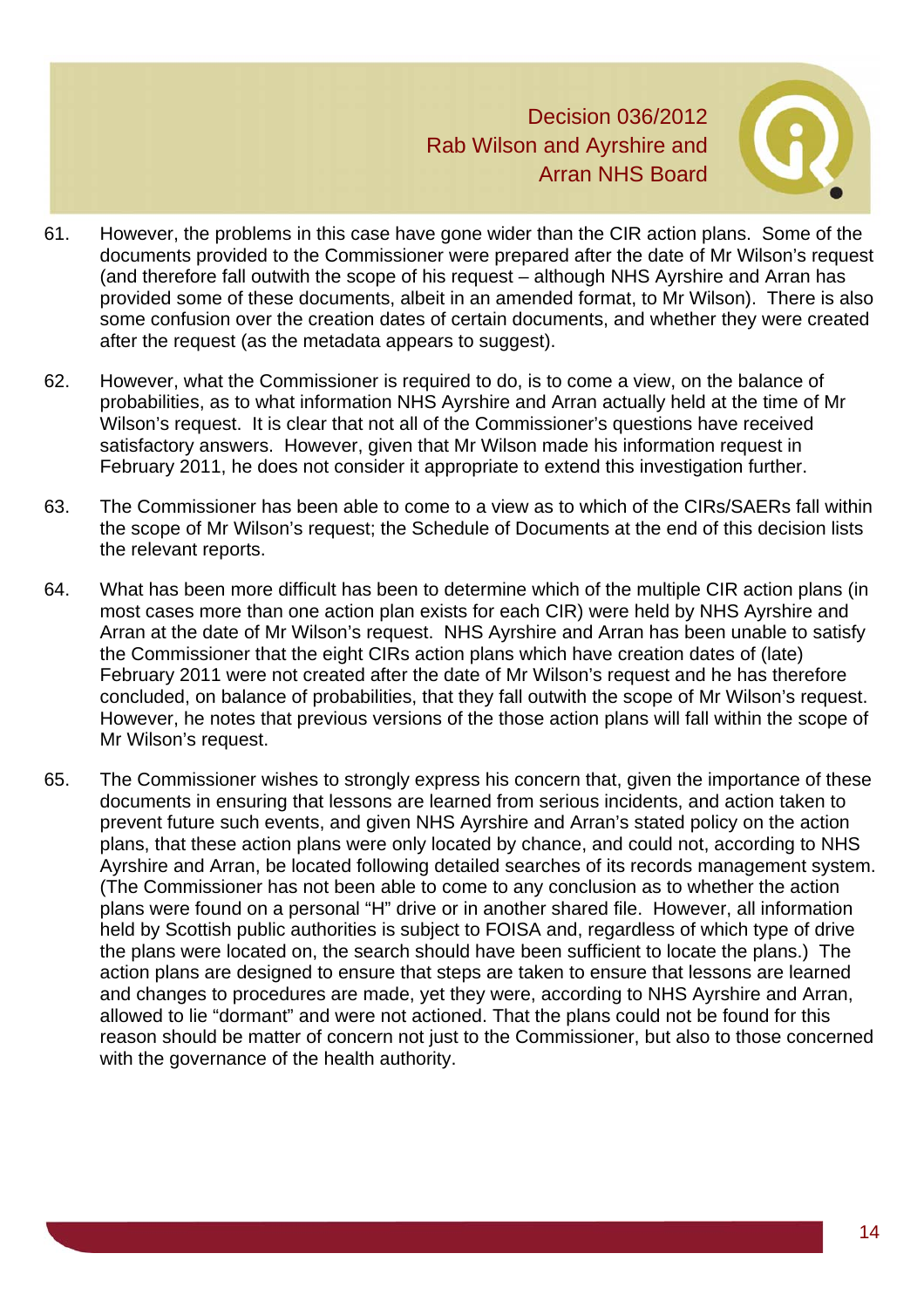

- 66. The problems raised during the investigation (such as failure to locate information and the fact that there is evidence to show that there was activity relating to the CIR action plans at the time when Mr Wilson was told that no such action plans were in existence) were sufficiently serious to lead the Commissioner to question whether the records were, in fact, concealed with the intention of preventing the information being disclosed by NHS Ayrshire and Arran, a criminal offence under section 65 of FOISA. However, after the detailed investigation, the Commissioner believes that this was a case of exceptionally poor records management and systemic failure by NHS Ayrshire and Arran and that there was no intention to prevent the action plans (at least in a redacted form) from being disclosed.
- 67. As a Scottish public authority for the purposes of FOISA, NHS Ayrshire and Arran is subject to the "Scottish Ministers' Code of Practice on Records Management by Scottish Public Authorities under the Freedom of Information (Scotland) Act 2002".<sup>2</sup> The current version of the Code states, at page 9, that authorities should ensure they keep the records they will need for business, regulatory, legal and accountability purposes; that authorities should keep their records in systems that enable records to be stored and retrieved as necessary and that authorities should know what records they hold and where they are, and should ensure that they remain usable for as long as they are required. (It should be noted that a failure to comply with this Code may lead to the Commissioner issuing a practice recommendation under section 44 of FOISA.)
- 68. The Commissioner notes that he is not the only one to have concerns about NHS Ayrshire and Arran's records management relating to CIRs/SAERs. NHS Ayrshire and Arran commissioned PwC to carry out a review of a complaint by Mr Wilson about the 2006 CIR (referred to at the beginning of this decision) and the reporting and following up of such incidents in accordance with NHS Ayrshire and Arran's policy and procedures. The review was published in November 2011 and makes it clear that there have, in the past, been significant control deficiencies in the manner in which significant events were reported, investigated and lessons learned, particularly in relation to the retention of documentation, timeliness of reporting, staff engagement, reporting and the sharing of lessons learned. The review also noted that, since 2009, there have been substantial improvements in the process, although there remain certain improvements which could be made, for example in relation to the retention of documentation, reporting and the sharing of lessons learned.
- 69. The review noted that, except for reviews called in 2010/11, it was difficult to locate all relevant information in a central location, with documents held in databases, paper format in folders, in email history, and shared drives. The review also found that, in certain circumstances, information simply could not be located. The review noted that management are aware of this issue and have developed a database where all documentation can be uploaded and stored and accessed when necessary, along with all versions of the report with version control mechanisms in place.
- 70. The PwC report provides evidence which is consistent with the Commissioner's experience in this investigation which points to a conclusion of systemic failure.

l

<sup>2</sup> http://www.scotland.gov.uk/Resource/Doc/933/0109425.pdf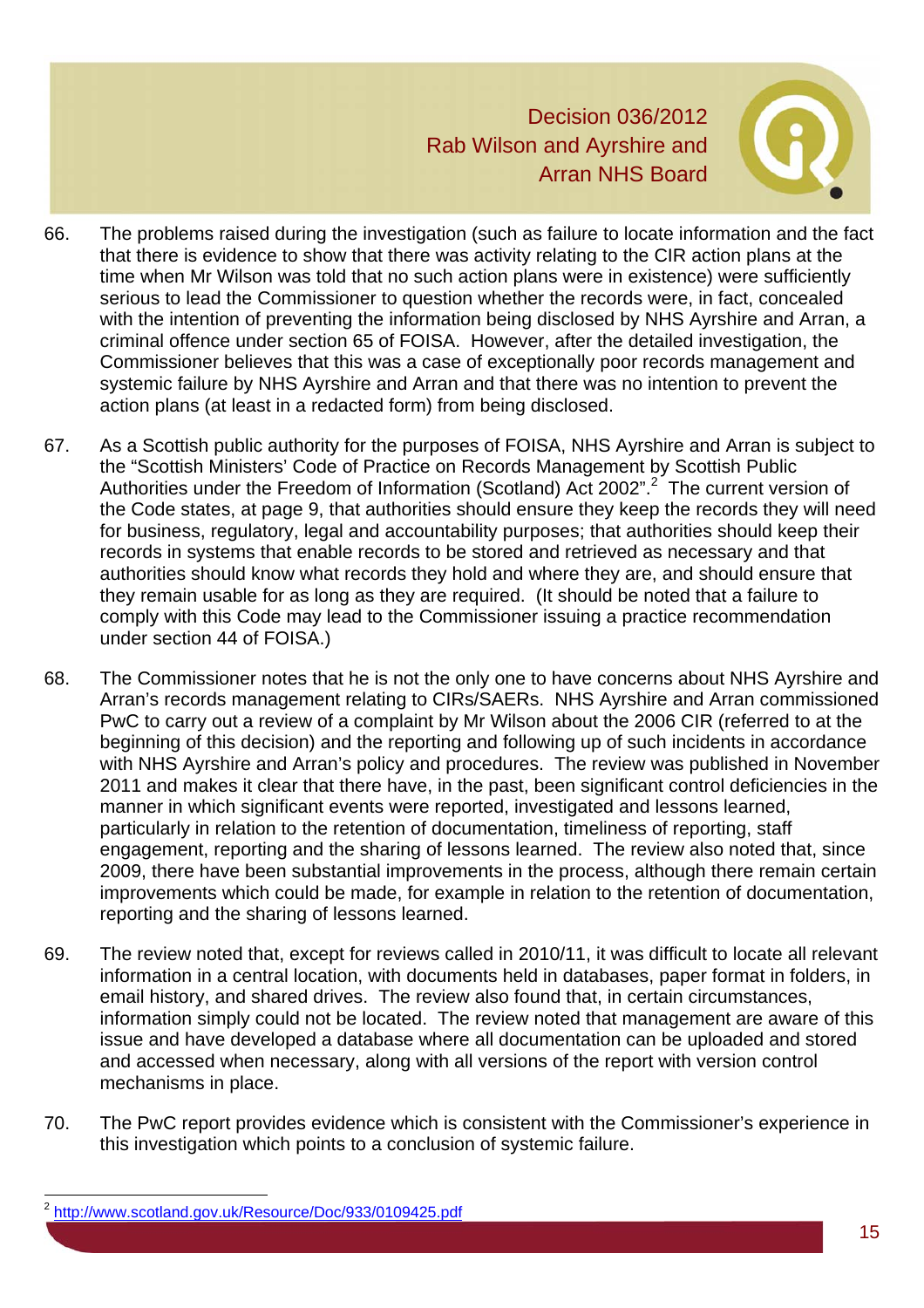

#### **Section 25 – Information otherwise accessible**

- 71. In terms of section 25(1) of FOISA, information which an applicant can reasonably obtain other than by requesting it under section 1(1) is exempt information. This is an absolute exemption in that it is not subject to the public interest test set out in section 2(1)(b) of FOISA.
- 72. NHS Ayrshire and Arran applied this exemption to the information which it had previously released to Mr Wilson.
- 73. Given that Mr Wilson already has a copy of this information, the Commissioner is satisfied that it is information which Mr Wilson can reasonably obtain other than by requesting it under section 1(1) of FOISA and that it is exempt from disclosure.

#### **Section 27(1) – Information intended for future publication**

- 74. Section 27(1) exempts information from disclosure if, at the date the information request is made, the public authority (or any other person) intends to publish the information at a date not later than 12 weeks after the date on which the request is made. For the exemption to apply, it must also be reasonable, in all the circumstances, that the information be withheld from disclosure until the planned date of publication. The exemption is a qualified exemption in that it is subject to the public interest test set out in section 2(1)(b) of FOISA.
- 75. As noted above, NHS Ayrshire and Arran withheld the SAER action plans from Mr Wilson on the basis that they were exempt from disclosure under section 27(1) of FOISA, although it was clear that the action plans to be published were different from the action plans that it held, given that the published version would, according to NHS Ayrshire and Arran, have "any identifiable information" removed.
- 76. In a letter to NHS Ayrshire and Arran dated 6 April 2011, at which point the SAER action plans had still not been published, the investigating officer asked NHS Ayrshire and Arran for evidence as to NHS Ayrshire and Arran's intention to publish the plans.
- 77. In its response dated 19 May 2011, NHS Ayrshire and Arran advised the investigating officer that the action plans had now been published on its website<sup>3</sup>. It noted that it had envisaged that the plans would have been published by mid-April and by 3 May 2011 at the latest. However, there was a slight delay in publication due to a misunderstanding over the deadline date for publication under the exemption in section 27(1). NHS Ayrshire and Arran noted that this is an area where it could improve when dealing with future requests involving the exemption.
- 78. NHS Ayrshire and Arran also provided the Commissioner with an internal email from the Assistant Director (Healthcare Quality and Governance) dated 23 February 2011, which made reference to previous discussions and which made it clear that work would be carried out to publish anonymised versions of the plans within 12 weeks.

l

<sup>3</sup> http://www.nhsaaa.net/publications/significant-adverse-event-reports.aspx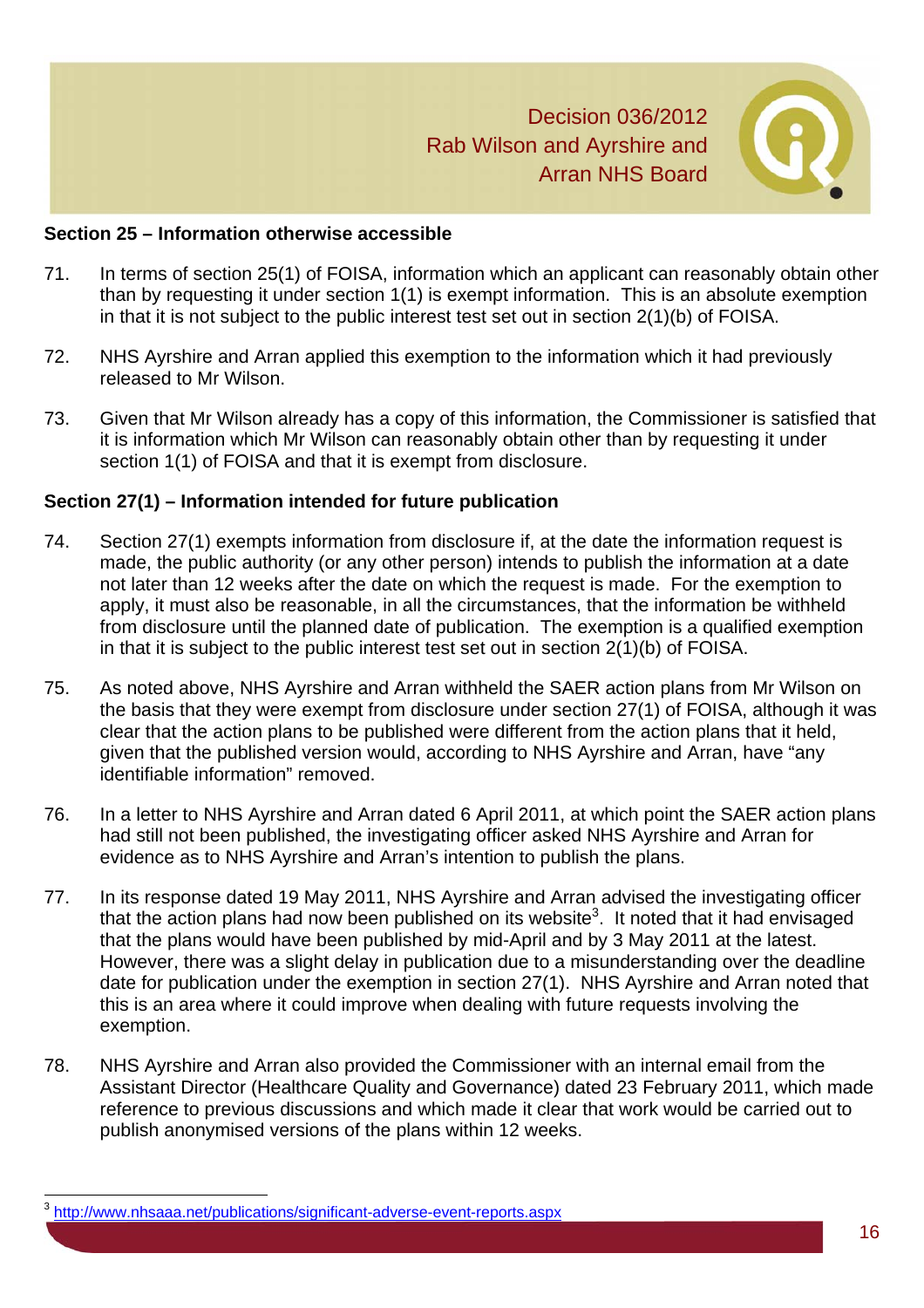

- 79. For the exemption in section 27(1) to apply, the Commissioner must be satisfied that, as at the date the request was made, NHS Ayrshire and Arran intended to published the SAER action plans. In response to the question, "Was the information requested held with the intention of publication at the time the request was made?", NHS Ayrshire and Arran stated that it was. However, the evidence provided to the investigating officer by NHS Ayrshire and Arran suggests instead that it was only as a result of Mr Wilson's request being made that NHS Ayrshire and Arran decided to publish the anonymised action plans.
- 80. Mr Wilson made his request on 10 February 2011. The email from the Assistant Director, sent almost three weeks later, states that work would be carried out to publish anonymised versions of the plans within 12 weeks. It is unclear whether the "12 weeks" referred to was 12 weeks after the receipt of the request or 12 weeks from the date of the email. However, the fact that the plans were not published until more than 12 weeks after the date of Mr Wilson's request due, apparently, to a misunderstanding over how the 12 weeks in section 27(1) should be calculated, has led the Commissioner to come to the conclusion that, at the date the request was made, the anonymised SAER action plans were not in fact held with a view to them being published within 12 weeks, but that the publication came about as a result of Mr Wilson's request.
- 81. This is strengthened by the fact that, on discovering the CIR action plans in June 2011, NHS Ayrshire and Arran applied the exemption to the action plans, again apparently on the basis that a version of the plans had just been published within 12 weeks.
- 82. The Commissioner would also note that what NHS Ayrshire and Arran did publish were anonymised (and heavily summarised) versions of the SAER and CIR action plans and not the action plans themselves. While the Commissioner understands why NHS Ayrshire and Arran wished to carry out a certain amount of anonymisation (see the discussion on the section 38(1)(b) exemption below), the versions of the plans which have been published are so different from the actual plans that he cannot conclude that, even if NHS Ayrshire and Arran had intended to publish versions of the plans as at the date of Mr Wilson's request, it did not intend to publish the actual SAER and CIR action plans within 12 weeks.
- 83. As such, the Commissioner has concluded that the SAER and CIR action plans are not exempt from disclosure under section 27(1) of FOISA. Having concluded that the exemption in section 27(1) does not apply, he is not required to go on to consider the public interest test in section 2(1)(b) of FOISA.

# **Section 38(1)(b) – Personal data**

84. Under section 38(1)(b) of FOISA, as read with section 38(2)(a)(i) or (b), information is exempt from disclosure if the information is personal data and its disclosure would breach one or more of the data protection principles contained in the DPA. This is an absolute exemption in that it is not subject to the public interest test contained in section 2(1)(b) of FOISA.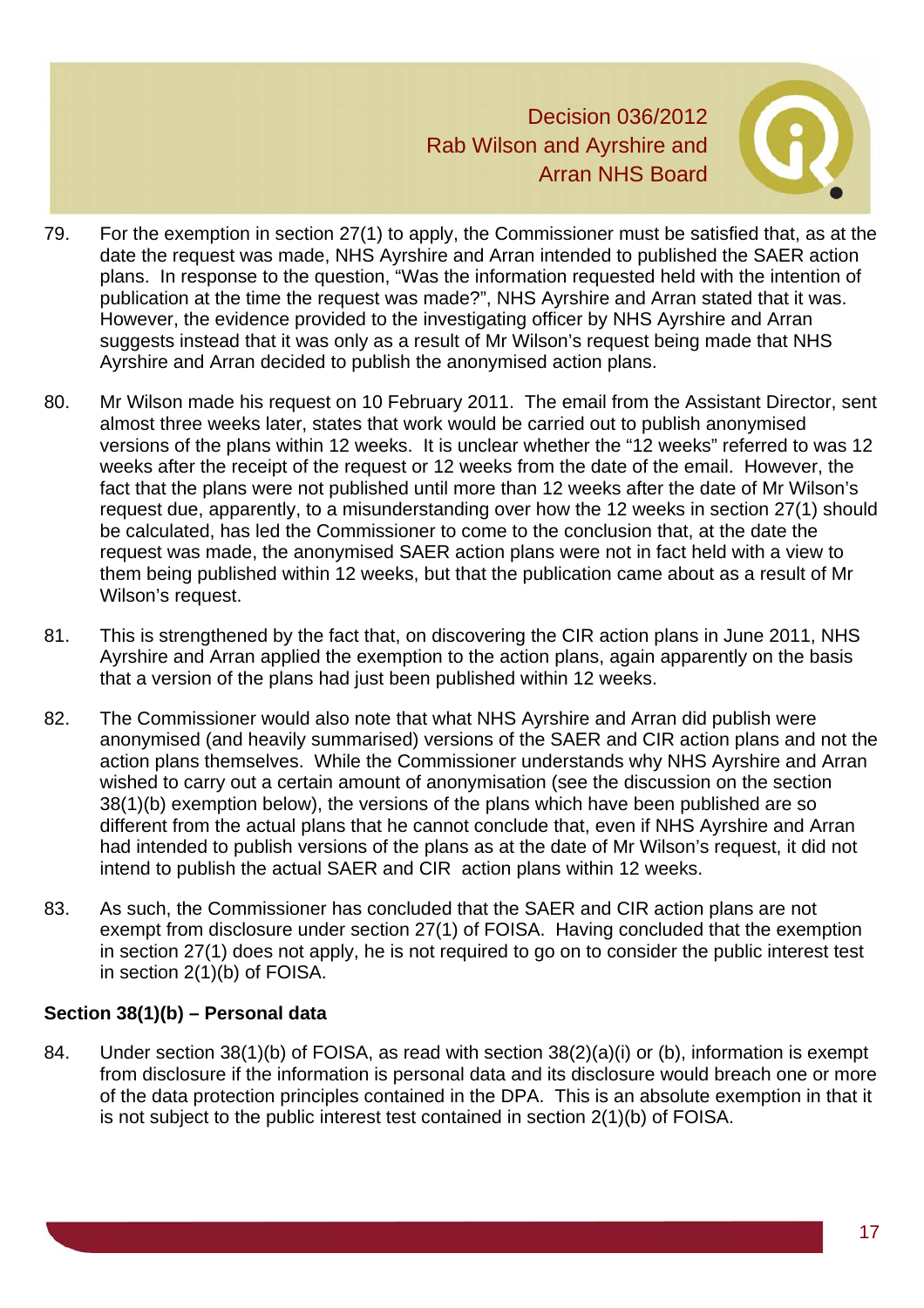

#### *Is the information in the reports and action plans personal data?*

- 85. Personal data is defined in section 1(1) of the DPA as data which relate to a living individual who can be identified (a) from those data or (b) from those data and other information which is in the possession of, or is likely to come into the possession of the data controller (the definition is set out in full in the Appendix; the interpretation of part (b) of the definition is considered in more detail below).
- 86. NHS Ayrshire and Arran submitted that the CIRs/SAERs and action plans contain personal information about the subject of the report, staff and, in some cases, other patients. Having read the reports, the Commissioner noted that they also contain references to other parties, such as relatives or representatives of the patients and employees of other bodies, where, for example, another body has responsibilities towards the patient.
- 87. As noted above, "personal data" only relates to living individuals. A number of the patients who are the subjects of the reports have sadly died and, as a result, the exemption in section 38(1)(b) does not apply to their information. However, in recognition of this, NHS Ayrshire and Arran applied the exemption in section 38(1)(d) (a deceased person's health records) and this is considered in more detail below.
- 88. For information to be personal data, living individuals must also be *identifiable*. Patients are generally not named in the reports, but instead are for the most part referred to by a code number. As such, the reports have been, to a certain extent, anonymised. However, the Commissioner considers that, given the breadth of detail in the reports about patients (e.g. specific illnesses, dates of treatment, references to stays in hospitals, moves from other parts of the country), that identification of the patients remains possible. In coming to this conclusion, the Commissioner has taken account of recital 26 to the EU Directive on which the DPA is based<sup>4</sup> (the Directive), which states that, in determining whether a person is identifiable, account should be taken of all the means likely reasonably to be used to identify the individual.
- 89. Given that patients could be identified from the reports, it follows that patients' relatives or representatives can also be identified.
- 90. The officials (the Commissioner uses this terms to reflect the fact that some of the employees referred to in the reports are employees of bodies other than NHS Ayrshire and Arran) can generally be split into two groups, i.e. the officials who were involved in the incidents which led to the review and the officials who were given the task of carrying out the review (and of providing administrative support to the review) and of carrying out actions in relation to the action plans which followed on from the review.
- 91. The position is simple with those officials who have been tasked with carrying out the review and the actions in the action plans. These officials are named in the reports, and their job descriptions are given. These individuals are clearly identifiable.

l

 $4$  Directive 95/46/EC on the protection of individuals with regard to the processing of personal data and on the free movement of such data http://eur-lex.europa.eu/LexUriServ/LexUriServ.do?uri=OJ:L:1995:281:0031:0050:EN:PDF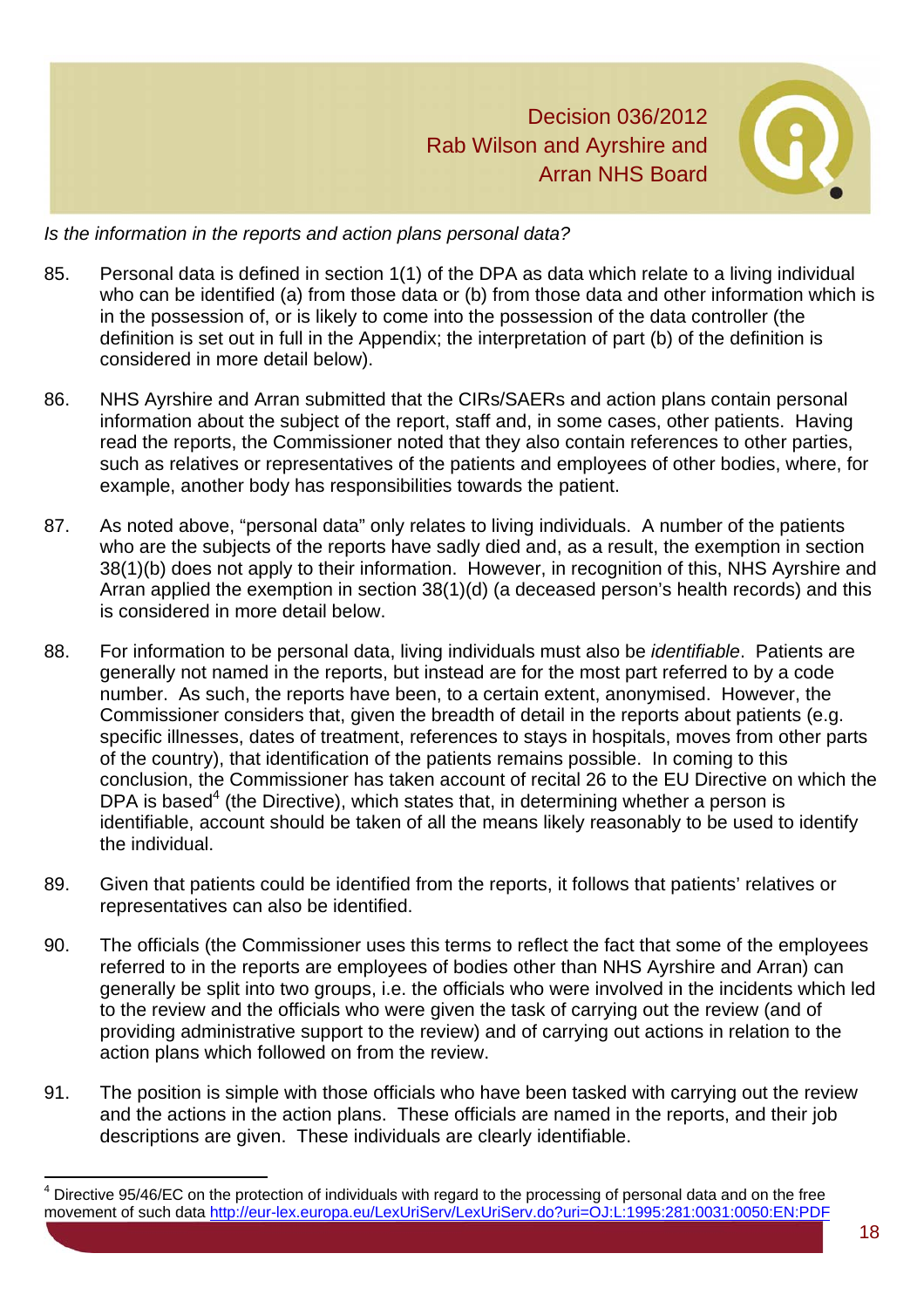

- 92. Matters are not so straightforward, however, when it comes to the officials who were involved in the incidents which led to the reviews as they are not generally named in the reviews, but are instead referred to, for example, as "Nurse A" or "the GP". However, in recognition of the requirements of recital 26 to the Directive, and given the breadth of detail contained in the reports (e.g. the exact timing of various incidents and which ward the incident took place in), the Commissioner is satisfied that the officials referred to in the reports are identifiable.
- 93. In all of these cases, the Commissioner is satisfied that the information relates to the individuals and that the information is, therefore, the individuals' personal data. The information is clearly about the individuals concerned, is linked to them and has some biographical significance for them.

#### *Would disclosure breach the first data protection principle?*

- 94. Personal data is not exempt from disclosure under FOISA simply because it is personal data. It will, however, be exempt from disclosure, in line with section 38(1)(b) of FOISA (as read with section 38(2)(a)(i) or (b)) if disclosure to a member of the public, otherwise than under FOISA, would contravene one or more of the data protection principles.
- 95. NHS Ayrshire and Arran has argued that, except in the case of the name of the person charged with leading the investigation (this is addressed in more detail below), disclosure would breach the first data protection principle. This principle states that personal data shall be processed fairly and lawfully and, in particular, shall not be processed unless at least one of the conditions in Schedule 2 (to the DPA) is met and, in the case of sensitive personal data, at least one of the conditions in Schedule 3 (also to the DPA) is met.
- 96. In determining the application of the data protection principles, NHS Ayrshire and Arran reminded the Commissioner of the comment made by Lord Hope in the case of *Common Services Agency v Scottish Information Commissioner<sup>5</sup>* (the CSA case) at paragraph 7:

*"In my opinion there is no presumption in favour of the release of personal data under the general obligation that FOISA lays down. The references which [FOISA] makes to provisions of [the DPA] must be understood in the light of the legislative purpose of [the DPA], which was to implement Council Directive 95/46/EC. The guiding principle is the protection of the fundamental rights and freedoms of persons, and in particular their right to privacy with respect to the processing of personal data …"* 

97. The Commissioner has taken this *dictum* into account in considering the application of the data protection principles and, indeed, in considering the exemption in section 38(1)(b) as a whole.

l

<sup>5</sup> [2008] UKHL 47 http://www.bailii.org/uk/cases/UKHL/2008/47.html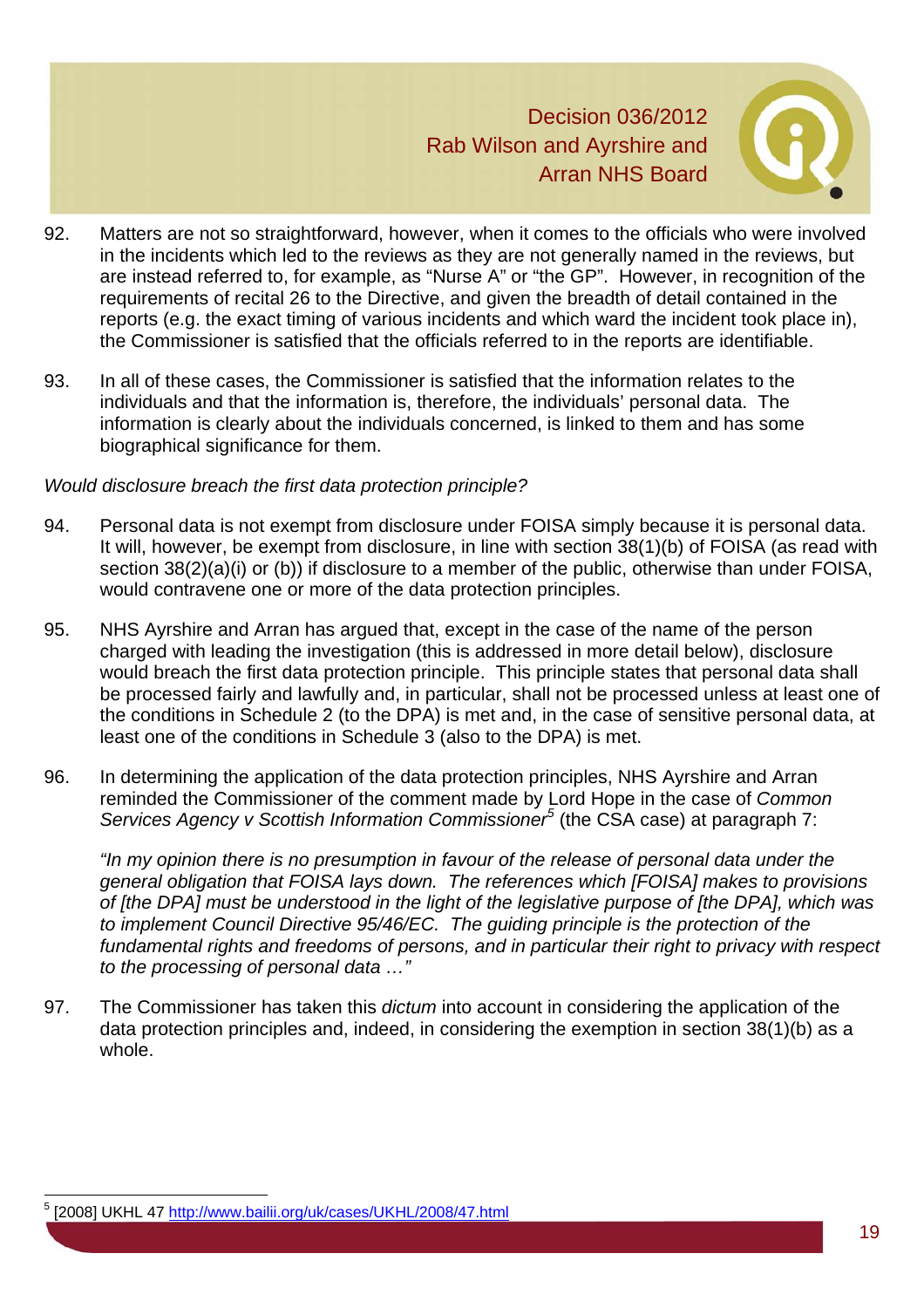

- 98. The definition of sensitive personal data is set out in section 2 of the DPA. In terms of section 2(e), personal data consisting of information as to a data subject's physical or mental health or condition is sensitive personal data. It is therefore clear that information relating to the patients, given that it focuses on their medical condition, is sensitive personal data. There are also instances of references to the health of other individuals, such as members of staff, and this is also sensitive personal data for the purposes of the DPA.
- 99. Similarly, the reports contain a small amount of information relating to criminal offences, and this information is also sensitive personal data in terms of sections 2(g) and (h) of the DPA (see the Appendix for the full definitions).

#### *Sensitive personal data*

- 100. As noted above, for sensitive personal data to be disclosed under FOISA, at least one of the conditions in both Schedule 2 and Schedule 3 to the DPA must be capable of being fulfilled. Given that the conditions in Schedule 3 are, intentionally, much more stringent than those in Schedule 2, the Commissioner considers it appropriate to look at these first.
- 101. NHS Ayrshire and Arran, noting the restrictive nature of the conditions in Schedule 3, considered that only the first condition may be relevant in this case. The first condition in Schedule 3 allows sensitive personal data to be processed where the data subject has given explicit consent to the processing of the personal data. It should be noted here that "processing", in response to an information request made under FOISA, means disclosing the information into the public domain. NHS Ayrshire and Arran commented that no explicit consent had been given, and argued that, in the circumstances, it would not be appropriate for such consent to be sought. NHS Ayrshire and Arran's comments focussed on the consent of patients, but the Commissioner believes that its arguments are also relevant for other individuals referred to the in reports. In any event, it is clear no individuals have given explicit consent for their sensitive personal data to be disclosed in response to Mr Wilson's request.
- 102. The Commissioner is satisfied, given the context and number of the reports, that it would not have been appropriate for such consent to have been sought. Having considered the remaining conditions in Schedule 3 (including the orders made under condition 9 of the Schedule), the Commissioner has concluded that there are no conditions in the Schedule which would permit the sensitive personal data to be disclosed. As such, he finds that disclosure of the sensitive personal data would breach the first data protection principle and that the sensitive personal data is accordingly exempt from disclosure under section 38(1)(b) of FOISA.
- 103. This does not mean, however, that the information cannot be disclosed in an anonymised form. This is addressed in more detail at paragraphs 139 to 153 below.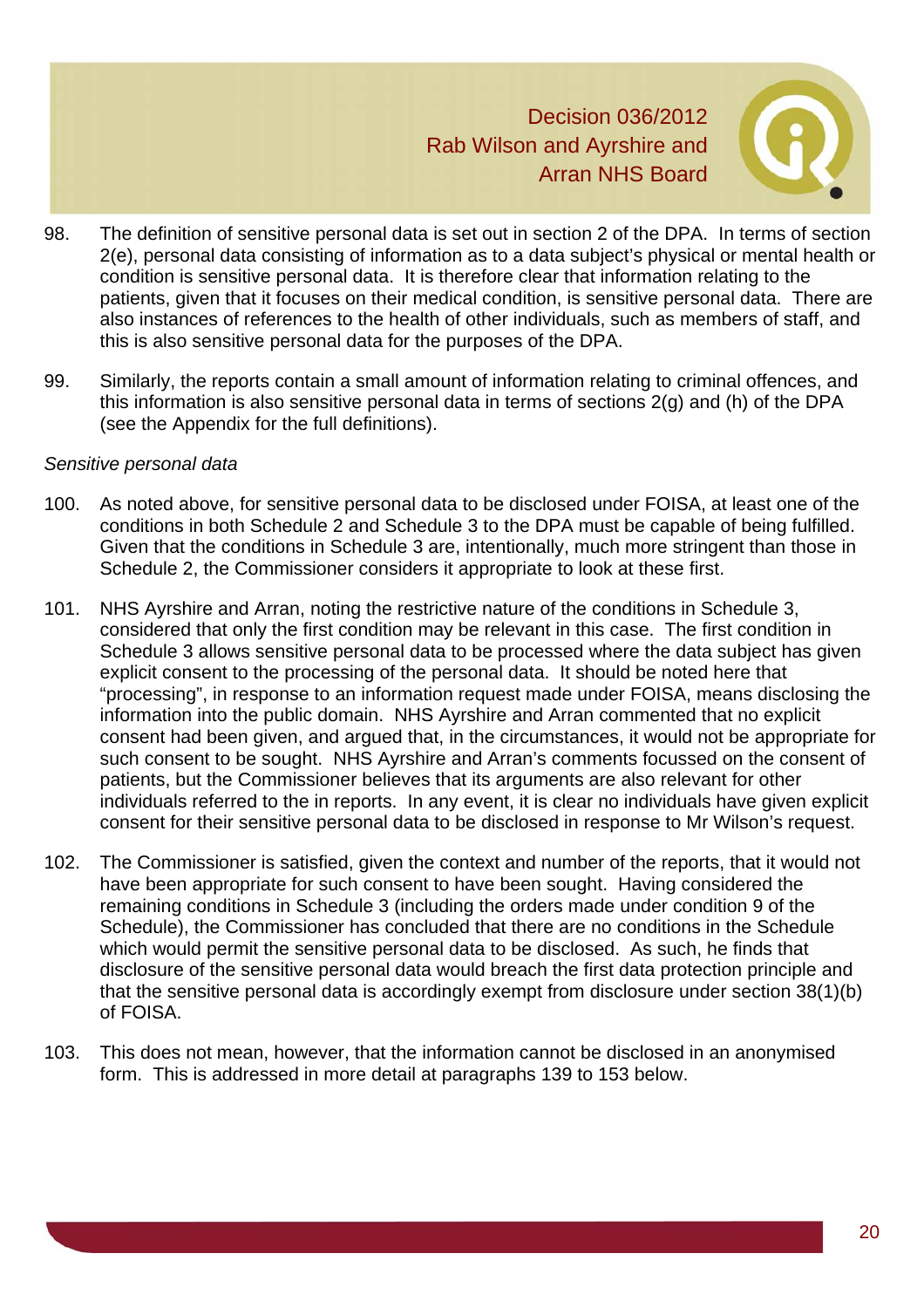

#### *Non-sensitive personal data*

- 104. As noted above, NHS Ayrshire and Arran has argued that disclosing the reports and action plans, except for the name of the person charged with leading the investigation, would breach the first data protection principle. (NHS Ayrshire and Arran commented that, as senior officials tasked with ensuring reviews are carried out and action plans are followed through to improve the quality and delivery of its services, it is necessary for members of the public to know the names of the investigating leads. Disclosure would also, in the view of NHS Ayrshire and Arran, allow any concern or comment to be directed to the most appropriate person.)
- 105. Given that the remaining personal data under consideration is not sensitive personal data, it is only a condition in Schedule 2 which must be met before the data can be disclosed.
- 106. NHS Ayrshire and Arran considered that there are two conditions in Schedule 2 which may be relevant, the first being condition 1, which allows personal data to be processed where the data subject has consented to the processing. As with condition 1 of Schedule 3, the Commissioner is satisfied, given the context and number of the reports, that it would not have been appropriate for such consent to have been sought. He is also satisfied that consent has not been given. As such, he finds that condition 1 of Schedule 2 cannot be met.
- 107. The next condition which NHS Ayrshire and Arran considered might be relevant is condition 6 of Schedule 2. Condition 6 allows personal data to be processed if the processing is necessary for the purposes of legitimate interests pursued by the data controller or by the third party or parties to whom the data are disclosed, except where the processing is unwarranted in any particular case by reason of prejudice to the rights and freedoms or legitimate interests of the data subject.
- 108. There are, therefore, a number of different tests which must be satisfied before condition 6 can be met. These are:
	- Is there a legitimate interest in obtaining the personal data?
	- If there is, is the disclosure necessary to achieve these legitimate aims? In other words, is the disclosure proportionate as a means and fairly balanced as to ends, or could these legitimate aims be achieved by means which interfere less with the privacy of the data subjects (i.e. the individuals to whom the data relate)?
	- Even if the processing is necessary to achieve these legitimate aims, would the disclosure nonetheless cause unwarranted prejudice to the rights and freedoms or legitimate interests of the data subjects?
- 109. As noted in paragraph 96, there is no presumption in favour of the release of personal data under the general obligations laid down by FOISA. Accordingly, the legitimate interests must outweigh the rights and freedoms or legitimate interests of the data subjects before condition 6 will permit the personal data to be disclosed. If the two are evenly balanced, the Commissioner must find that NHS Ayrshire and Arran was correct to refuse to disclose the personal data to Mr Wilson.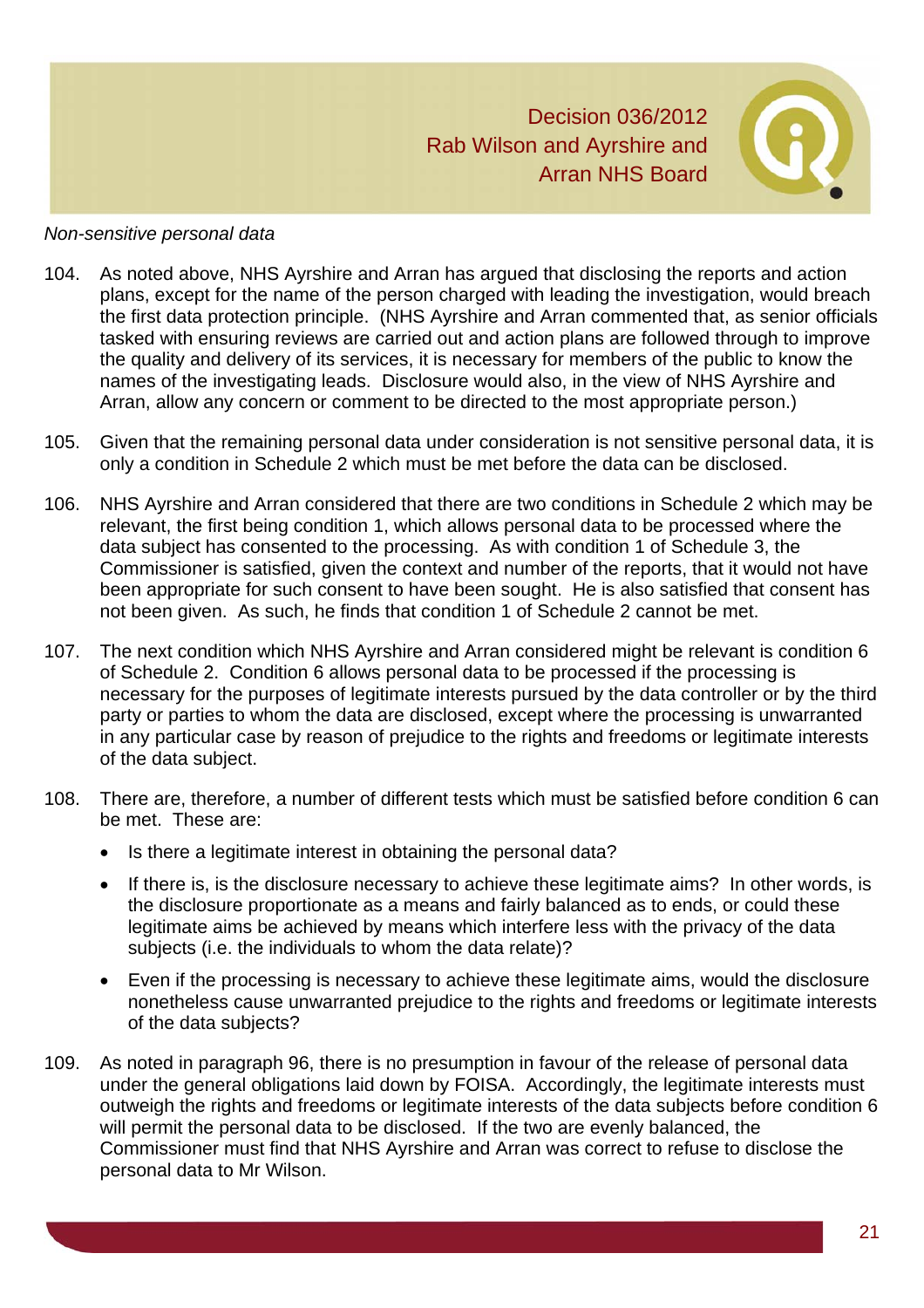

110. Many of NHS Ayrshire and Arran's arguments in relation to these three tests focussed, as is to be expected, on the sensitive personal data of the patients. As the Commissioner has already found this information to be exempt from disclosure under section 38(1)(b) (see paragraphs 100 to 103 above), he will not repeat the submissions made by NHS Ayrshire and Arran in relation to the sensitive personal data, but will refer instead to the arguments made in relation to personal data of the other data subjects.

#### *Is there a legitimate interest?*

- 111. NHS Ayrshire and Arran noted that, while Mr Wilson, as a charge nurse, does have a legitimate interest in ensuring the safety of staff, this interest is not achieved by gaining access to personal information about other members of staff. NHS Ayrshire and Arran also argued that Mr Wilson does not have a legitimate right to information which is not relevant to the patient's immediate care (which would include, for example, information about patients' relatives or representatives).
- 112. NHS Ayrshire and Arran stated that Mr Wilson may claim that he has a legitimate interest in scrutinising a public authority's internal processes, ensuring that incidents are appropriately investigated and lessons learned are passed on. However, in the view of NHS Ayrshire and Arran, Mr Wilson does not have a legitimate interest in accessing information about other professionals. In its view, any interest in scrutiny would be served by knowing the name of the person leading the investigation, the recommendations and actions.
- 113. Mr Wilson, for his part, argued that highlighting poor systems and processes would ensure that those poor systems and processes would not be repeated, leading to improved care. He also commented that the people of Ayrshire have a right to know of any failing or weaknesses within their tax-payer funded health care system, and that making the public aware of any serious failings can only lead to improved patient care.
- 114. In determining whether Mr Wilson has a legitimate interest in the remaining information, the Commissioner believes that it is useful to break the information down into three different types: information about patients' relatives or representatives; information about officials who were directly involved in the incidents which led to the CIR/SAER and information about the officials who were given the task of the carrying out the review and of ensuring that action plans were complied with.
- 115. The Commissioner considers that there is strong legitimate interest in understanding the circumstances surrounding significant adverse events, in which the safety or care of patients might have been compromised. The reviews of such events might highlight strengths and weaknesses in systems, training, or infrastructure, and ensure that people can learn from what has gone wrong. It is worth noting that NHS Ayrshire and Arran's current procedures covers "adverse events", defined as an event that causes, or has the potential to cause, unwanted effects involving the safety of patients, users, staff or other persons or that results in loss or harm. The policy also covers "near misses", defined as an act of omission or commission which may have had the potential for harm, but through luck or robust physiology, had no ill effect on the patient or staff member. These are, therefore, serious and important matters.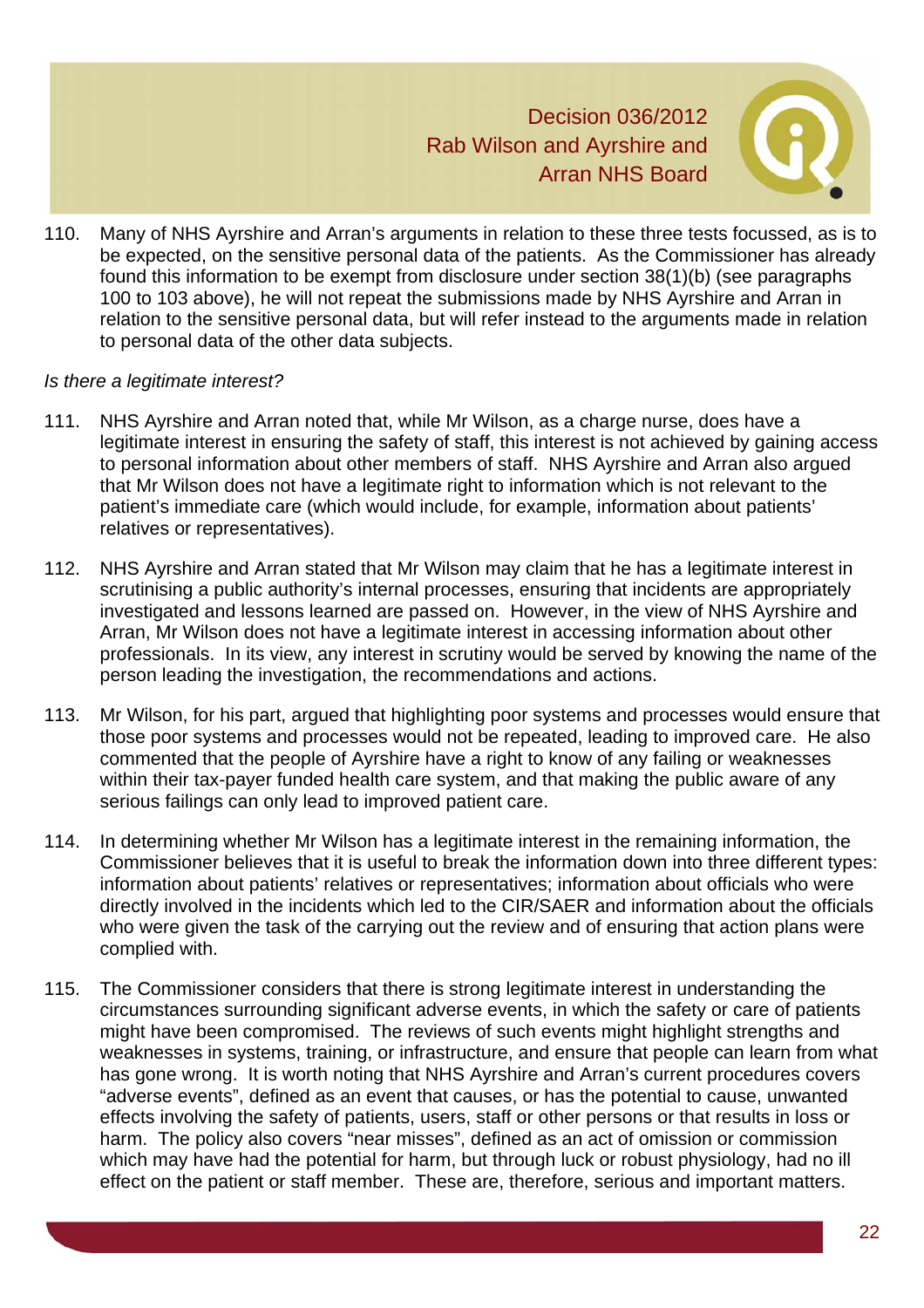

- 116. However, while there may in general be a legitimate interest in highlighting the strengths and weaknesses of systems, etc., the Commissioner does not consider that this interest extends to obtaining the personal data of patients' relatives or representatives. As such, the Commissioner finds information relating to patients' relatives or representatives to be exempt from disclosure under section 38(1)(b) of FOISA.
- 117. As noted above, the officials whose personal data is contained within the reports can be split into two different types: information about officials who were directly involved in the incidents which led to the CIR/SAER and information about the officials who were given the task of the carrying out the review and of ensuring that action plans were complied with.
- 118. The Commissioner considers that Mr Wilson's legitimate interest extends to information about both sets of professionals, given the legitimate interest in highlighting the strengths and weaknesses of systems, training and infrastructure in order that lessons can be learned from what has (or could have) gone wrong. Mr Wilson also has a very specific legitimate interest in this information, given that when he was involved in a significant incident, which led to a CIR, the CIR contained incorrect information regarding a member of staff. As a result of Mr Wilson's intervention, an addendum was added to the CIR.

#### *Is the disclosure of the information necessary for these legitimate interests?*

- 119. Having established that Mr Wilson does have a legitimate interest, the Commissioner must now go on to consider whether the disclosure of the personal data is necessary for the purposes of the legitimate interest. He must consider whether disclosure is proportionate as a means and fairly balanced as to ends, or whether these legitimate aims could be achieved by alternative means which would interfere less with the privacy of the individuals in question.
- 120. NHS Ayrshire and Arran has argued that the disclosure of the information is not necessary to achieve any legitimate aims. It commented that it is recognised that to learn from a CIR (or SAER), the staff involved and other relevant staff members should have access to the recommendations that have arisen out of the report to ensure such failings or incidents do not reoccur. Therefore, following a CIR (or SAER), any learning points are identified in collaboration with local managers and lead clinicians. This information is fed back to staff and actions and learning points are now publicised on NHS Ayrshire and Arran's website, in line with NHS Ayrshire and Arran's commitment to more open and transparent reporting of recommended actions arising from adverse events.
- 121. NHS Ayrshire and Arran also argued that Mr Wilson has no right to information about members of staff's action or inaction in respect of an incident. It commented that Mr Wilson is not acting on behalf of any of these staff members.
- 122. NHS Ayrshire and Arran recognised that, if Mr Wilson is claiming that there is a legitimate interest in transparency, he may argue the need to access this personal data to get the full picture, in order to properly scrutinise what has happened. However, NHS Ayrshire and Arran considered this to be disproportionate.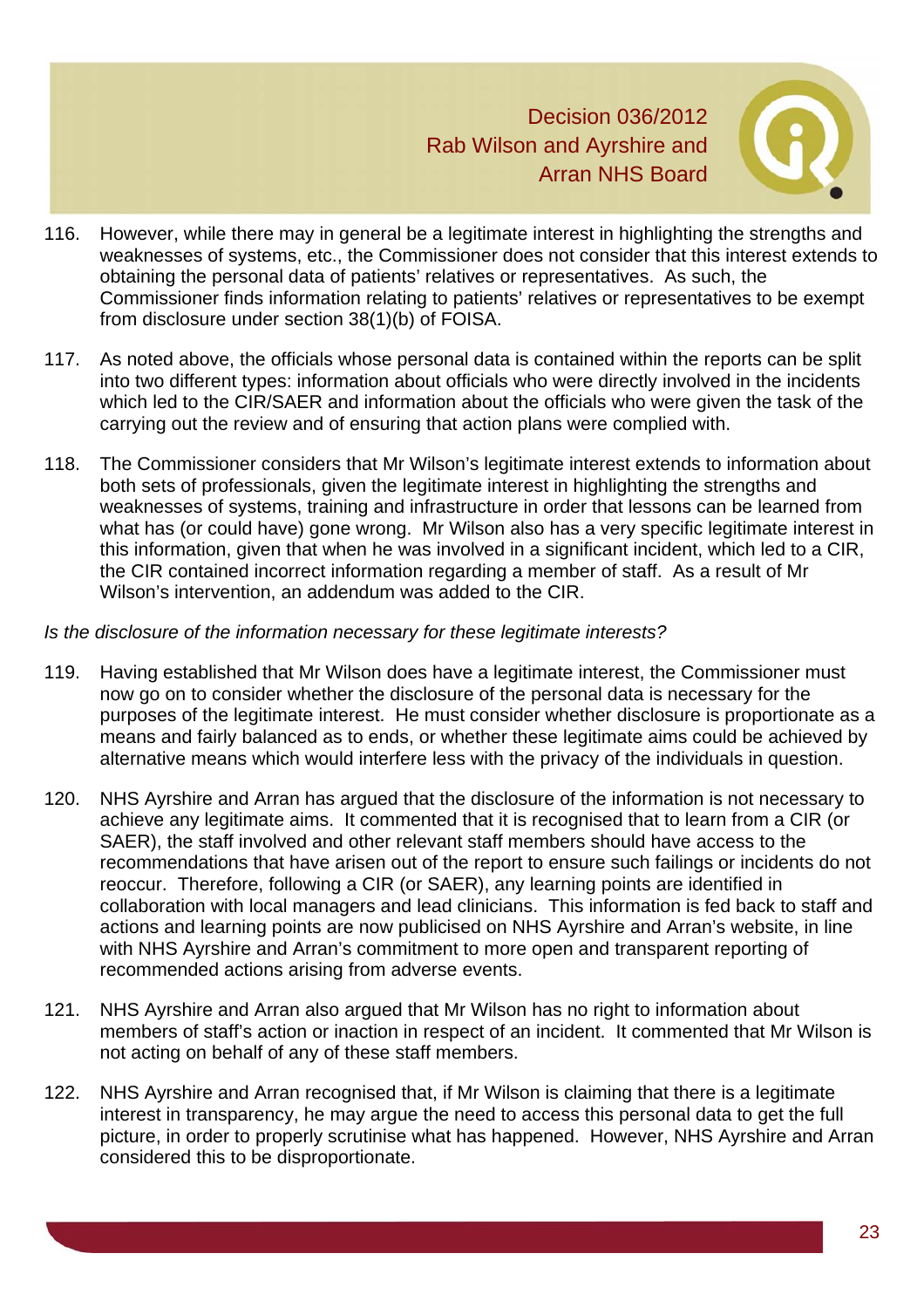

- 123. The Commissioner accepts that it is not proportionate for Mr Wilson to have access to the names, etc. of the officials who were involved in the adverse events; he agrees with NHS Ayrshire and Arran that the legitimate interest in transparency will be equally served by the information being fed back to staff and, more recently, as a result of actions and learning points now being publicised on NHS Ayrshire and Arran's website. The Commissioner recognises the more specific legitimate interest in ensuring that the reports are accurate, but also considers that such disclosure would not be proportionate, given that it would lead to the identity of a number of staff in circumstances where they would certainly not expect to be named.
- 124. The fact that a member of staff was involved in an adverse event does not mean that he/she was responsible for the event or that his/her conduct was improper. There will be situations where that has been the case, but, as recognised in NHS Ayrshire and Arran's current "Adverse Event Policy and Supporting Procedures", where staff action, through consent or neglect, has led to a Health and Safety Offence being committed, the member of staff may be liable for prosecution. Similarly, the employee conduct process will be used where the actions of those involved may be a conscious breach of policy, repeated malpractice or practice of a malicious, negligent or criminal nature. The Commissioner considers that use of these policies is more proportionate in order to achieve this legitimate interest than by disclosing the names of the relevant officials.
- 125. However, the Commissioner takes a different view in relation to the names of the officials who were given the role of carrying out a CIR/SAER and with the responsibility of carrying out actions under the action plans (with the exception of the names of administrative staff who carried out administrative functions in relation to meetings, etc.; the Commissioner considers that it would not be proportionate to identify these members of staff). NHS Ayrshire and Arran's Adverse Event Policy makes it clear that it is members of staff who are charged with these roles and the Commissioner considers that it would not be disproportionate for these names to be disclosed. (As noted above, NHS Ayrshire and Arran have already agreed that the name of the lead investigator should be disclosed.)

#### *Would disclosure cause unwarranted prejudice to the rights and freedoms or legitimate interests of the data subjects?*

126. The Commissioner must now consider whether disclosure would nevertheless cause unwarranted prejudice to the rights and freedoms or legitimate interests of the data subjects, i.e. the officials charged with carrying out the review and with ensuring that action plans are complied with. As noted above, this involves a balancing exercise between the legitimate interests of Mr Wilson and the data subjects. Only if the legitimate interests of Mr Wilson outweigh those of the data subjects, can the information be disclosed without breaching the first data protection principle.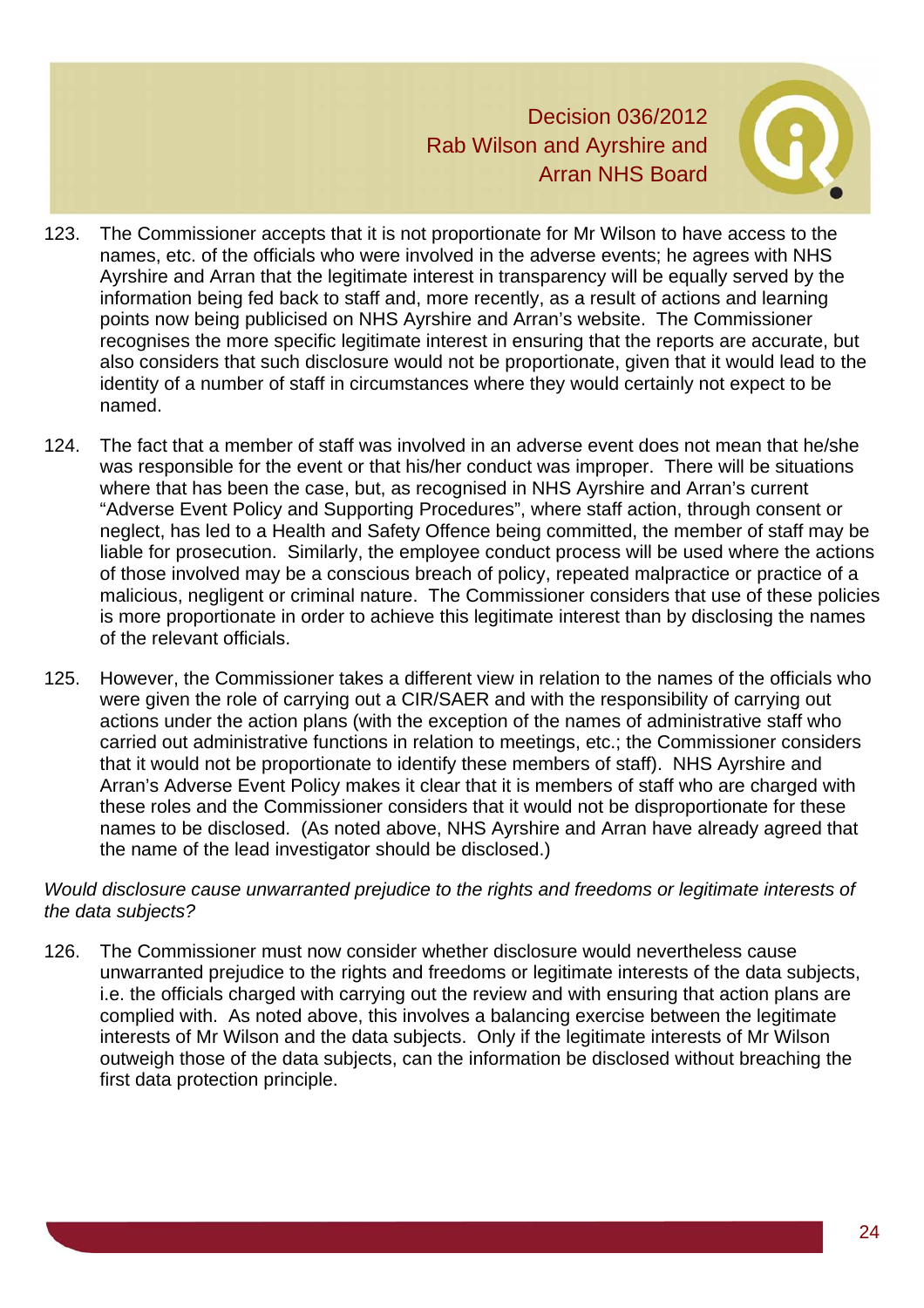

- 127. The Commissioner's guidance on the exemption in section  $38(1)(b)^6$  identifies a number of factors which should be taken into account in carrying out this balancing exercise. These include:
	- whether the information relates to the individuals' public life (i.e. their work as a public official or employee)
	- the potential harm or distress that may be caused by the disclosure
	- the reasonable expectations of the individual as to whether their information would be disclosed
- 128. NHS Ayrshire and Arran also referred the Commissioner to guidance published by the (UK) Information Commissioner (who is responsible for enforcing the DPA throughout the UK) and to factors included in his guidance, which are similar to those listed above, but which also say that this it is relevant to take into account whether the disclosure is incompatible with the purposes for which it was obtained and the legitimate interest of the public in general in knowing who was involved in carrying out any review.
- 129. In considering these factors, NHS Ayrshire and Arran took the view that staff involved in reviewing the incidents in question would not expect their personal data to be disclosed to the public at large, given that they are acting in their capacity as employees. It is concerned that patients, staff and patients' representatives dissatisfied with the outcome of a review may go on to harass these members of staff or try to extract more information from them about the events.
- 130. The Commissioner disagrees with NHS Ayrshire and Arran in this regard. The professionals tasked with carrying out such reviews are, generally, senior members of staff. This is clear from section 4 ("Accountability, Responsibility and Compliance") of NHS Ayrshire and Arran's current procedures, which lists the various posts which are responsible for SAERs and the action plans. The Commissioner believes that it would be unreasonable for senior members of staff not to expect that the fact they have been asked to be involved in a team carrying out a review or have been tasked with carrying out an action under an action plan would be disclosed.
- 131. The fact of their involvement also very much relates to their public life and not to their private life.
- 132. The Commissioner notes NHS Ayrshire and Arran's concerns that the members of staff involved may be harassed by patients, staff and patients' representatives dissatisfied with the outcome of a review. However, although a large number of reviews have been carried out, many of which have in the past been shared with patients, family members and members of staff, NHS Ayrshire and Arran has not provided the Commissioner with any evidence that such harassment has taken place.

l <sup>6</sup> http://www.itspublicknowledge.info/nmsruntime/saveasdialog.asp?IID=661&sID=133 (This is a link to the November 2011 version of the Commissioner's guidance. However, the factors set out here were also included in the version of the guidance which was extant at the time when NHS Ayrshire and Arran responded to Mr Wilson's request.)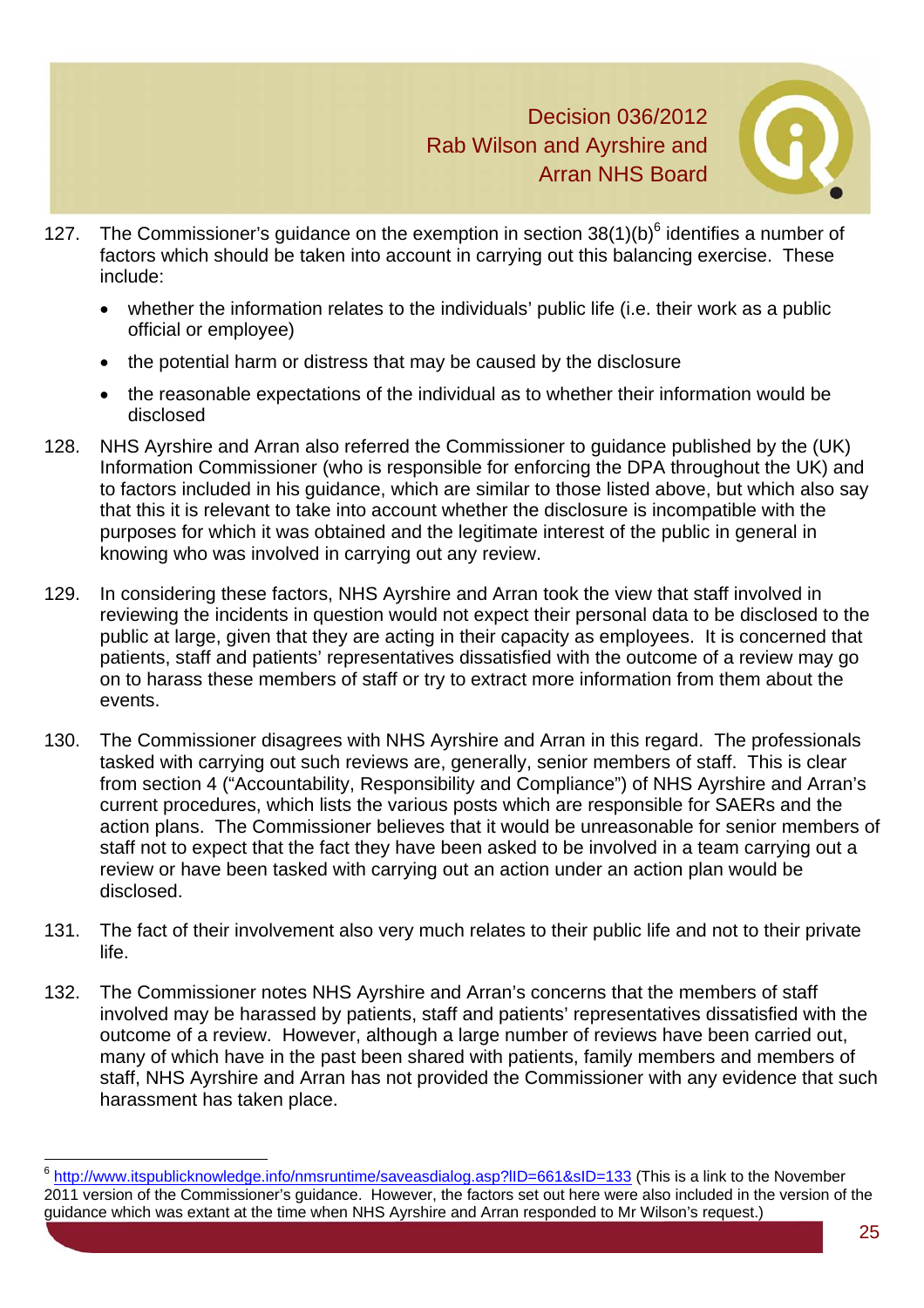

- 133. As such, subject to the paragraph below, the Commissioner considers that NHS Ayrshire and Arran has overstated its arguments in relation to the interests of the data subjects and finds that disclosure would not cause unwarranted prejudice to the rights and freedoms or legitimate interests of the data subjects.
- 134. The Commissioner notes, however, that in several cases, officials have been appointed to an investigation team or are charged with ensuring that certain actions are carried out despite the fact that they are not senior officials. In these cases, given that the Commissioner is satisfied that the individuals would not reasonably expect that their information would be disclosed, the Commissioner finds that disclosure would cause unwarranted prejudice to the rights and freedoms or legitimate interests of the data subjects. As such, no condition in Schedule 2 applies to this information, the information is exempt from disclosure under section 38(1)(b) of FOISA.

#### *Would disclosure be fair and lawful?*

- 135. Having reached these conclusions, the Commissioner must now go on to consider whether disclosure of the names of the senior officials would be fair and lawful.
- 136. The Commissioner considers that disclosure would be fair, for the reasons already outlined in relation to condition 6, above.
- 137. NHS Ayrshire and Arran has not put forward any arguments as to why the disclosure of this particular information would be unlawful, except in relation to its arguments that disclosing personal data would involve a breach of the DPA, which would in itself be unlawful.
- 138. Having found disclosure of the personal data of the senior officials to be both fair and lawful, and in accordance with condition 6, and no arguments having been advanced as to why disclosure would otherwise be unlawful, the Commissioner concludes that disclosure would not breach the first data protection principle. As such, the information is not exempt from disclosure under section 38(1)(b) of FOISA.

#### *Is it possible to disclose the reports and action plans in an anonymised format?*

- 139. As noted above, the Commissioner has found that the personal data of patients, patients' relatives or representatives, and of certain officials, is exempt from disclosure under section 38(1)(b) of FOISA.
- 140. In the *CSA* case referred to above*,* the House of Lords considered that, even where information is exempt from disclosure, section 1(1) of FOISA obliged public authorities to disclose the information in an anonymised format. As Lord Rodger commented in paragraph 73: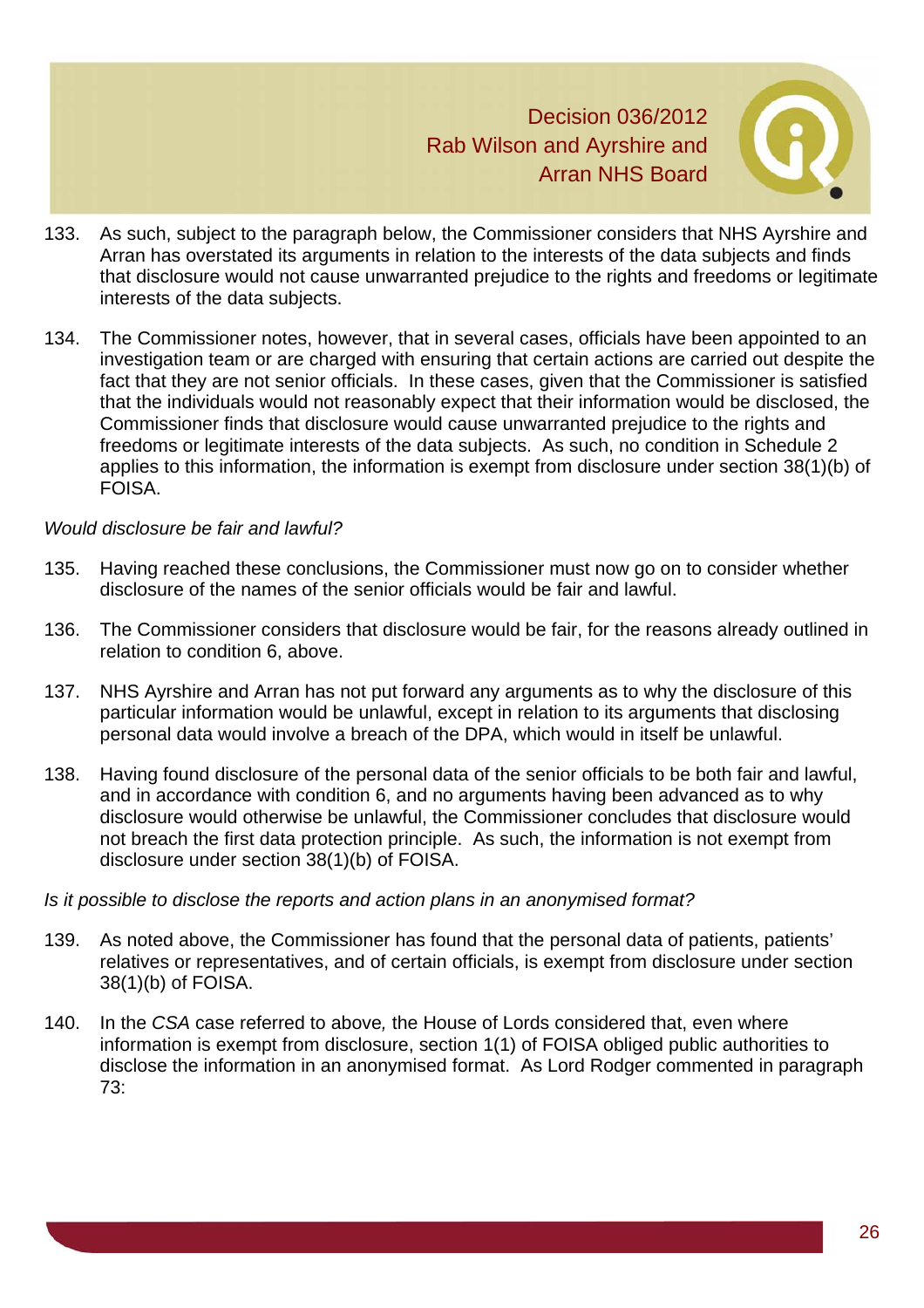

*"… even if the information does constitute "personal data", the [CSA] will still be obliged to supply it, if that can be done without contravening the data protection principles in Schedule 1 to the [DPA]. And, if supplying the information in one form would contravene those principles, in my opinion, section 1(1) of [FOISA] obliged the [CSA] to consider whether it could comply with its duty by giving the information in another form …"*

- 141. The Commissioner has therefore considered whether it would be possible for NHS Ayrshire and Arran to disclose the reports and action plans to Mr Wilson in a form which would not contravene the first data protection principle, for example by anonymising the personal data.
- 142. NHS Ayrshire and Arran recognised that the information in the reports would no longer be exempt under section 38(1)(b) if it could be fully anonymised, but it takes the view that it would not be possible to anonymise the reports. NHS Ayrshire and Arran noted that the reports contained a considerable amount of personal data and commented, correctly, that anonymising a report does not simply mean removing the names of the individuals in the report, given that it might still be possible to identify individuals deductively from other information in the reports.
- 143. NHS Ayrshire and Arran referred the Commissioner to *Decision 028/2010 Mr Ivind Thoresen and Tayside NHS Board*, which involved a request for an audit report, and where the Commissioner considered (paragraphs 70 to 75) whether it would be possible for the report to be disclosed in an anonymised form. In that case, the Commissioner came to the conclusion that, given Mr Thoresen's knowledge about the personnel within the relevant department and their duties, it would not be possible to fully anonymise the report as it would have required the redaction of the personal data, leaving no information that would be meaningful in isolation.
- 144. NHS Ayrshire and Arran argued that the current case is congruous with *Decision 028/2010* and that, even if the names of the individuals are removed in the reports, the individuals to whom the data relates would be readily identifiable by NHS Ayrshire and Arran and potentially others, and a considerable amount of personal data would remain. NHS Ayrshire and Arran also commented that, as a staff member, Mr Wilson has access to information which would potentially allow him to identify more readily the subject of the reports and the staff members.
- 145. While the Commissioner recognises that Mr Wilson is an employee of NHS Ayrshire and Arran, Mr Wilson is not in the same position as Mr Thoresen was in *Decision 028/2010*. Mr Thoresen was a member of the team which was the subject of the audit report. The report focussed on the service provision and capability of staff within the Audiology Service, and made recommendations as to areas of improvement within the Service. Given that Mr Thoresen worked so closely with other members of staff, it would not have been possible to redact the report.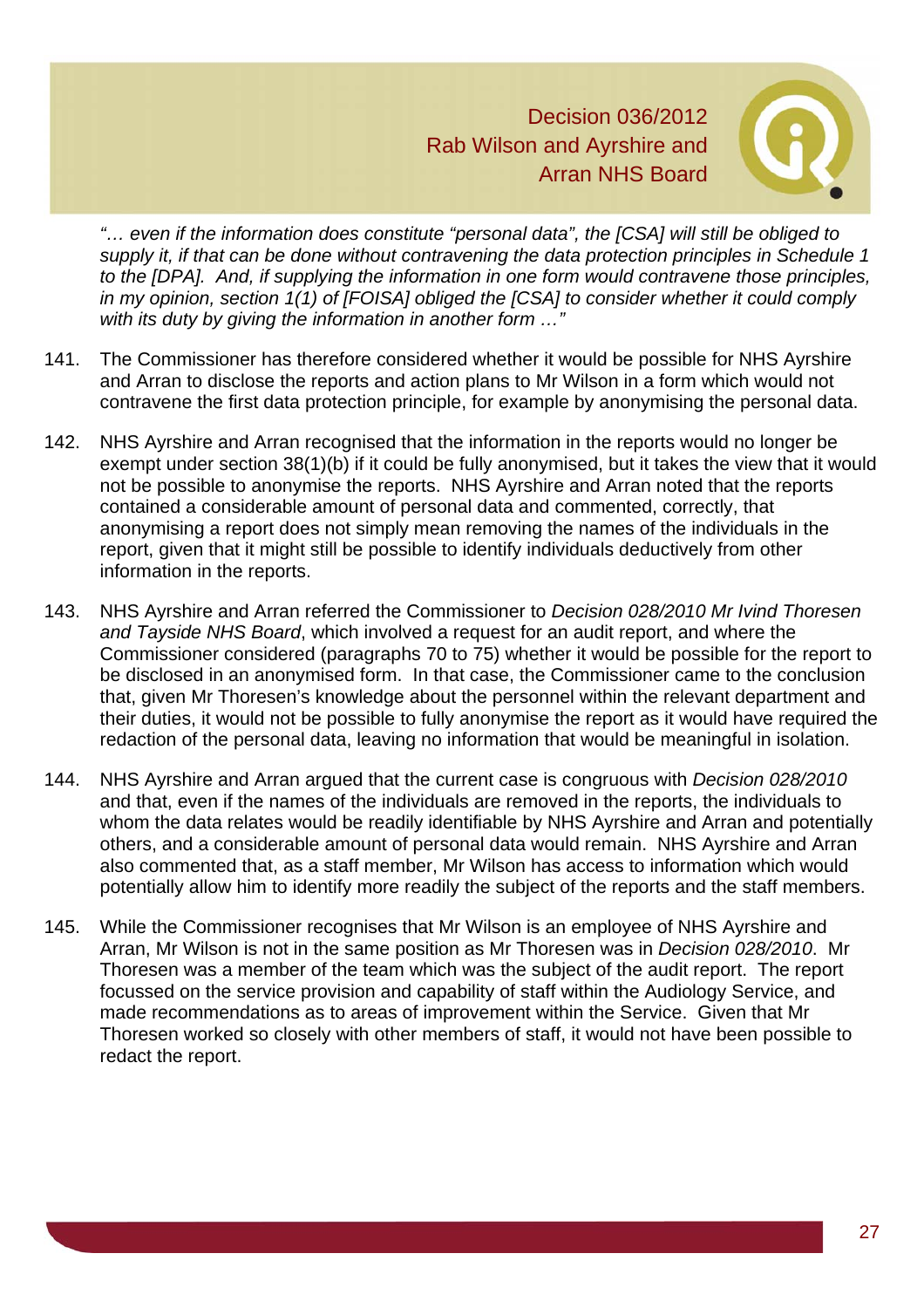

- 146. The Commissioner notes that, according to its website, more than 5,800 people work in NHS Ayrshire and Arran's hospitals<sup>7</sup>. There are a wide range of CIRs/SAERs and action plans covering a number of different hospitals (according to its website, NHS Ayrshire and Arran has 10 hospitals) and covering a wide range of disciplines (Mr Wilson works in one specialist clinical area) over a six year period. NHS Ayrshire and Arran covers a large geographical area, parts of which are densely populated. It is not necessary for patients to be resident in the area to be admitted to hospital. Anonymising the reports would involve removing dates of specific incidents, background information about patient's health, taking out references to the sex of patients and members of staff, etc. In the light of this, the Commissioner believes that, despite Mr Wilson's role as employee, the disclosure of anonymised reports and action plans would not lead to him identifying the subjects of the reports and the staff members involved in the incidents.
- 147. The Commissioner notes that NHS Ayrshire and Arran believes that, even if the names of the individuals are removed (and the Commissioner, as noted above, recognises that in this case anonymisation involves more than just the redaction of names), the individuals to whom the data relate would be readily identifiable by NHS Ayrshire and Arran. The Commissioner understands this to be a reference to definition (b) of personal data in section 1(1) of the DPA. This argument suggests that, if a data controller holds underlying identifying data, the information which is the subject of the information request will always be personal data regardless of whether disclosure of that information would allow data subjects to be identified.
- 148. Definition (b) was considered by the High Court of England and Wales in the case of *Department of Health v Information Commissioner<sup>8</sup> .* That case involved a request for abortion statistics held by the Department of Health (DOH). The DOH had argued that, because it held information which would identify individual patients, the number of abortions which had been carried out were, given definition (b), personal data. However, the High Court, with reference to the House of Lords in the *CSA* case, disagreed with this approach, so the fact that a data controller holds other identifying information does not automatically mean that information in an anonymised form will be personal data.
- 149. In this case, having considered the tests in *Department of Health v Information Commissioner*, the Commissioner has concluded that the fact of NHS Ayrshire and Arran having access to other identifying information does not mean that the anonymised versions of the reports and action plans comprise personal data. What is important is whether, as was made clear by the Court of Session in the case of *Craigdale Housing Association and others v Scottish*  Information Commissioner<sup>9</sup>, disclosure of the information would lead to the identification or whether there is other information in the public domain which, when taken with the information, would reasonably allow for identification.

l

<sup>7</sup> http://www.nhsaaa.net/your-health/your-health-a-e/an-introduction-to-nhs-ayrshire-arran.aspx

<sup>&</sup>lt;sup>8</sup> [2011] EWHC 1430 (Admin) http://www.bailii.org/ew/cases/EWHC/Admin/2011/1430.html

<sup>&</sup>lt;sup>9</sup> [2010] CSIH 43 <u>http://www.scotcourts.gov.uk/opinions/2010CSIH43.html</u>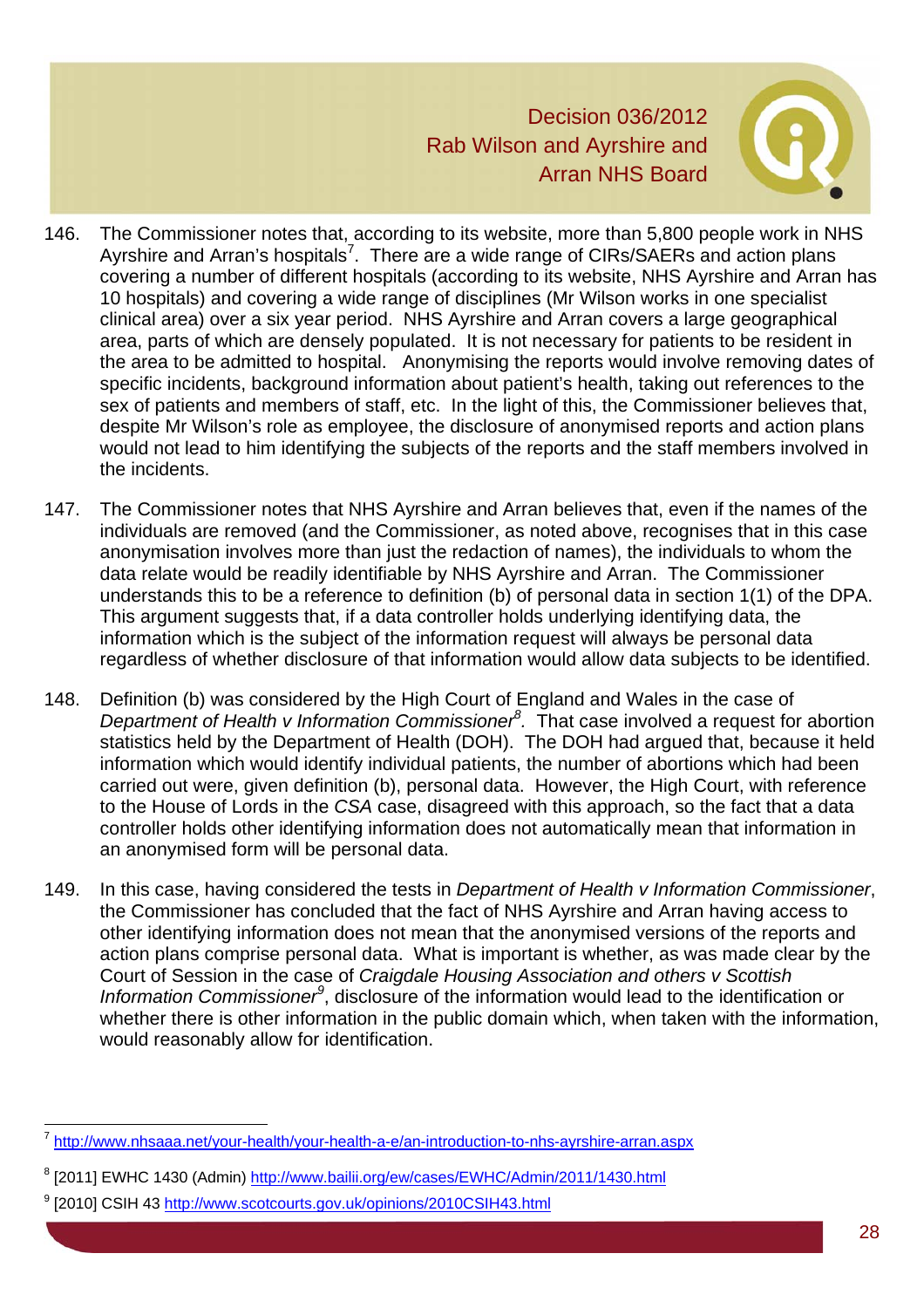

- 150. NHS Ayrshire and Arran also commented that to try to redact all the personal data contained in the reports and would render the text meaningless. As such, in the view of NHS Ayrshire and Arran, it was not possible to fully anonymise the reports. It drew the Commissioner's attention to a 2008 decision issued by the (UK) Information Commissioner where he determined that five CIRs held by Merseyside Care NHS Trust could not be anonymised without rendering the reports meaningless $^{10}$ .
- 151. The Commissioner believes that the current case can be differentiated from the (UK) Information Commissioner's decision involving Mersey Care NHS Trust. That case involved five CIRs which followed on from one high profile incident, i.e. a murder in which a patient of the Trust was involved. The Commissioner has clearly not had access to those reports and, consequently, cannot say whether he would have taken the same view as the (UK) Information Commissioner, but given the subject matter of the CIRs and the fact that they all focused on one high profile incident, the Commissioner recognises that there may well have been difficulties anonymising the CIRs.
- 152. The Commissioner has considered carefully the arguments advanced by NHS Ayrshire and Arran as to whether anonymisation is possible – and feasible. Having read through each of the reports and action plans, and for the reasons given above, he is satisfied that they can be anonymised in such a way that no identification would take place (either through the anonymised information itself or from the anonymised information together with other information in the public domain) without rendering the reports and action plans meaningless. While he accepts that this will involve the redaction of a certain amount of personal data, the information which will be left will give an insight into the incidents which led to the CIRs/SAERs and NHS Ayrshire and Arran's response to these incidents, and cannot, therefore, be described as meaningless.
- 153. NHS Ayrshire and Arran has also commented that it would be laborious to try to redact the personal information. However, as part of his investigation, the Commissioner has gone through each of the reports and action plans and has carried out redactions which, in his view, would fully anonymise the information. While the Commissioner recognises that this has involved a certain amount of work on behalf of his Office, the Commissioner does not consider the work to have been so burdensome as to make it impracticable.

# **Section 38(1)(d) – Deceased person's health record**

154. During the investigation, NHS Ayrshire and Arran submitted that information within the CIR/SAER action plans relating to deceased persons would be exempt under section 38(1)(d) of FOISA. (Although NHS Ayrshire and Arran focused on the action plans when considering this particular exemption, the Commissioner has also considered it appropriate to consider the exemption in the context of the reports.) This is an absolute exemption in that it is not subject to the public interest test set out in section 2(1)(b) of FOISA.

l

<sup>&</sup>lt;sup>10</sup> Mersey Care NHS Trust, 14 January 2008, FS50130130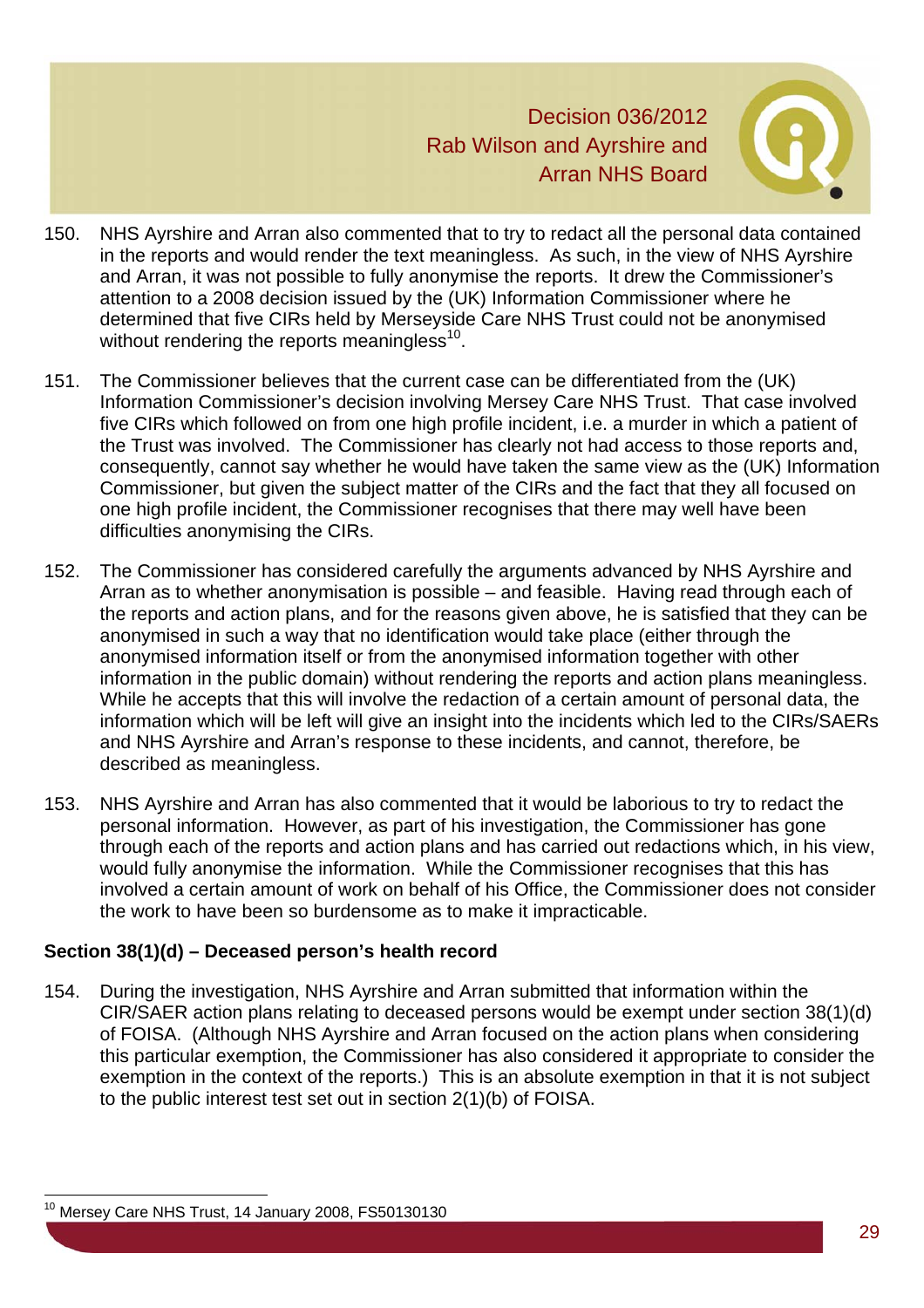

- 155. Section 38(1)(d) exempts information from disclosure if it constitutes a deceased person's health record. Section 38(5) makes it clear that "health record" has the meaning assigned to it by section 1(1) of the Access to Health Records Act 1990 ("the 1990 Act"). The 1990 Act defines "health record" as a record which (a) consists of information relating to the physical or mental health of an individual who can be identified from that information, or from that and other information in the possession of the holder of the record and (b) has been made by or on behalf of a health professional in connection with the care of that individual.
- 156. A number of the CIRs and SAERs have been prepared following the death of a patient. These reports contain information which has clearly been taken from a deceased person's health records and so, without further redaction, such information would be exempt from disclosure under section 38(1)(d).
- 157. However, the Commissioner has again taken account of the comment by Lord Rodger in paragraph 73 of the *CSA* case (addressed in paragraphs 140 above) and considers that even if the information which has been withheld from Mr Wilson does constitute "a deceased person's health record", NHS Ayrshire and Arran was still under an obligation to consider whether it could comply with section 1(1) of FOISA by giving the information in another form.
- 158. The Commissioner notes that the definition of health record in section 1(1)(a) of the 1990 Act is similar to the definition of "personal data" in section 1(1) of the DPA, in that it includes a reference to identification "from that information" as well as "from that and other information in the possession of the holder of the record."
- 159. The Commissioner has considered whether this means that, even if the information in the reports, etc. could be anonymised, the fact that NHS Ayrshire and Arran possesses other information from which a deceased individual could be identified, means that the information is exempt from disclosure under section 38(1)(d). However, he has considered that this is not the case and he believes that the interpretation given by the Courts to definition (b) of personal data, addressed in paragraphs 147 to 149 above, is also relevant to the interpretation of health record.
- 160. The Commissioner considers that, by anonymising the reports and action plans to withhold the names and any other information which could lead to the identification of any patient, it is possible for NHS Ayrshire and Arran to comply with Mr Wilson's request without disclosing information which would be exempt under section 38(1)(d) of FOISA. This would necessarily include the redaction of most information taken directly from a patient's health record. He therefore finds that, while NHS Ayrshire and Arran was entitled to withhold information under section 38(1)(d), NHS Ayrshire and Arran failed to comply with section 1(1) of FOISA in failing to provide the information to Mr Wilson in a form which would not lead to the disclosure of information which was exempt under section 38(1)(d) of FOISA.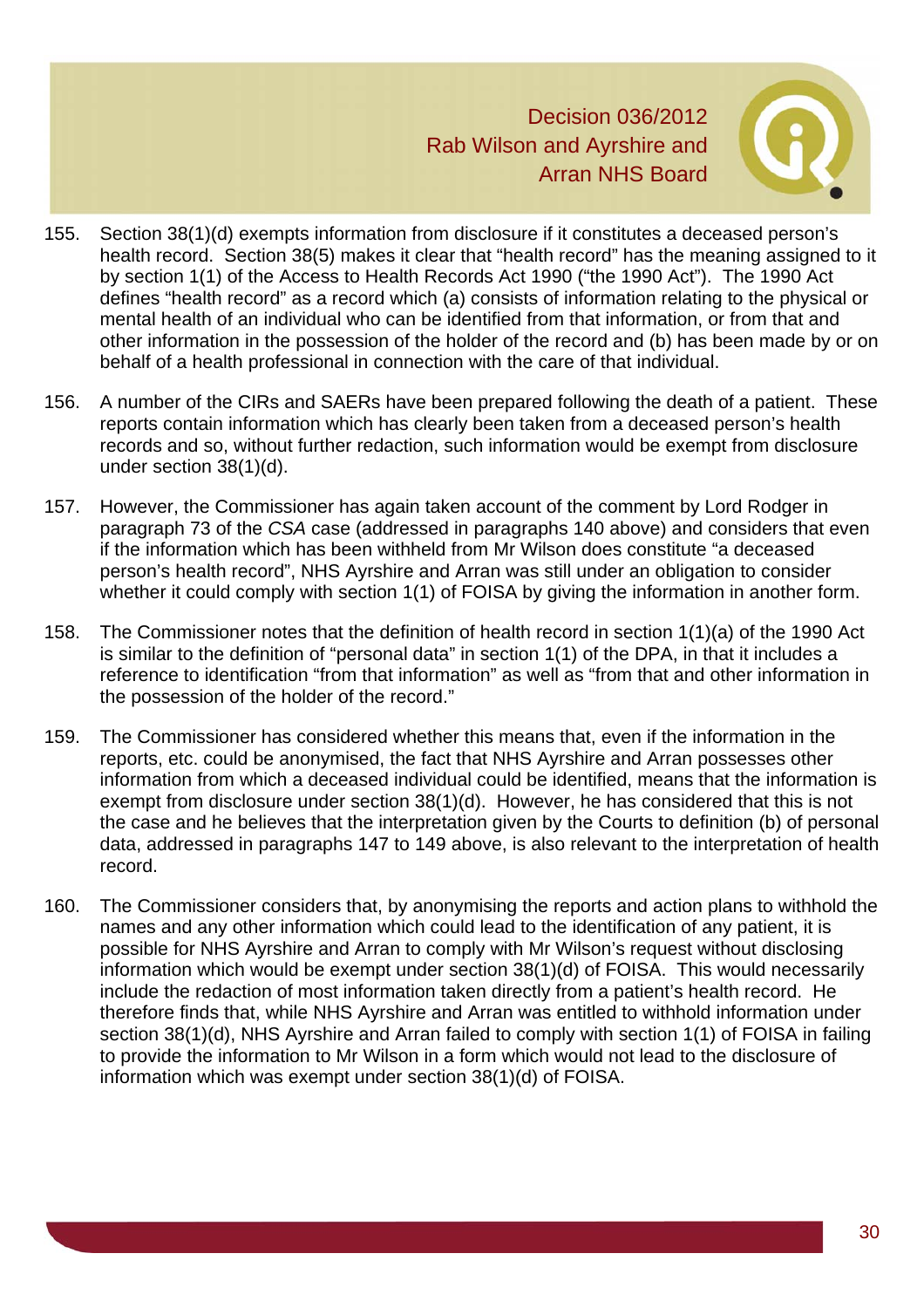

#### **Section 36(2) – Confidentiality**

- 161. NHS Ayrshire and Arran also advised the Commissioner that, if the action plans were not deemed to be part of a deceased person's health record, it would apply the exemption in section 36(2) of FOISA to information relating to deceased persons. (NHS Ayrshire and Arran's arguments in relation to section 36(2) also referred to the CIR/SAER reports, so the Commissioner has presumed that it wishes to apply the exemption to all of the information withheld from Mr Wilson and not just to the action plans.)
- 162. As noted above, the Commissioner has determined that the exemption in section 38(1)(d) does apply to certain of the information in the reports, etc., but that it is possible for certain information to be disclosed to Mr Wilson in a format which would not lead to the disclosure of information which would otherwise be exempt under section 38(1)(d) of FOISA.
- 163. In the circumstances, the Commissioner has gone on to consider whether the exemption in section 36(2) applies. It should be noted that, in considering whether the exemption applies, the Commissioner is considering the information withheld from Mr Wilson in a version which has been redacted to withhold information which would identify living individuals (where the Commissioner has concluded that disclosure would breach the first data protection principle) or would identify deceased individuals.
- 164. Under section 36(2) of FOISA, information is exempt information if it was obtained by a Scottish public authority from another person (including another such authority) and if its disclosure by the authority which obtained it to the public (otherwise than under FOISA) would constitute a breach of confidence actionable by that person or any other person. This exemption is absolute, in that it is not subject to the public interest contained in section 2(1)(b) of FOISA. However, it is generally accepted in common law that an obligation of confidence will not be enforced to restrain the disclosure of information which is justified in the public interest (this is commonly known as "the public interest defence").
- 165. NHS Ayrshire and Arran commented that the CIR/SAER reports contain a large amount of information from patients, staff and other third parties, as well as containing reports and discussions with various medical practitioners. The Commissioner does not accept that information which has been provided by a medical practitioner employed by NHS Ayrshire and Arran can be considered to have been obtained from another person, as is required by section 36(2). However, it is clear that there is information in the reports and action plans which would have been obtained from a third party. As such, he is happy to accept the first test applies to that information.
- 166. There are three main requirements, all of which must be met before a claim for breach of confidentiality can be established. These are as follows:
	- the information must have the necessary quality of confidence;
	- the information must have been communicated in circumstances imparting an obligation of confidentiality and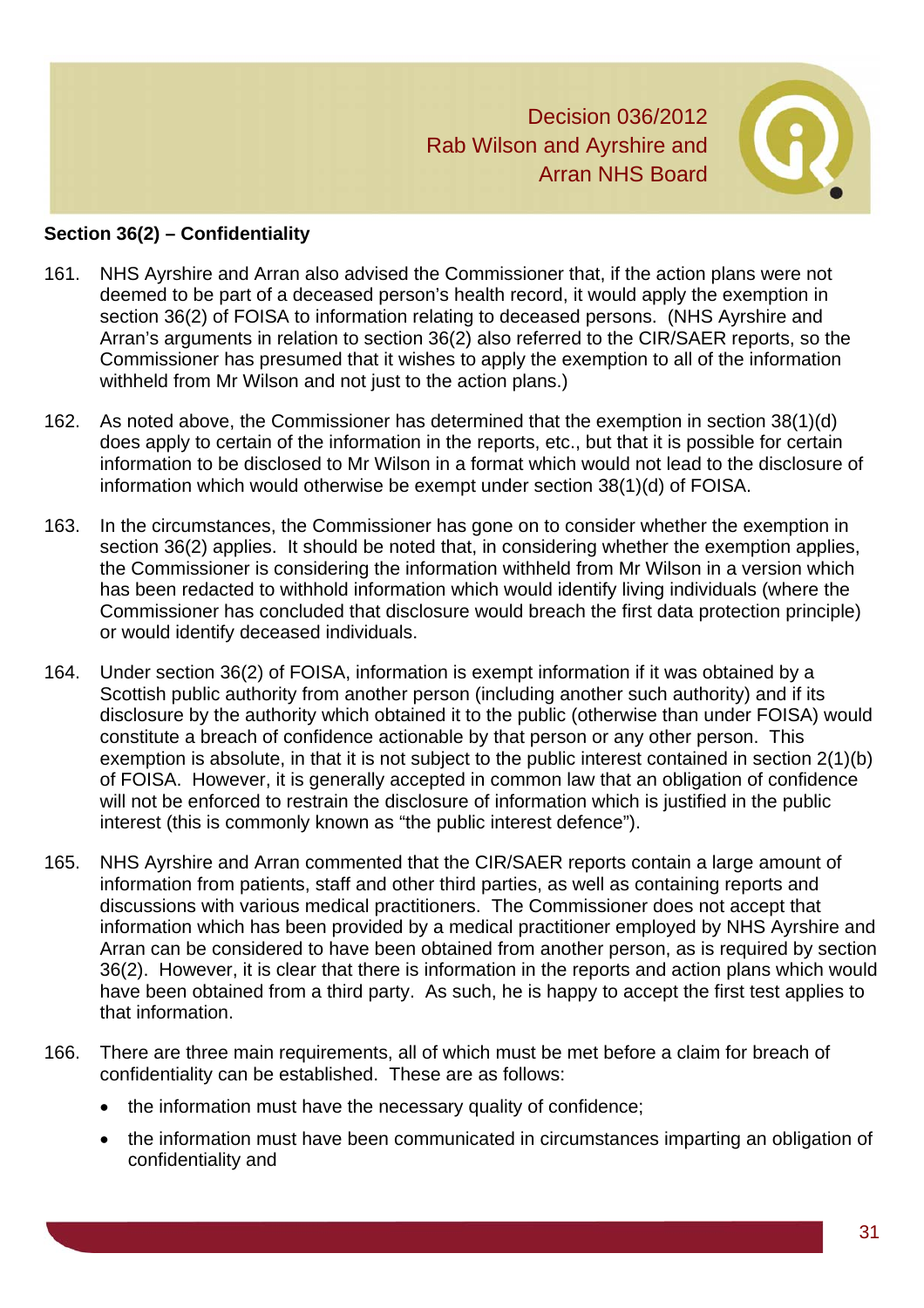

- there must have been unauthorised use or disclosure of the information to the detriment of the party communicating it.
- 167. In respect of these tests, NHS Ayrshire and Arran argued, respectively, that the CIRs/SAERs are confidential in their entirety and that only a limited number of staff have access to the reports; all of the information is gathered with the expectation and an obligation to maintain confidentiality and that the disclosure of the documents would potentially cause damage or distress to surviving relatives or to the health professionals who provided the information in confidence.
- 168. As noted above, the information which the Commissioner is considering under this exemption is the information which has been withheld from Mr Wilson, but in a format anonymised to withhold information which would identify living individuals (where disclosure would breach the data protection principles) or would identify deceased individuals.
- 169. Given that what is being considered is anonymised information, the Commissioner does not believe that disclosure of the information in this form would cause damage or distress to surviving relatives or, where relevant, to the health professionals who provided the information in confidence.
- 170. The Commissioner notes that NHS Ayrshire and Arran has published (and intends to continue publishing) redacted versions of the action plans, so it is clear that NHS Ayrshire and Arran has also recognised that it is possible to disclose information in a redacted form without leading to an actionable breach of confidence.
- 171. Given that the Commissioner does not consider that the exemption applies to the information he has considered in relation to section 36(2), he is not required to go on to consider the public interest defence.

# **Section 26(a) – Prohibitions on disclosure**

- 172. NHS Ayrshire and Arran also applied the exemption in section 26(a) to all of the information withheld from Mr Wilson which was not either part of a deceased person's health record (and thereby exempt under section 38(1)(b)) or which was not exempt by virtue of section 36(2) of FOISA. Again, it should be noted that the information which the Commissioner is considering here is the information withheld from Mr Wilson in a version which has been redacted to withhold information which would identify living individuals (where the Commissioner has concluded that disclosure would breach the first data protection principle) or would identify deceased individuals.
- 173. Under section 26(a) of FOISA, information is exempt information if its disclosure by a Scottish public authority (otherwise than under FOISA) is prohibited by or under an enactment. This is an absolute exemption in that it is not subject to the public interest test contained in section 2(1)(b) of FOISA.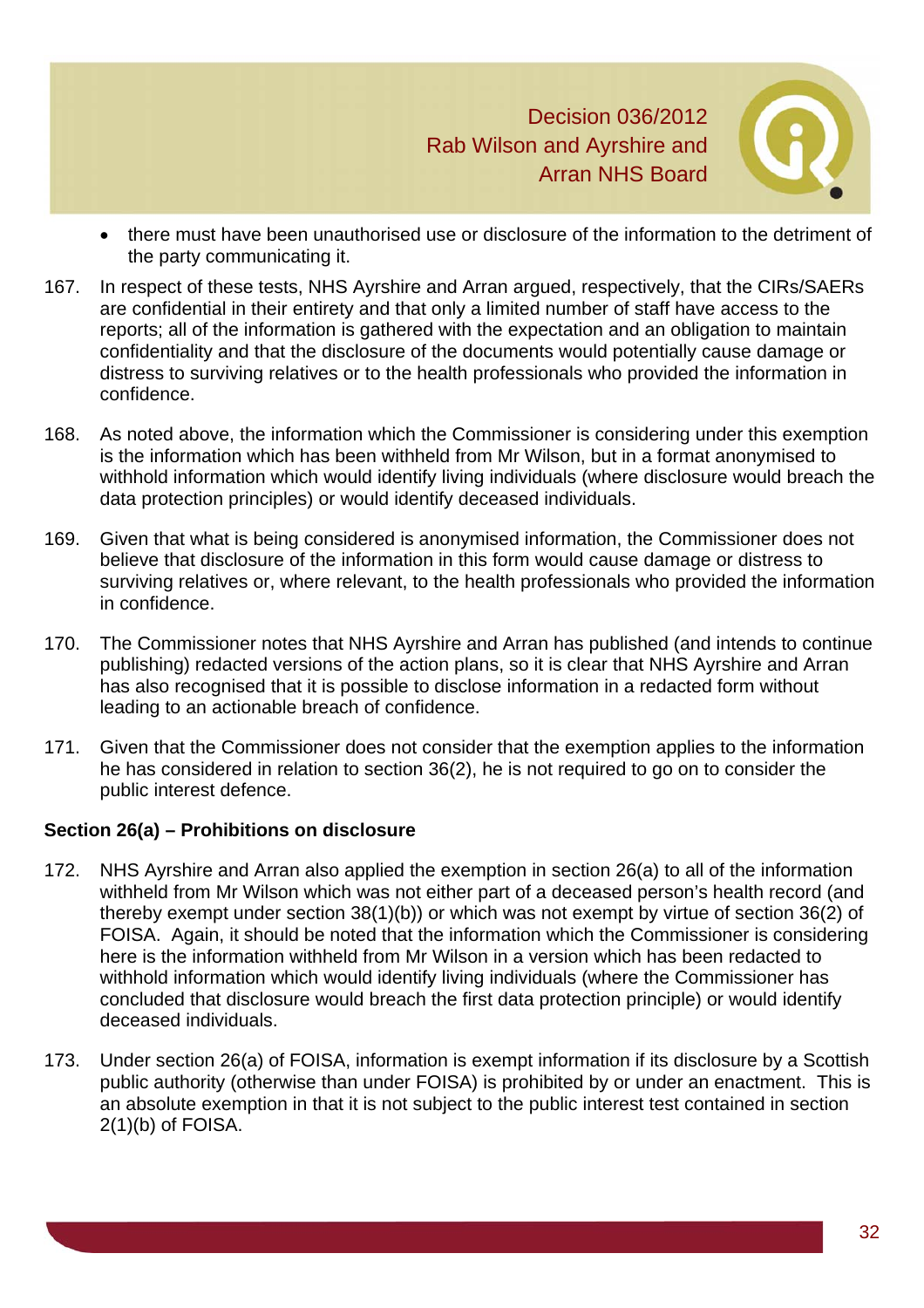

- 174. NHS Ayrshire and Arran argued that section 6(1) of the Human Rights Act 1998 prohibits the information from disclosure as it is unlawful for a public authority to act in a way which is incompatible with the European Convention on Human Rights (the ECHR). NHS Ayrshire and Arran considered that disclosure would be incompatible with Article 8 of the ECHR, under which everyone has the right to respect for private and family life, home and correspondence.
- 175. NHS Ayrshire and Arran specifically commented that it would be incompatible with Article 8 to make any reports or notes relating to an individual's health or wellbeing generally available to the public (which is, of course, the effect of a disclosure under FOISA).
- 176. As noted above, the Commissioner has already determined that personal data, the disclosure of which would breach the first data protection principle, or information from which a deceased person could be identified, should not be disclosed by NHS Ayrshire and Arran.
- 177. The Commissioner has therefore considered the exemption in section 26(a) only in relation the remaining information and, in the absence of such identifying information, he finds that the exemption in section 26(a) does not apply.

# **Section 30(c) – Prejudice to effective conduct of public affairs**

- 178. Information is exempt from disclosure under section 30(c) of FOISA if its disclosure would, or would be likely to, "otherwise" prejudice substantially, or be likely to prejudice substantially, the effective conduct of public affairs. The use of the word "otherwise" in the exemption distinguishes the harm required from that envisaged by the exemptions in sections 30(a) and (b). Given the breadth of the exemption in section 30(c), the Commissioner expects any public authority relying on it to show what specific harm would be caused to the conduct of public affairs by the disclosure of the information and how that harm would be expected to follow from disclosure.
- 179. As noted, disclosure must prejudice substantially or be likely to prejudice substantially the effective conduct of public affairs. There is no definition in FOISA or what is deemed to be substantial prejudice, but the Commissioner considers the harm would require to be of real and demonstrable significance. The authority must be able to satisfy the Commissioner that the harm would, or would be likely to, occur; therefore, the authority needs to establish a real risk or likelihood of harm at some time in the near (certainly the foreseeable) future, not simply that harm is a remote possibility.
- 180. The exemption is a qualified exemption in that it is subject to the public interest test set out in section 2(1)(b) of FOISA.
- 181. As noted above, the Commissioner has already determined that personal data, the disclosure of which would breach the data protection principles, or information from which a deceased person could be identified, should not be disclosed by NHS Ayrshire and Arran. He will therefore only consider the exemption in section 30(c) in relation to the remaining information.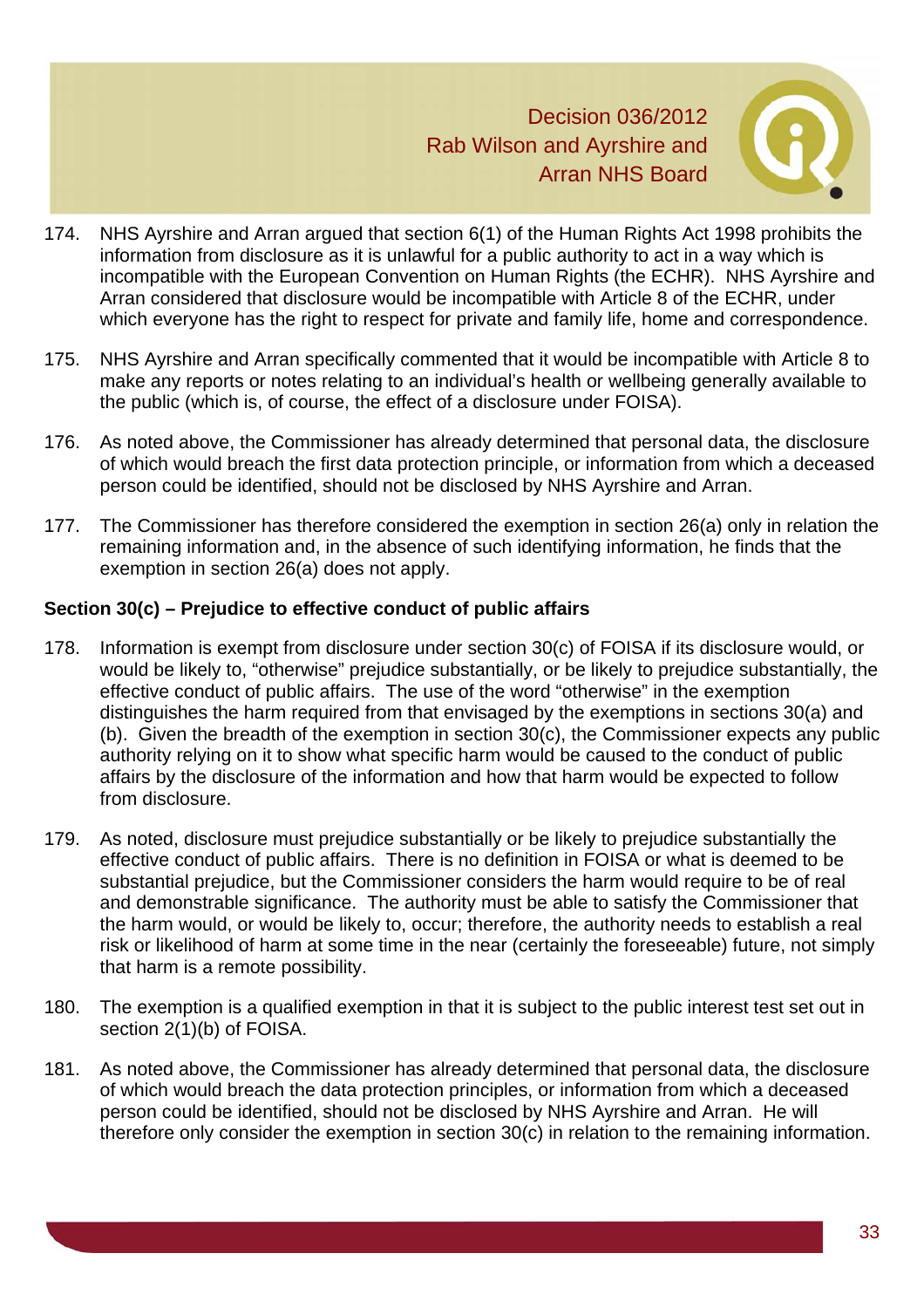

- 182. NHS Ayrshire and Arran argued that to release full details of the investigation reports would have a significantly disruptive effect on the way in which it carries out SAERs in future. NHS Ayrshire and Arran commented that, during an investigation, it requires interviewees to be as candid and open as possible in order to discover if there have been any failings in its systems which may have led to the incident which is under investigation.
- 183. NHS Ayrshire and Arran noted that this can be a stressful time for all those involved, and if it were the case that the information provided to the investigatory team were to be released in full at a later date, this may stop staff from being as honest in disclosing details of human or administrative failings that occurred; anonymity allows interviewees to have a free and frank discussion about the systems and processes influencing events relating to the incident under review without any fear of reprisals from aggrieved members of staff or patients.
- 184. NHS Ayrshire and Arran also commented that the information is sensitive; it may relate to medical practices or weaknesses in systems and processes which, if they become common knowledge, may prove to be detrimental to patient care, for example in relation to provisions surrounding medication and its location within the ward.
- 185. NHS Ayrshire and Arran also commented that, for a SAER to be effective, balanced and objective, it requires the senior management allocated the task of carrying out the review to be able to gain full exposure to what occurred and to be able to report any failings without fear of criticism or reprisal.
- 186. Lastly, NHS Ayrshire and Arran commented that, at the conclusion of a SAER, there may be criminal proceedings or a fatal accident inquiry and that it would be sub-judice to disclose information prior to such proceedings. However, NHS Ayrshire and Arran did not provide the Commissioner with any evidence that the information which had been withheld from Mr Wilson fell into such a category.
- 187. Mr Wilson disagreed with the approach being taken by NHS Ayrshire and Arran in relation to this exemption. He found NHS Ayrshire and Arran's argument regarding detriment to patient care to be "baffling", taking the view that the highlighting of poor systems and processes would in fact ensure that the systems and processes would not be repeated and that would lead to care being improved.
- 188. Mr Wilson also questioned NHS Ayrshire and Arran's assertion that disclosure of such information would lead to those involved in the process disengaging from the process. He quoted from the Nursing and Midwifery Council's Code of Conduct<sup>11</sup> which states that staff "must cooperate with internal and external investigations" (paragraph 56) and which notes that "Failure to comply with this code may bring your fitness to practise into question and endanger your registration." Mr Wilson commented that other professions would be subject to the same types of professional codes and that staff could not, therefore, refuse to engage with the process.

l

<sup>11</sup> http://www.nmc-uk.org/Documents/Standards/The-code-A4-20100406.pdf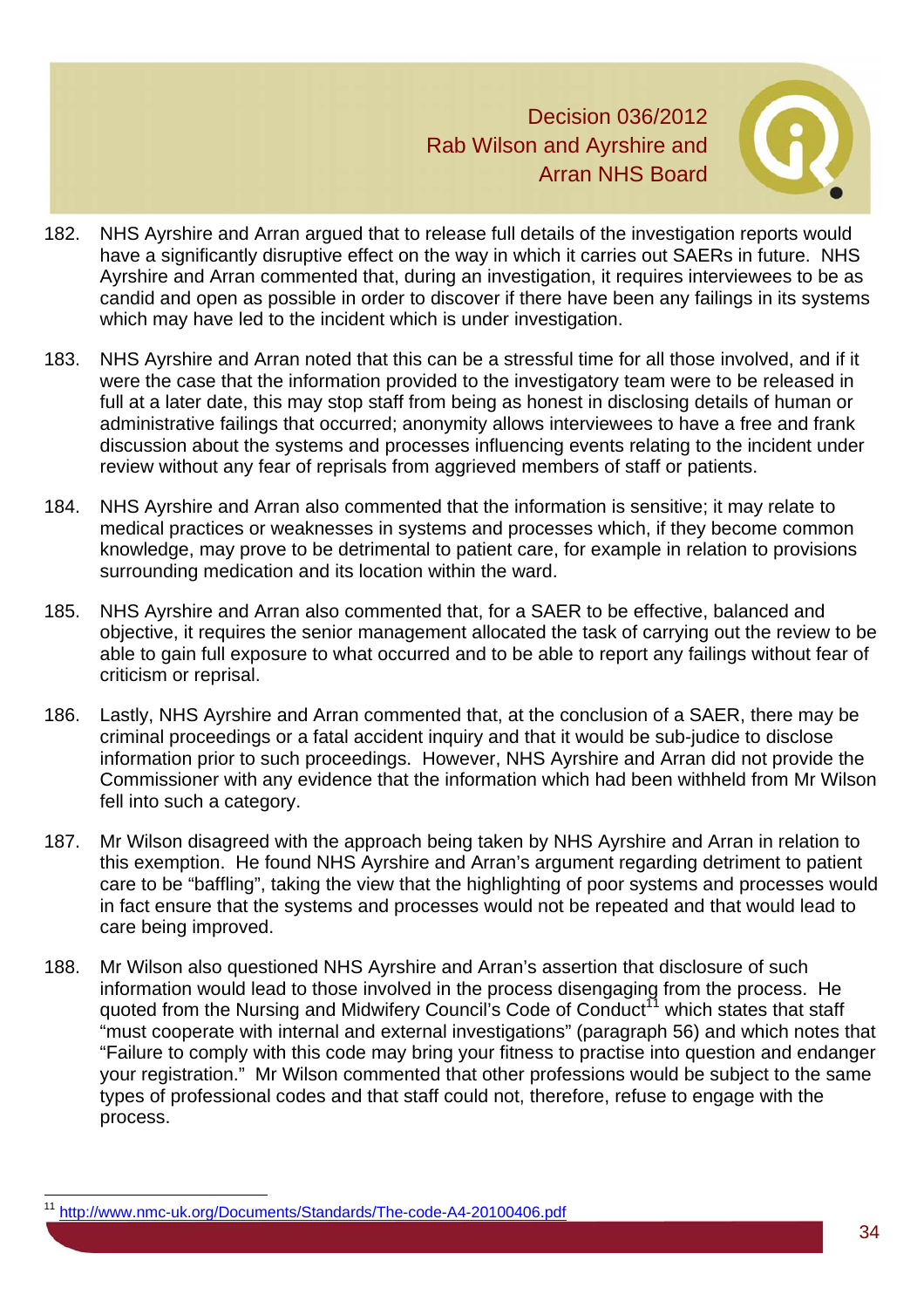

- 189. He referred the Commissioner to NHS Ayrshire and Arran's current "Adverse Event Policy and Supporting Procedures", which requires all members of staff to report adverse events within the timescales outlined in the policy. He also referred the Commissioner to the incident which had led to him first asking for a copy of the 2006 CIR. Given that it was incorrect, he considered that it was important for people to be able to view the reports in order to determine that they accurately reflected what had happened.
- 190. Mr Wilson also referred to the fact that NHS Ayrshire and Arran had asked PwC to carry out an audit of how CIR/SAER events had been managed over the past five years (this report is referred to in more detail above) and questioned NHS Ayrshire and Arran's ability to manage such events.
- 191. The Commissioner has considered the arguments put forward by both NHS Ayrshire and Arran and Mr Wilson. While he recognises that disclosure of the information in full could, in certain circumstances, have some of the negative effects envisaged by NHS Ayrshire and Arran, given that he is only considering information with identifying characteristics removed (the Commissioner has agreed for example, that it would not be appropriate to disclose details of the staff who were involved in the incidents which led to the reports), the Commissioner has come to the conclusion that disclosure of the anonymised reports would not, and would not be likely to, prejudice substantially the effective conduct of public affairs.
- 192. NHS Ayrshire and Arran's Adverse Event Policy outlines the responsibility of members of staff in reporting, managing etc. adverse events. The staff involved are professionals, most of whom are subject to professional codes of practice. The Commissioner considers that disclosure of anonymised CIRs/SAERs will, instead of leading to staff disengaging from the process, have the effect of reassuring staff that NHS Ayrshire and Arran takes adverse events seriously and gives them an opportunity to learn from them.
- 193. As the Commissioner has concluded that the exemption in section 30(c) does not apply to the anonymised versions of the information withheld from Mr Wilson, he is not required to go on to consider the public interest test in section 2(1)(b).

#### **Section 14 – vexatious/repeat request**

- 194. Scottish public authorities are not obliged to comply with a request for information if the request is vexatious (section 14(1)) or, where a Scottish public authority has complied with a request from a person for information, to comply with a subsequent request from that person which is identical or substantially similar unless there has been a reasonable period of time between the making of the request complied with and the making of the subsequent request.
- 195. NHS Ayrshire and Arran advised Mr Wilson, on reviewing his information request, that it considered his request to be vexatious and repeat, except to the extent that his request was for a copy of the action plans arising out the SAERs, on the basis that this part of his request was for different information about a new process. (As noted above, NHS Ayrshire and Arran considered the action plans to be exempt from disclosure under section 27(1) of FOISA.)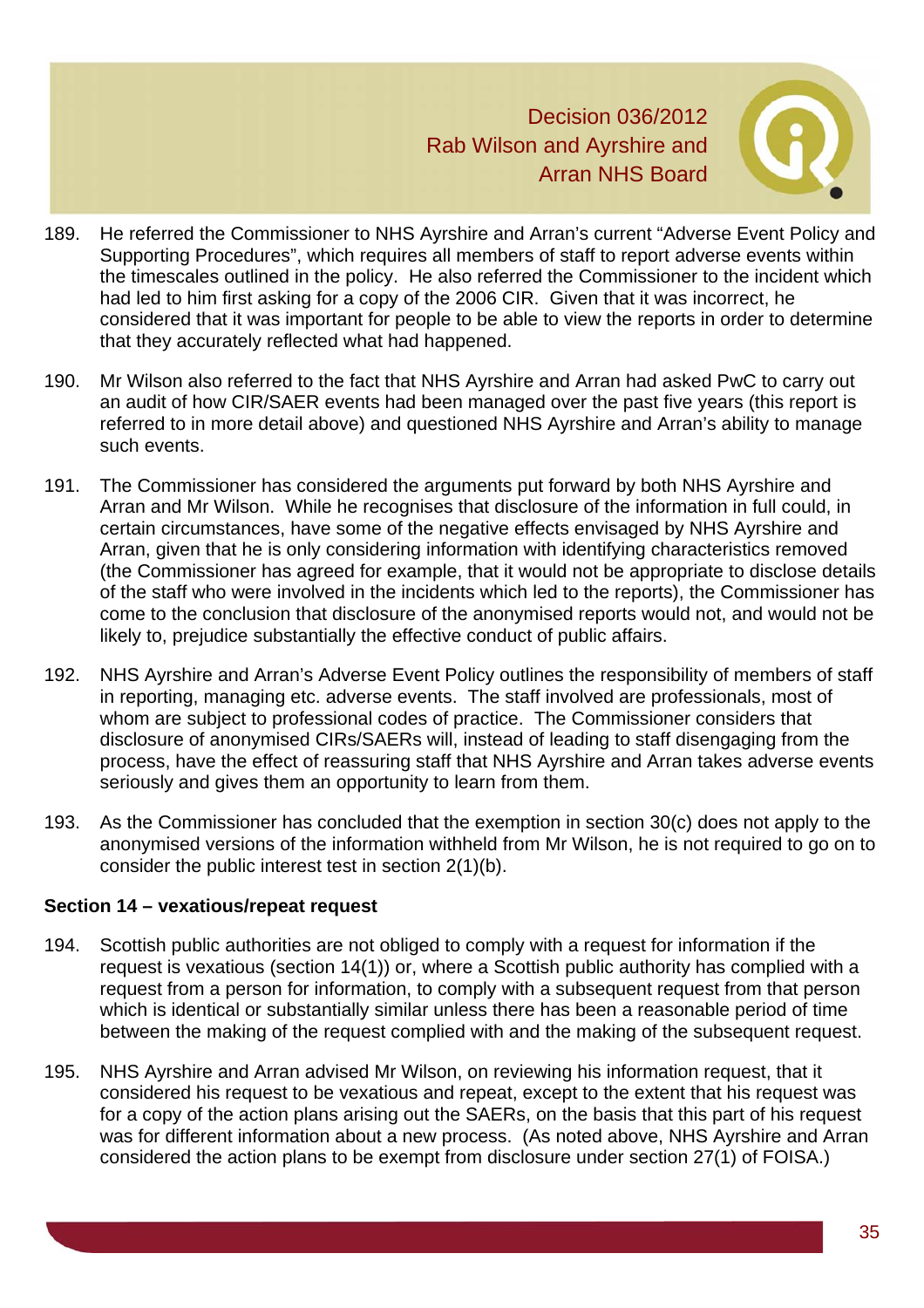

- 196. During the investigation, on being advised by the investigating officer that the Commissioner was unlikely to find that Mr Wilson's request was either vexatious or repeat, NHS Ayrshire and Arran chose to withdraw its reliance on section 14 of FOISA. Accordingly, the Commissioner will not examine in detail the submissions made by NHS Ayrshire and Arran on these points. However, he is obliged to determine whether NHS Ayrshire and Arran complied with Part 1 of FOISA in originally determining that Mr Wilson's request was vexatious and/or repeat.
- 197. As is clear from the background to this request, Mr Wilson has an interest in CIRs and action plans and has entered into correspondence with NHS Ayrshire and Arran in an attempt to obtain copies of the CIR (and subsequent action plan) he was involved with. The difficulties he faced as a staff member in obtaining this information, and his concerns about NHS Ayrshire and Arran's policies and practice in relation to that and other CIRs has clearly led to his wider interest in the CIRS and, more recently, the SAERs, as a whole.
- 198. NHS Ayrshire and Arran advised Mr Wilson, on reviewing his request, that it believed that it had responded openly and fairly to his request, and to his previous requests. It considered that it had disclosed information when "appropriate and available". It also advised Mr Wilson that, as all of his requests are for the same or similar information, it was deeming his request to be vexatious (to this extent, NHS Ayrshire and Arran appear to have conjoined the tests in sections 14(1) and (2)). It then went on to advise Mr Wilson that CIRs and SAERs are confidential in their entirety and that it did not hold any CIR action plans, with the exception of the action plan already provided to him.
- 199. As can be seen from the remainder of this decision, it is clear that the CIR and SAERS which NHS Ayrshire and Arran told Mr Wilson that it held could in fact be disclosed in an anonymised form and that NHS Ayrshire and Arran did in fact hold the CIR action plans. As such, the Commissioner finds that Mr Wilson's request was not vexatious under section 14(1) of FOISA.
- 200. Having also considered the earlier requests made by Mr Wilson and the responses by NHS Ayrshire and Arran, the Commissioner finds that Mr Wilson's request of 10 February 2011 was not identical or substantially similar to a request which NHS Ayrshire and Arran had previously complied with. As such, he finds that Mr Wilson's request was not repeat under section 14(2) of FOISA.

# *Information to be disclosed*

201. With this decision, the Commissioner will provide NHS Ayrshire and Arran with a copy of the reports and action plans which he considers fall within the scope of Mr Wilson's request, marked up to show the information which he considers should be redacted in order to anonymise the reports and plans, and which anonymised reports and plans the Commissioner considers that NHS Ayrshire and Arran has a duty to disclose in order to comply with its duty under section 1(1), as expressed by Lord Rodger in the *CSA* case.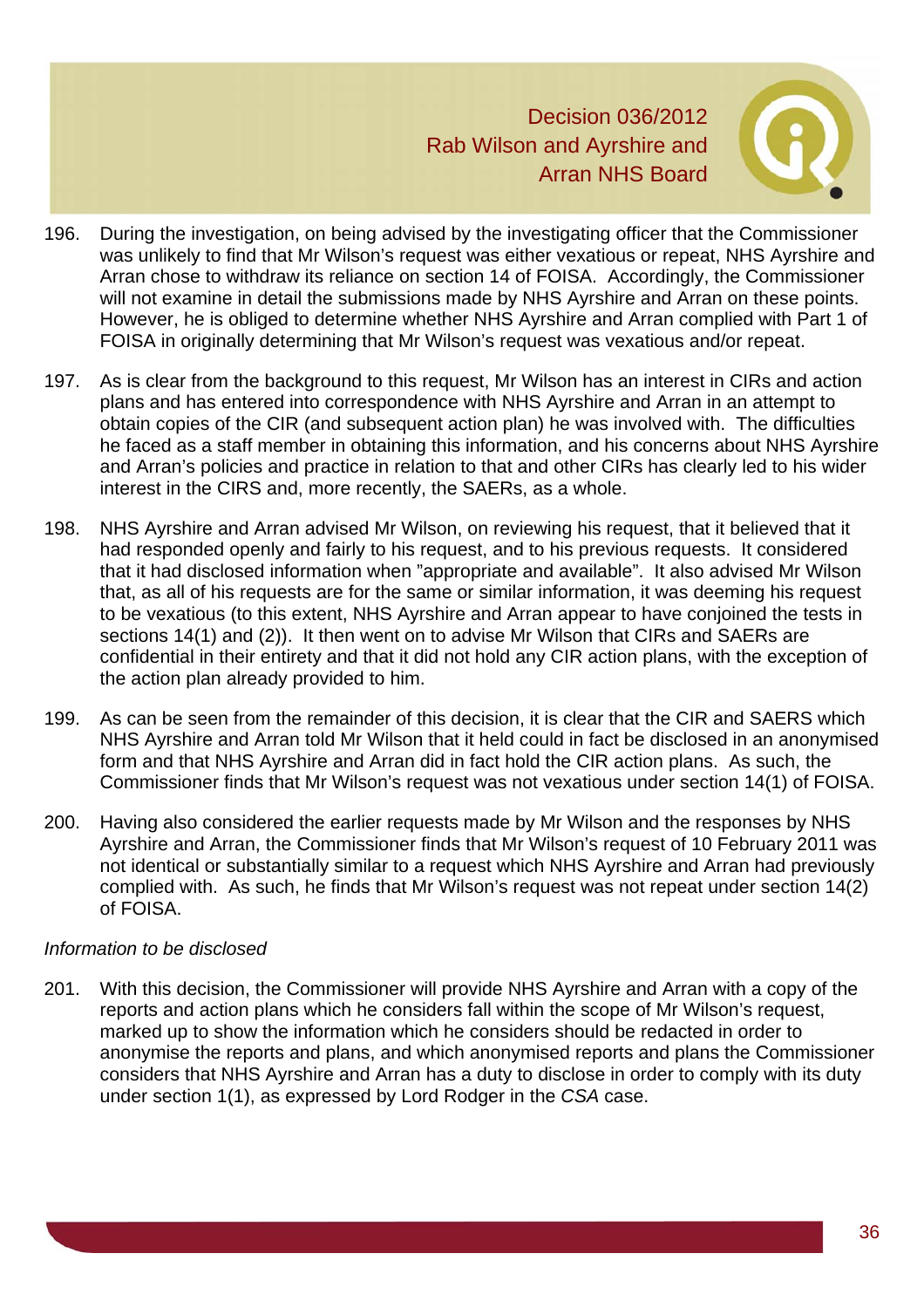

#### *Conclusion*

- 202. In conclusion, this decision involves perhaps the most serious catalogue of failings to search for and find information within the scope of a request that the Commissioner has ever had to deal with. Claims were made to the applicant which turned out to be wrong; prior assurances were given to the Commissioner which turned out to be unjustified; explanations for the failings were given in the course of this investigation which cannot be relied upon. Were it not for the persistence of Mr Wilson both in terms of his request to the authority (which the authority at one point characterised as being vexatious) and in his application and submissions to the Commissioner, it would appear to be the case that the authority would have continued to insist that information was not held. At the very least, this constitutes a significant failure of records management. Given the nature of the information, involving critical incidents and significant adverse events, which needs to be shared professionally for lessons to be learned and for the public to be reassured that action has been taken in response, the information failings may point to wider governance issues which have to be addressed.
- 203. This decision is being communicated to the Chairman of Ayrshire and Arran NHS Board as well as to the Chief Executive, and will also be shared with other relevant parties. Furthermore, the Commissioner, who is about to demit office, will recommend to the new Commissioner (who takes up post on 1 May 2012), that consideration is given to carrying out an assessment of NHS Ayrshire and Arran's freedom of information practices. Such an assessment should also include a consideration of whether a practice recommendation should be issued.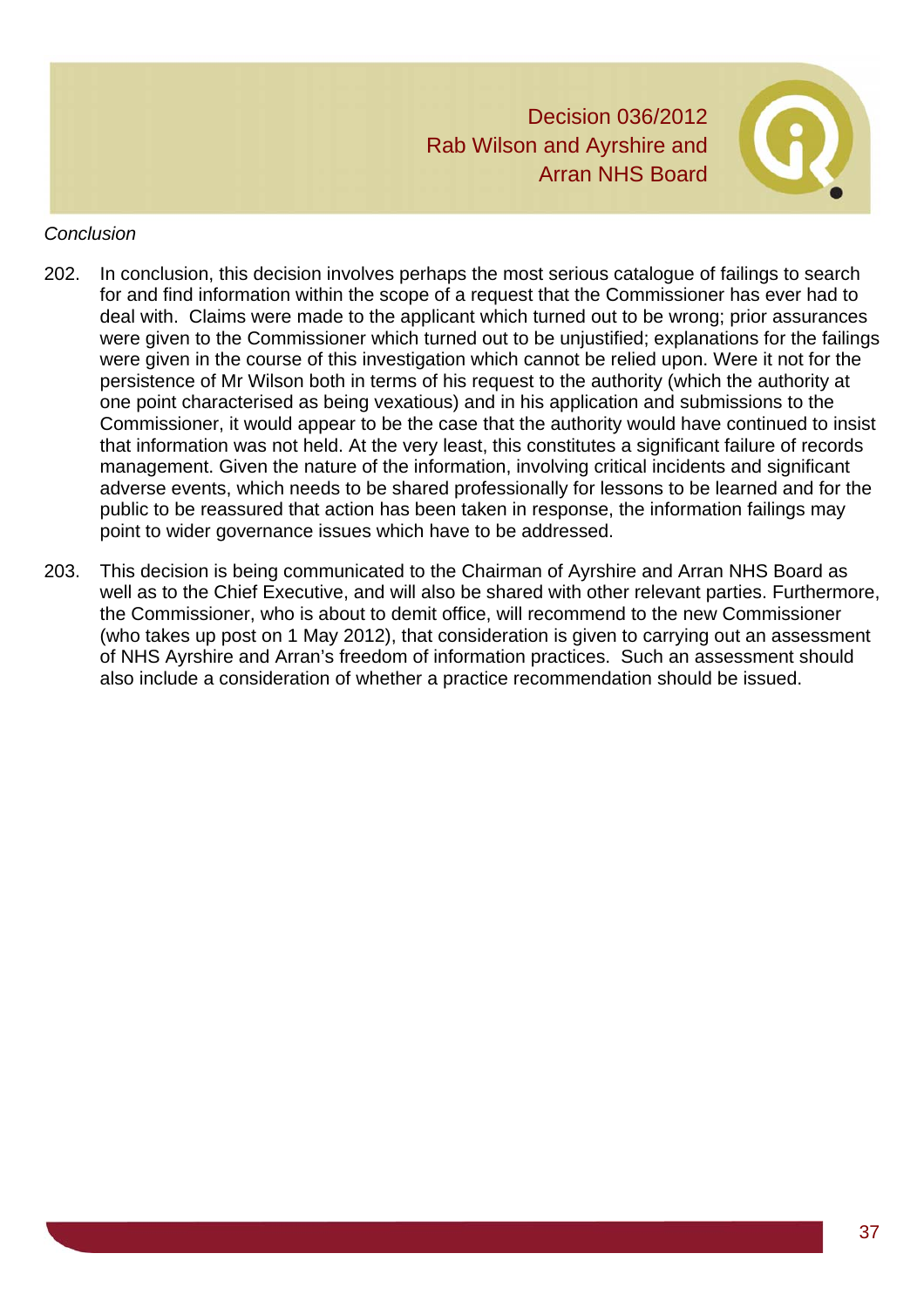

# **DECISION**

The Commissioner finds that Ayrshire and Arran NHS Board (NHS Ayrshire and Arran) generally failed to comply with Part 1 of the Freedom of Information (Scotland) Act 2002 (FOISA) in responding to the information request made by Mr Wilson.

He finds that, by applying the exemption in section 25(1) of FOISA to the small amount of information which it had already supplied to Mr Wilson, NHS Ayrshire and Arran complied with FOISA.

The Commissioner also finds that NHS Ayrshire and Arran was entitled to withhold certain personal data under section 38(1)(b) and information constituting a deceased person's health record in terms of section 38(1)(d) of FOISA. However, the Commissioner finds that NHS Ayrshire and Arran failed to comply with Part 1 of FOISA and, in particular, with section 1(1) of FOISA, by failing to supply this information in an anonymised form to Mr Wilson.

The Commissioner also finds that NHS Ayrshire and Arran failed to comply with Part 1 of FOISA in the following respects:

- by advising Mr Wilson, in line with section 17(1) of FOISA, that it did not hold any CIR action plans, with the exception of the plan they had already provided to him;
- by refusing to comply with Mr Wilson's request on the basis that it was vexatious under section 14(1) of FOISA and repeat under section 14(2) of FOISA
- by applying the exemption in section 27(1) of FOISA to the SAER action plans and, later, to the CIR action plans;
- by applying the exemption in section 38(1)(b) of FOISA to the personal data of senior officials responsible for carrying out the reviews, as described above and
- insofar as the Commissioner did not find the information to be exempt from disclosure under sections 38(1)(b) or (d), by applying the exemptions in sections 26(a), 30(c) and 36(2) of FOISA to information.

The Commissioner therefore requires NHS Ayrshire and Arran to disclose the CIRs, SAERs and action plans to Mr Wilson, in a form which is suitably anonymised to prevent the disclosure of personal data (except to the extent that the disclosure of the personal data is permitted by the first data protection principle) and of deceased individuals to the extent that the CIRs, SAERs and action plans comprise their health records, as defined in section 1(1) of the Access to Health Records Act 1990. The Commissioner requires these steps to be taken by Tuesday 10 April 2012.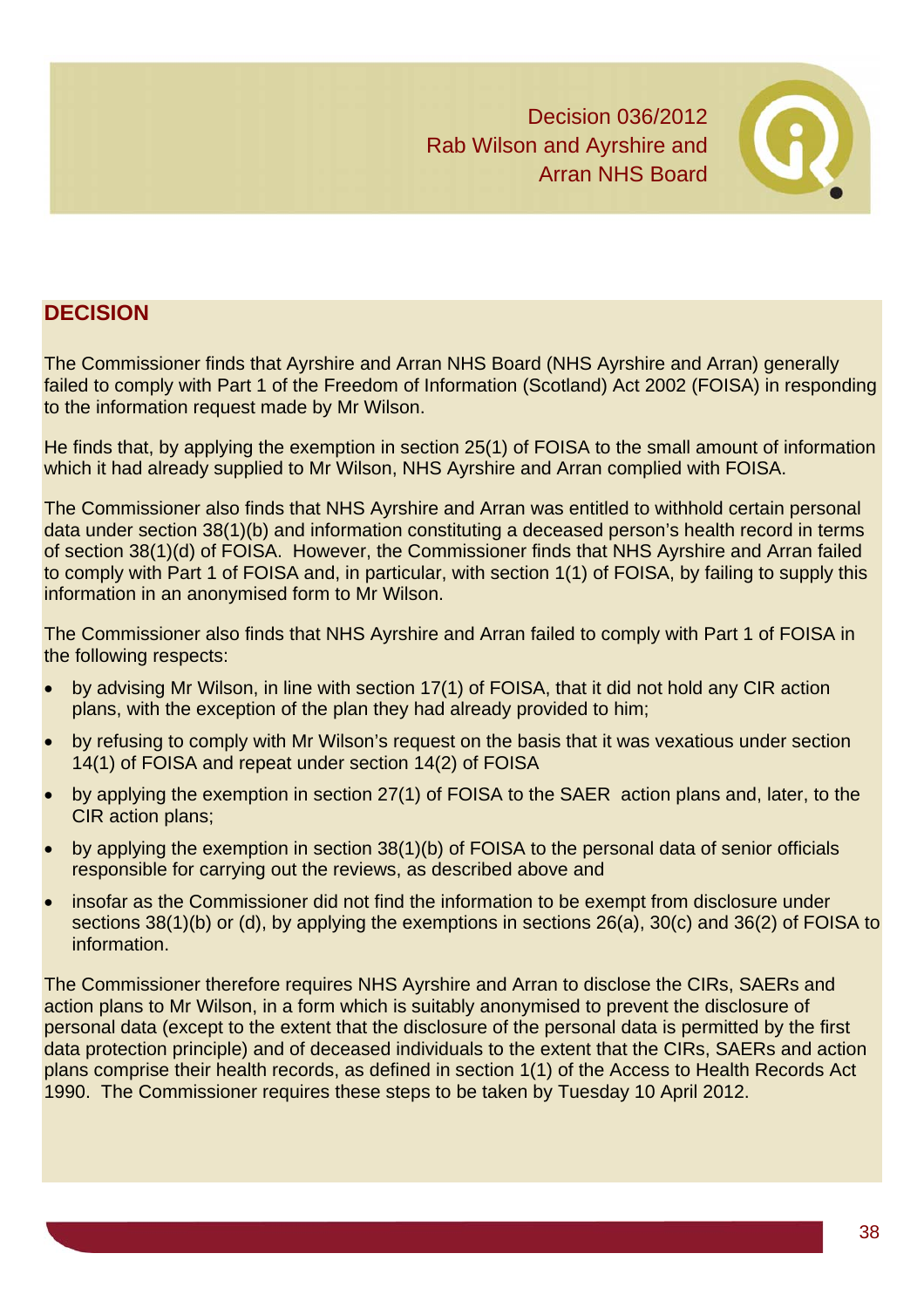# **Appeal**

Should either Mr Wilson or Ayrshire and Arran NHS Board wish to appeal against this decision, there is an appeal to the Court of Session on a point of law only. Any such appeal must be made within 42 days after the date of intimation of this decision.

**Kevin Dunion Scottish Information Commissioner 21 February 2012**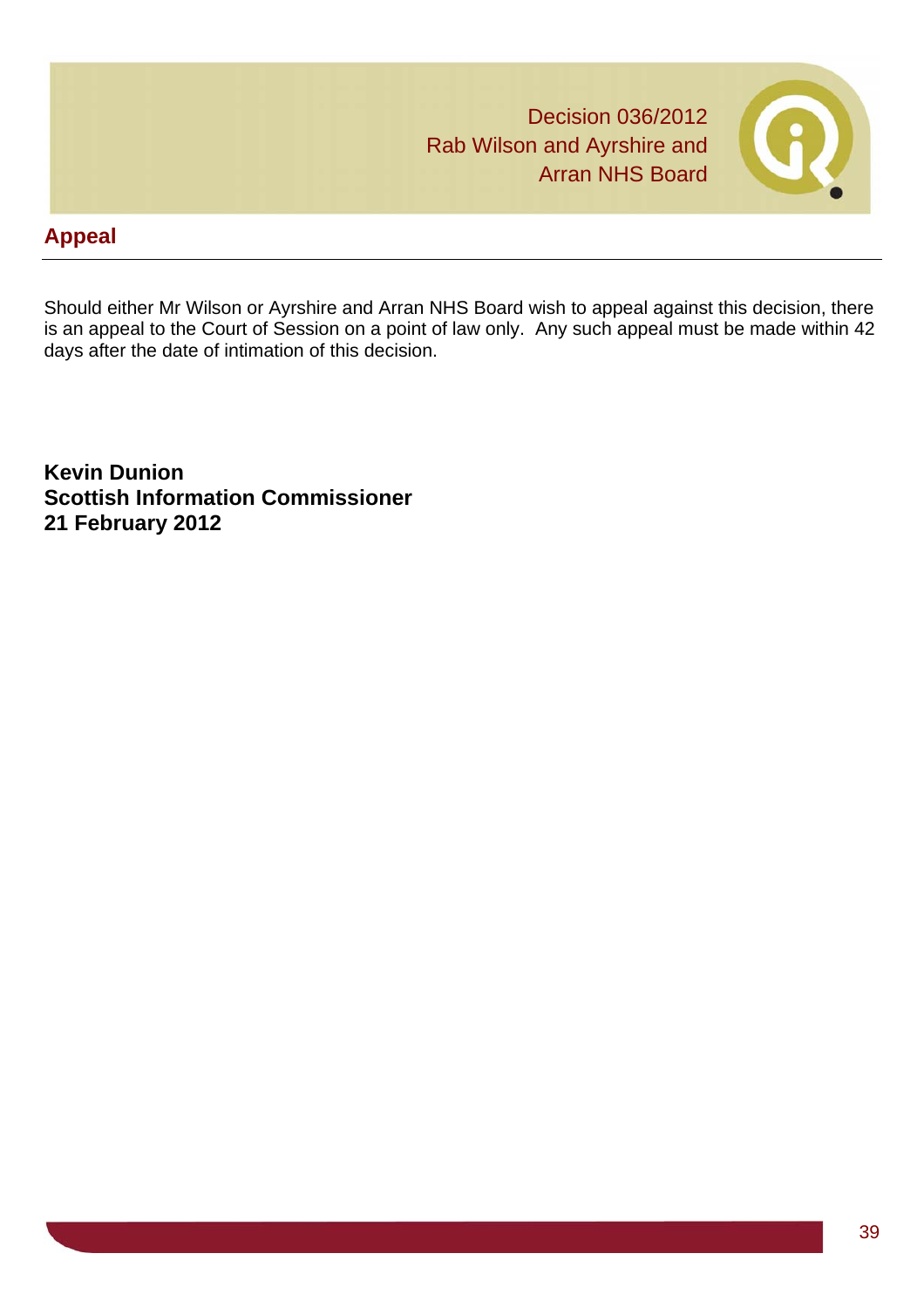

# **Appendix**

# Relevant statutory provisions

# **Freedom of Information (Scotland) Act 2002**

#### **1 General entitlement**

(1) A person who requests information from a Scottish public authority which holds it is entitled to be given it by the authority.

…

(4) The information to be given by the authority is that held by it at the time the request is received, except that, subject to subsection (5), any amendment or deletion which would have been made, regardless of the receipt of the request, between that time and the time it gives the information may be made before the information is given.

…

(6) This section is subject to sections 2, 9, 12 and 14.

#### **2 Effect of exemptions**

- (1) To information which is exempt information by virtue of any provision of Part 2, section 1 applies only to the extent that –
	- (a) the provision does not confer absolute exemption; and
	- (b) in all the circumstances of the case, the public interest in disclosing the information is not outweighed by that in maintaining the exemption.
- (2) For the purposes of paragraph (a) of subsection 1, the following provisions of Part 2 (and no others) are to be regarded as conferring absolute exemption –

…

- (e) in subsection (1) of section 38
	- (ii) paragraph (b) where the first condition referred to in that paragraph is satisfied by virtue of subsection (2)(a)(i) or (b) of that section.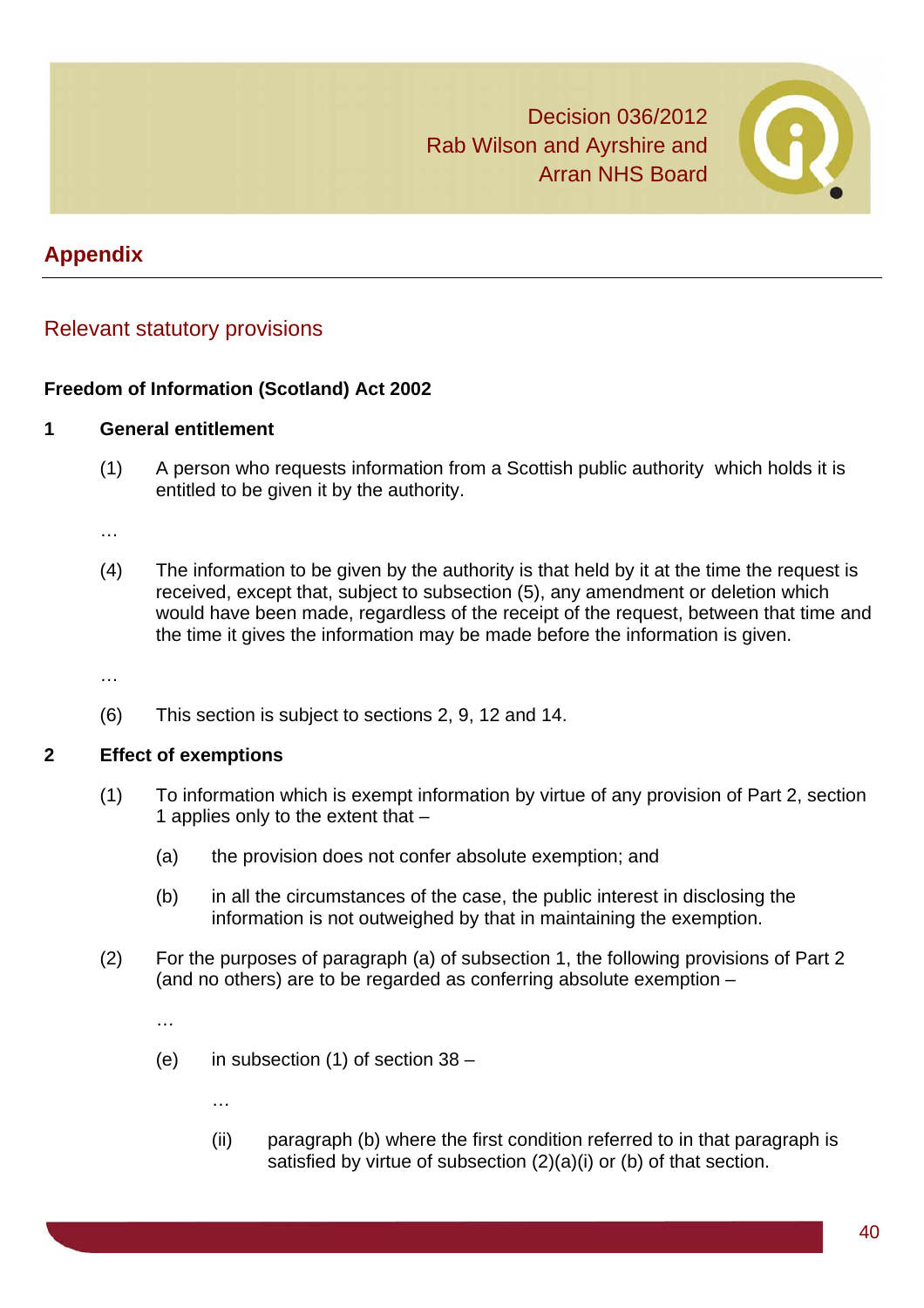

#### **14 Vexatious or repeated requests**

- (1) Section 1(1) does not oblige a Scottish public authority to comply with a request for information the request is vexatious.
- (2) Where a Scottish public authority has complied with a request from a person for information, it is not obliged to comply with a subsequent request from that person which is identical or substantially similar unless there has been a reasonable period of time between the making of the request complied with and the making of the subsequent request.

#### **17 Notice that information is not held**

- (1) Where-
	- (a) a Scottish public authority receives a request which would require it either-
		- (i) to comply with section 1(1); or
		- (ii) to determine any question arising by virtue of paragraph (a) or (b) of section 2(1),

if it held the information to which the request relates; but

(b) the authority does not hold that information,

it must, within the time allowed by or by virtue of section 10 for complying with the request, give the applicant notice in writing that it does not hold it.

…

# **25 Information otherwise accessible**

(1) Information which the applicant can reasonably obtain other than by requesting it under section  $1(1)$  is exempt information.

…

# **27 Information intended for future publication**

- $(1)$  Information is exempt information if  $-$ 
	- (a) it is held with a view to its being published by  $-$ 
		- (i) a Scottish public authority; or
		- (ii) any other person,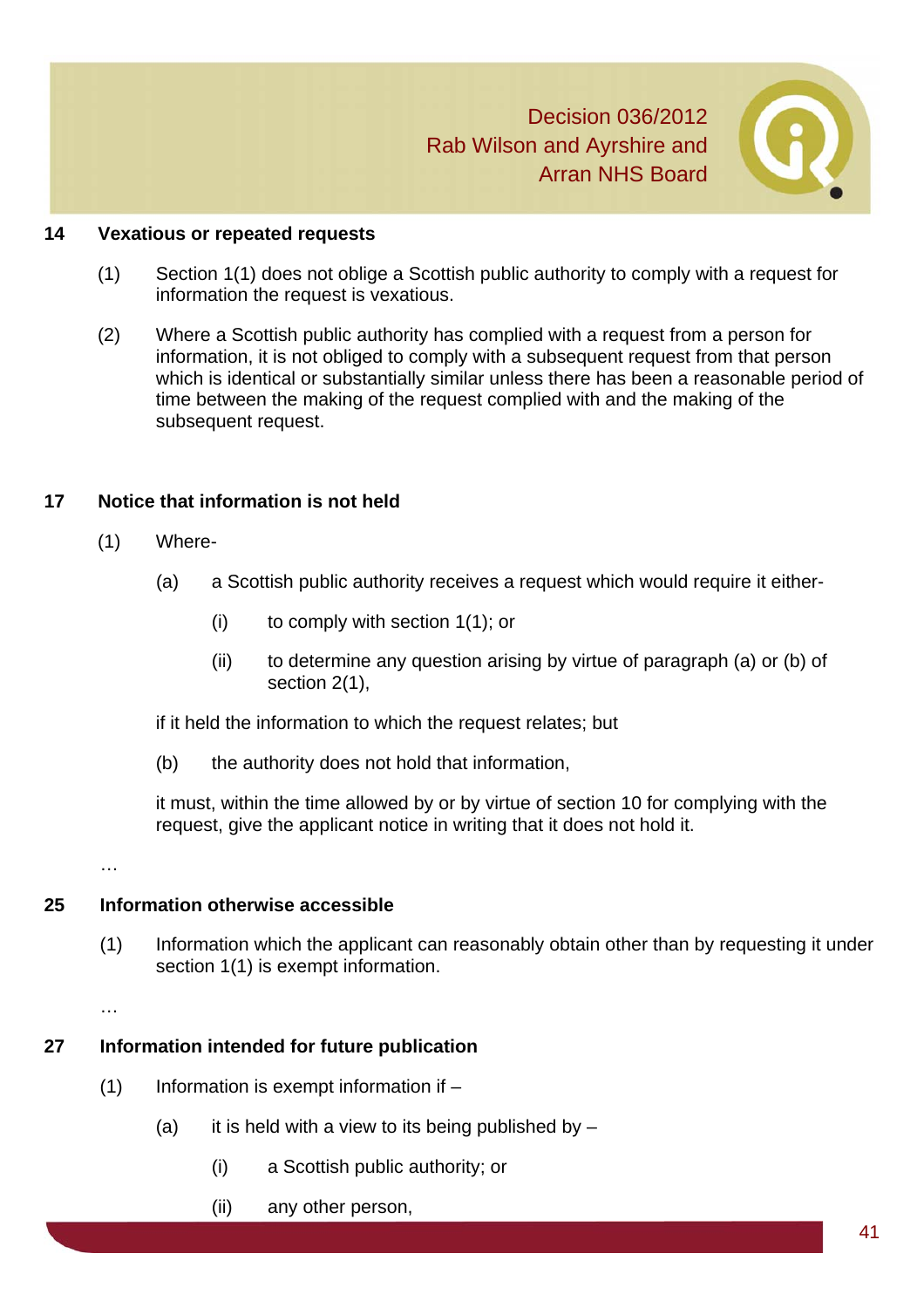

 at a date not later than twelve weeks after than on which the request for the information is made;

- (b) when that request is made the information is already being held with that view; and
- (c) it is reasonable in all the circumstances that the information be withheld from disclosure until such date as is mentioned in paragraph (a).

#### **30 Prejudice to effective conduct of public affairs**

Information is exempt information if its disclosure under this Act-

…

…

(c) would otherwise prejudice substantially, or be likely to prejudice substantially, the effective conduct of public affairs.

# **36 Confidentiality**

…

- (2) Information is exempt information if
	- (a) it was obtained by a Scottish public authority from another person including another such authority); and
	- (b) its disclosure by the authority so obtaining it to the public (otherwise than under this Act) would constitute a breach of confidence actionable by that person or any other person.

#### **38 Personal information**

(1) Information is exempt information if it constitutes-

…

(b) personal data and either the condition mentioned in subsection (2) (the "first condition") or that mentioned in subsection (3) (the "second condition") is satisfied;

…

(d) a deceased person's health record.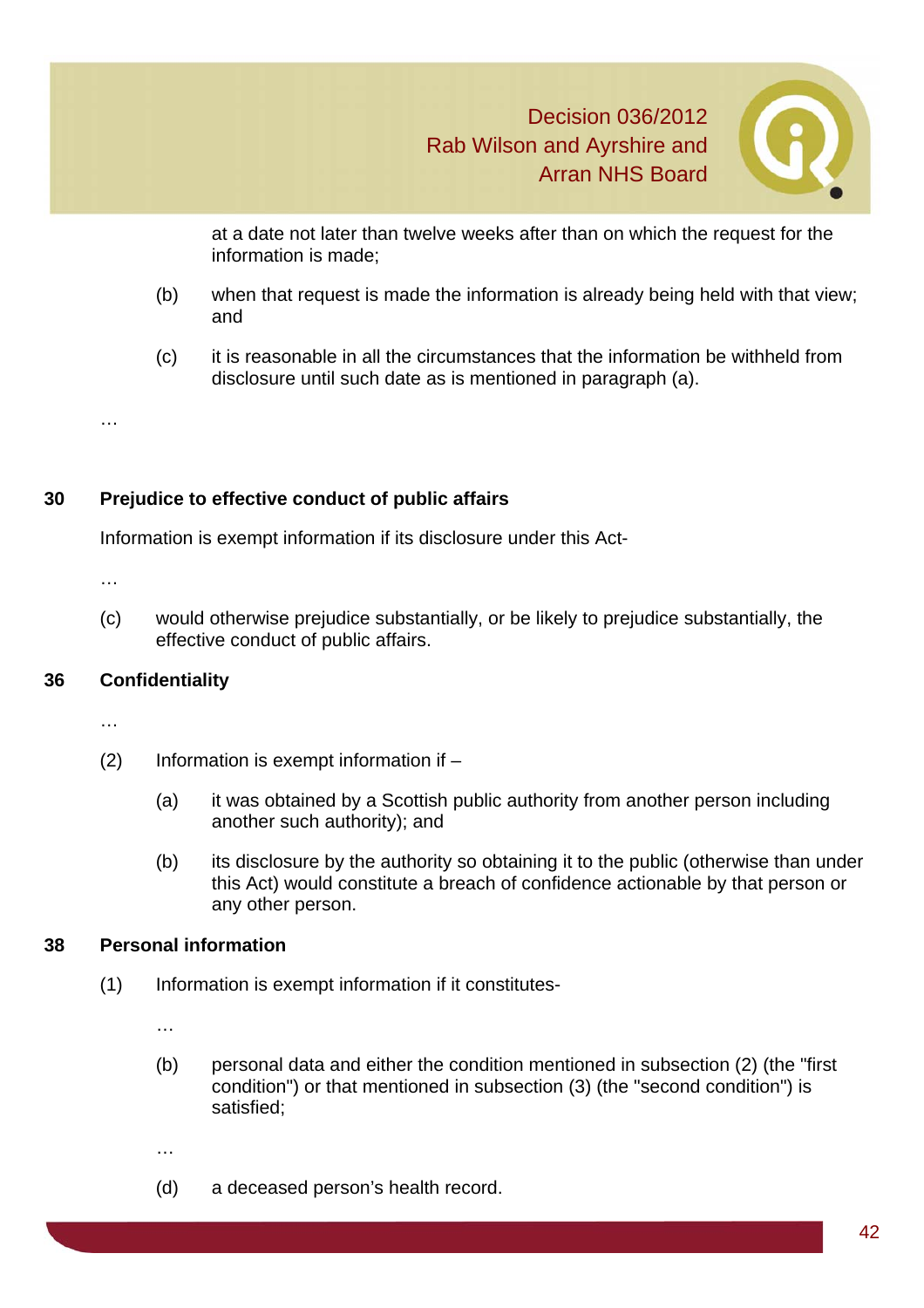

#### (2) The first condition is-

- (a) in a case where the information falls within any of paragraphs (a) to (d) of the definition of "data" in section 1(1) of the Data Protection Act 1998 (c.29), that the disclosure of the information to a member of the public otherwise than under this Act would contravene-
	- (i) any of the data protection principles; or
	- …
- (b) in any other case, that such disclosure would contravene any of the data protection principles if the exemptions in section 33A(1) of that Act (which relate to manual data held) were disregarded.

…

(5) In this section-

"the data protection principles" means the principles set out in Part I of Schedule 1 to that Act, as read subject to Part II of that Schedule and to section 27(1) of that Act;

"data subject" and "personal data" have the meanings respectively assigned to those terms by section 1(1) of that Act;

"health record" has the meaning assigned to that term by section 1(1) of the Access to Health Records Act 1990 (c.23)

…

# **44 Recommendations as to good practice**

- (1) If it appears to the Commissioner that the practice of a Scottish public authority in relation to the exercise of its functions under this Act does not conform with the code of practice issued under section 60 or 61, the Commissioner may give the authority a recommendation (in this Act referred to as a "practice recommendation").
- (2) A practice recommendation must
	- (a) be in writing and specify the code and the provisions of that code with which, in the Commissioner's opinion, the authority's practice does not conform; and
	- (b) specify the steps which that officer considers the authority ought to take in order to conform.
- (3) The Commissioner must consult the Keeper of the Records of Scotland before giving a practice recommendation to a Scottish public authority (other than the Keeper) in relation to conformity with the code of practice under section 61.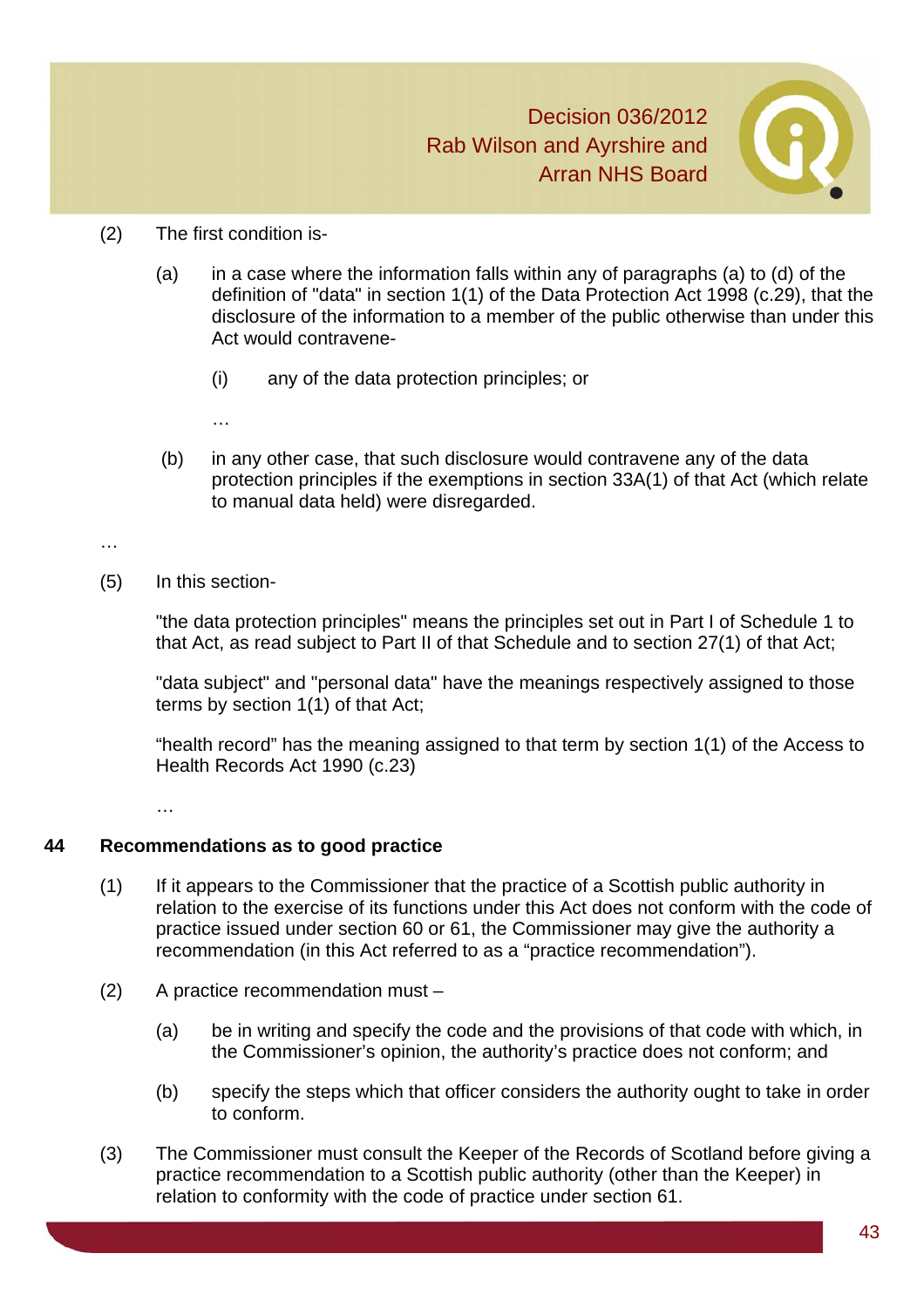

#### **65 Offence of altering etc. records with intent to prevent disclosure**

- $(1)$  Where
	- (a) a request for information is made to a Scottish public authority; and
	- (b) the applicant is, under section 1, entitled to be given the information or any part of it,

a person to whom this subsection applies who, with the intention of preventing the disclosure by the authority of the information, or part, to which the entitlement relates, alters, defaces, blocks, erases, destroys or conceals a record held by the authority, is guilty of an offence.

- (2) Subsection (1) applies to the authority and to any person who is employed by, is an officer of, or is subject to the direction of, the authority.
- (3) A person guilty of an offence under subsection (1) is liable, on summary conviction, to a fine not exceeding level 5 on the standard scale.

#### **Data Protection Act 1998**

#### **1 Basic interpretative provisions**

 $(1)$  In this Act, unless the context otherwise requires –

…

"personal data" means data which relate to a living individual who can be identified –

- (a) from those data, or
- (b) from those data and other information which is in the possession of, or is likely to come into the possession of, the data controller,

and includes any expression of opinion about the individual and any indication of the intentions of the data controller or any other person in respect of the individual;

…

# **2 Sensitive personal data**

 In this Act "sensitive personal data" means personal data consisting of information as to- …

(e) [the data subject's] physical or mental health or condition,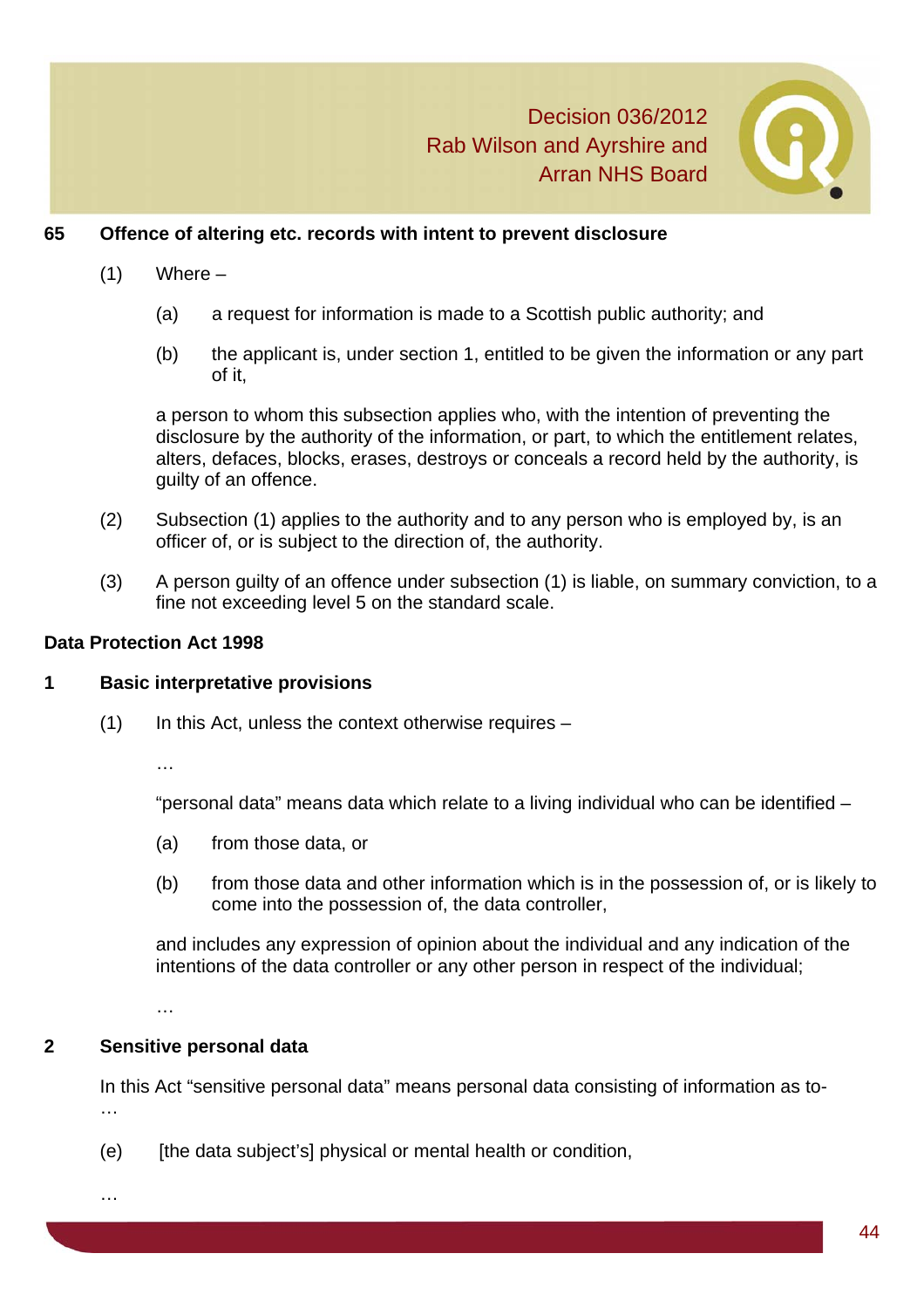

- (g) the commission or alleged commission by [the data subject] of an offence, or
- (h) any proceedings for any offence committed or alleged to have been committed by [the data subject], the disposal of such proceedings or the sentence of any court in such proceedings.

#### **Schedule 2: Conditions relevant for purposes of the first principle: processing of any personal data**

1. The data subject has given his consent to the processing.

…

6(1) The processing is necessary for the purposes of legitimate interests pursued by the data controller or by the third party or parties to whom the data are disclosed, except where the processing is unwarranted in any particular case by reason of prejudice to the rights and freedoms or legitimate interests of the data subject.

…

# **Schedule 3: Conditions relevant for purposes of the first principle: processing of sensitive personal data**

1. The data subject has given his explicit consent to the processing of his personal data.

…

# **Access to Health Records Act 1990**

# **1 "Health record" and related expressions**

- $(1)$  In this Act "health record" means a record which
	- (a) consists of information relating to the physical or mental health of an individual who can be identified from that information, or from that and other information in the possession of the holder of the record; and
	- (b) has been made by or on behalf of a health professional in connection with the care of that individual;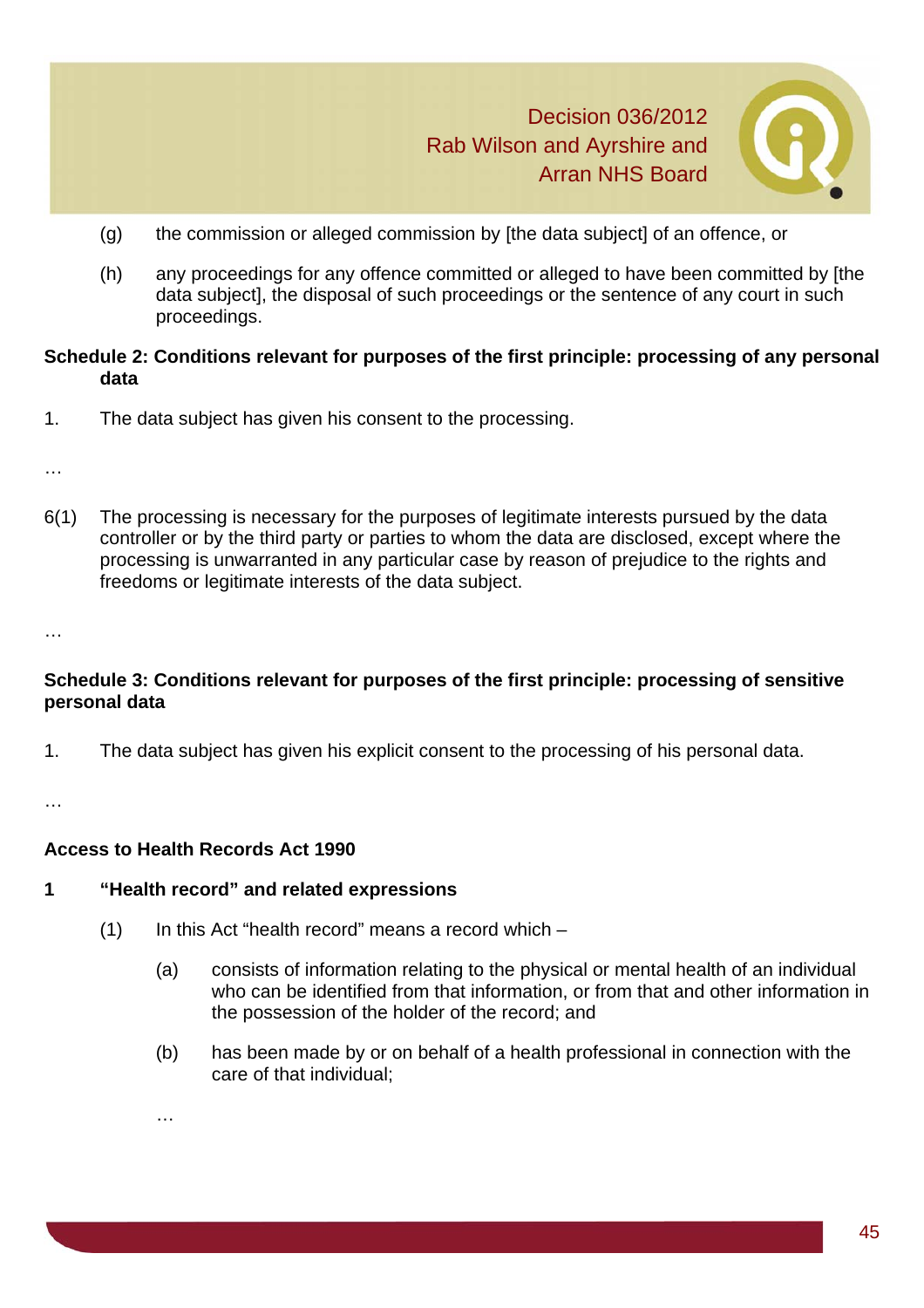

# **Human Rights Act 1998**

# **6 Acts of public authorities**

(1) It is unlawful for a public authority to act in a way which is incompatible with a Convention right.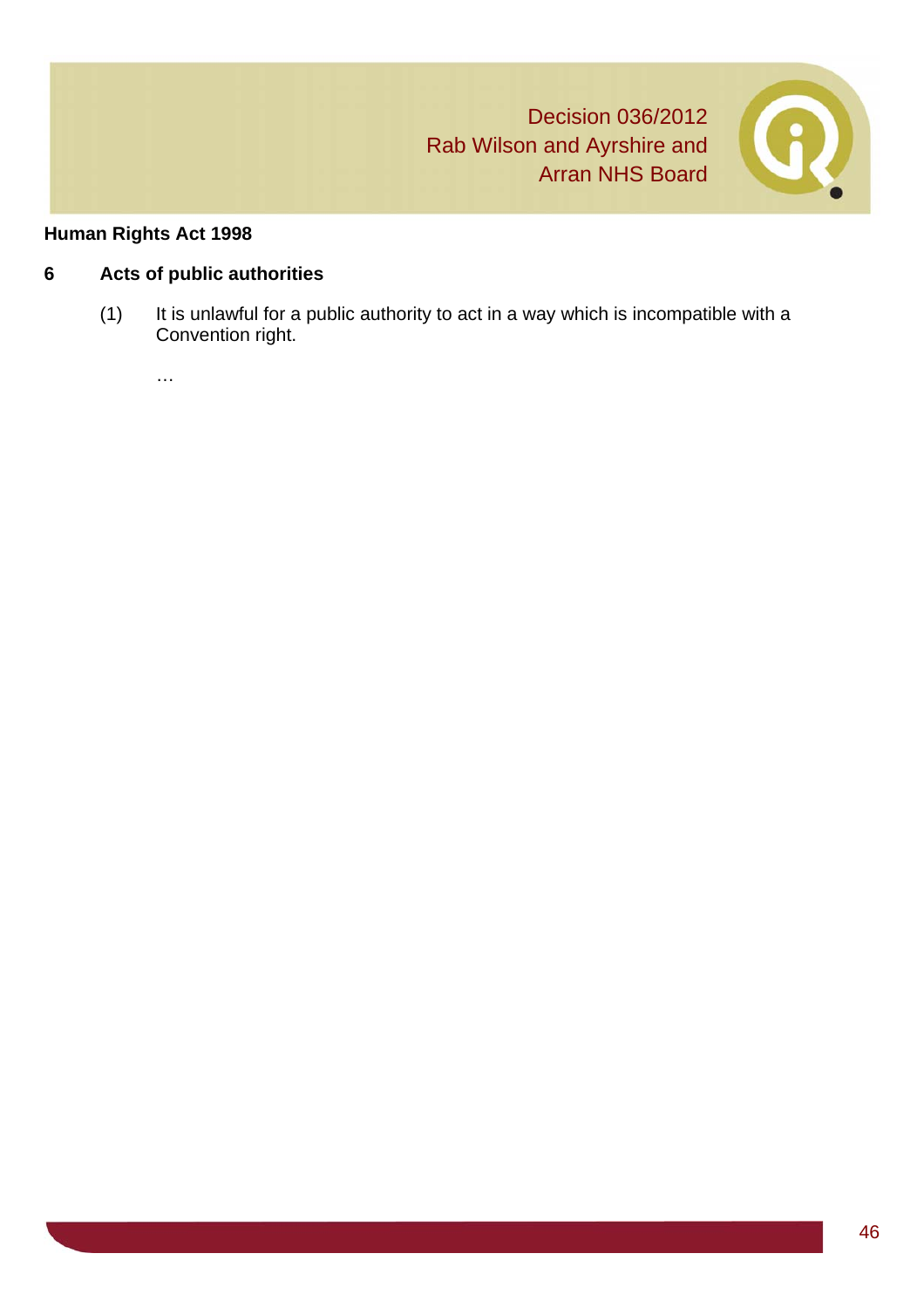

# **Schedule of documents**

# Names of the 52 CIRs/SAERs which fall within the scope of Mr Wilson's request

| Patient 2991                     | Patient Y                                                               | <b>Patient A</b>             |
|----------------------------------|-------------------------------------------------------------------------|------------------------------|
| <b>Patient B</b>                 | <b>WR9837</b>                                                           | WR10912                      |
| <b>WR5955</b>                    | WR22166                                                                 | WR21277, WR21278,<br>WR21285 |
| <b>WR25271</b>                   | IR1E03310                                                               | WR26104                      |
| Patient Z                        | WR26520, WR26522,<br>WR26523, WR26775                                   | WR28043, WR28040             |
| WR27042                          | WR27469                                                                 | WR26818, WR27015             |
| ID301009                         | ID031109, IR1E05779                                                     | WR30140                      |
| IR1E05613                        | WR30774, WR30775                                                        | WR32656                      |
| WR32655                          | ID3745                                                                  | <b>WR24554</b>               |
| WR21372                          | <b>NEAR MISS DUPLICATE</b><br>PATIENT NUMBERS AT AYR<br><b>HOSPITAL</b> | <b>Patient C</b>             |
| Patient W                        | WR14095                                                                 | <b>WR7482</b>                |
| Patient X                        | WR31632                                                                 | ID2254                       |
| ID2276, ID6964, ID6967           | ID <sub>90</sub>                                                        | <b>ID701</b>                 |
| WR32651                          | ID2243                                                                  | 3071                         |
| [Name of hospital] absconsion    | Podiatry                                                                | Radiology reporting          |
| Diathermy machines               | Child protection                                                        | Opiate overdose              |
| [Initials of patient] Absconsion | Kidney                                                                  | Missed diagnosis             |
| Plasma                           |                                                                         |                              |